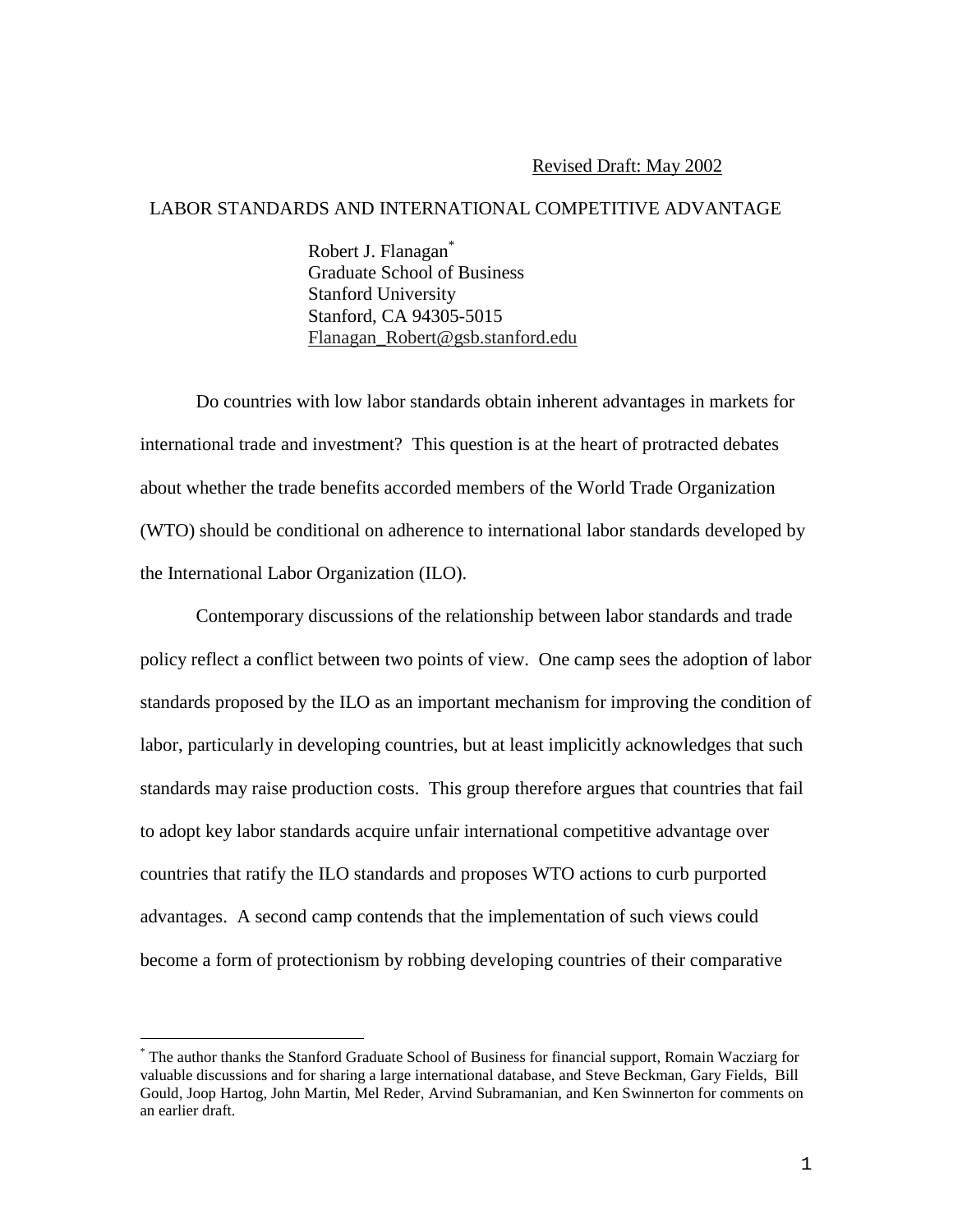advantage.<sup>1</sup> Politically, some industrialized countries subscribe to the first position. Most developing countries subscribe to the second.

The "unfair economic advantage" view presumes that (a) national political processes fail to correct market failures producing poor labor conditions, (b) ratification of ILO labor standards leads to improved labor conditions, and (c) improved conditions raise the cost of labor sufficiently to reduce international competitiveness. An alternative view of the political economy of international labor standards predicts that countries are most likely to ratify standards that they have already attained, so that the symbolic act of ratification has no implications for labor costs and international competitiveness. In fact, little is known about either the interaction between the "political" labor standards formulated by the ILO and actual labor conditions or their relationship to international trade and investment patterns.

This paper addresses these important empirical issues using a panel sample of about 100 countries at different stages of development for the period 1980-1999. After reviewing the nature of and ratification experience with ILO labor standards (Section I), the paper examines the determinants of labor conditions and tests for the impact of ratifying ILO standards (Section II). The estimation procedures recognize that the ratification of labor standards by a country is an endogenous political act. In particular, ratification is least costly for countries that have already attained those standards. This part of the paper finds that the ratification of ILO standards does not influence labor rights and conditions, but ratification is instead a function of labor conditions in a country. An effort to simulate the effects of exogenous (involuntary) standards also finds

<sup>&</sup>lt;sup>1</sup> For insightful perspectives on the conceptual issues, see Bhagwati and Hudec (1996), Brown (2000), Fields (1995), Maskus (2000), OECD (1996), Srinivasan (1996), and Stern (1997).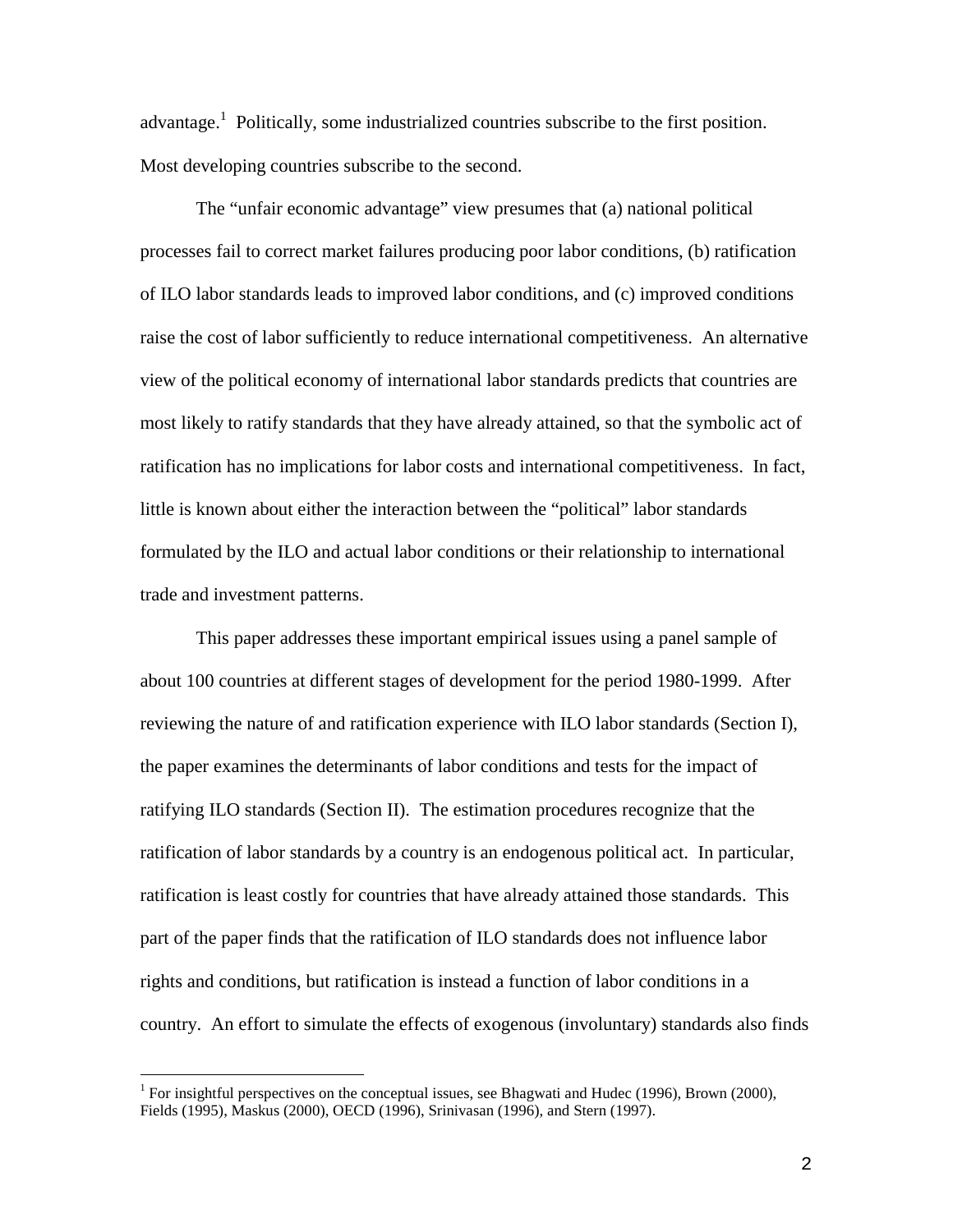no general influence of standards on labor conditions. In addition, the analysis finds that countries with an open trade policy or a large trade sector do not have inferior labor conditions, given their stage of development.

The empirical analysis then addresses the question of whether poor labor conditions and/or an absence of political labor standards produce low labor costs (Section III). About 90 percent of the international variation in real labor costs is associated with cross-country differences in labor productivity. To the extent that poor labor conditions contribute to low productivity, countries with poor labor conditions will be low wage countries. Yet the analysis finds neither direct nor indirect effects of ratification or other measures of labor standards on labor costs.

Section IV tests for connections between labor standards and trade and investment patterns. If ratification of ILO standards does not influence labor costs, the argument that nonratification provides a competitive advantage disappears. Nonetheless, the paper provides direct tests of the hypotheses that nonratification produces superior export performance or attracts more foreign direct investment (FDI). Consistent with the evidence for labor costs, ratification activity and other measures of labor standards are not significantly related to either exports or FDI. The analyses also find that countries with unusually low (high) wages (relative to productivity) do not have higher (lower) exports and FDI. On the other hand, free trade policies have a powerful positive influence on trade and investment flows. In summary, this analysis of a diverse crosssection of countries over the past 20 years finds no support for the key empirical propositions underlying the race-to-the-bottom arguments for tying labor standards to WTO trade policies.

3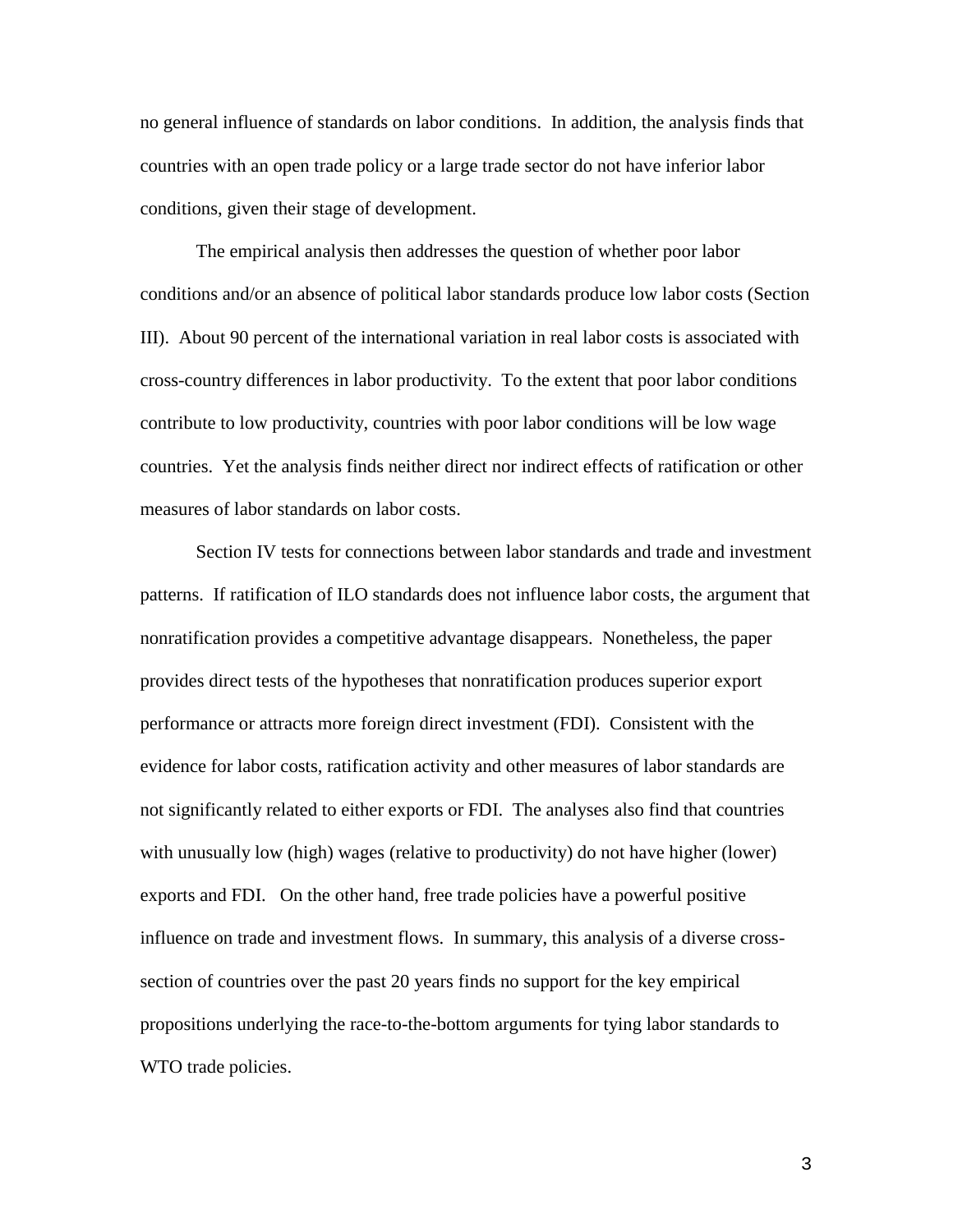## I. "Political" Labor Standards

Debates over potential links between international labor standards and trade policy are remarkably brief about the interplay between a political act (the ratification of an ILO labor standard) and the actual condition of labor in a country. Indeed, the implicit assumption that the political act influences labor conditions appears unexamined. This section provides background on the "political labor standards" developed by the ILO and ratified by some member countries. $2^2$ 

Founded in 1919, the International Labour Organization is the only surviving major creation of the Treaty of Versailles, which created the League of Nations. In 1946, it became the first specialized agency of the United Nations and it remains the only UN agency in which worker and employer representatives participate as equal partners with governments. The preamble to the ILO anticipates modern race-to-the-bottom (RTTB) arguments in stating "the failure of any nation to adopt humane conditions of labour is an obstacle in the way of other nations which desire to improve the conditions in their own countries."<sup>3</sup> The ILO pursues its mandate to promote "internationally recognized human and labor rights" by formulating "…international labour standards in the form of Conventions and Recommendations setting minimum standards of basic labour rights."<sup>4</sup>

<sup>&</sup>lt;sup>2</sup> Henceforth, references to "labor standards" pertain to the "political" standards (conventions) developed by the International Labor Organization.

<sup>3</sup> http://www.ilo.org/public/english/about/mandate.htm

<sup>&</sup>lt;sup>4</sup> Ibid. The ILO also provides technical assistance and other services to employers' and workers' organizations.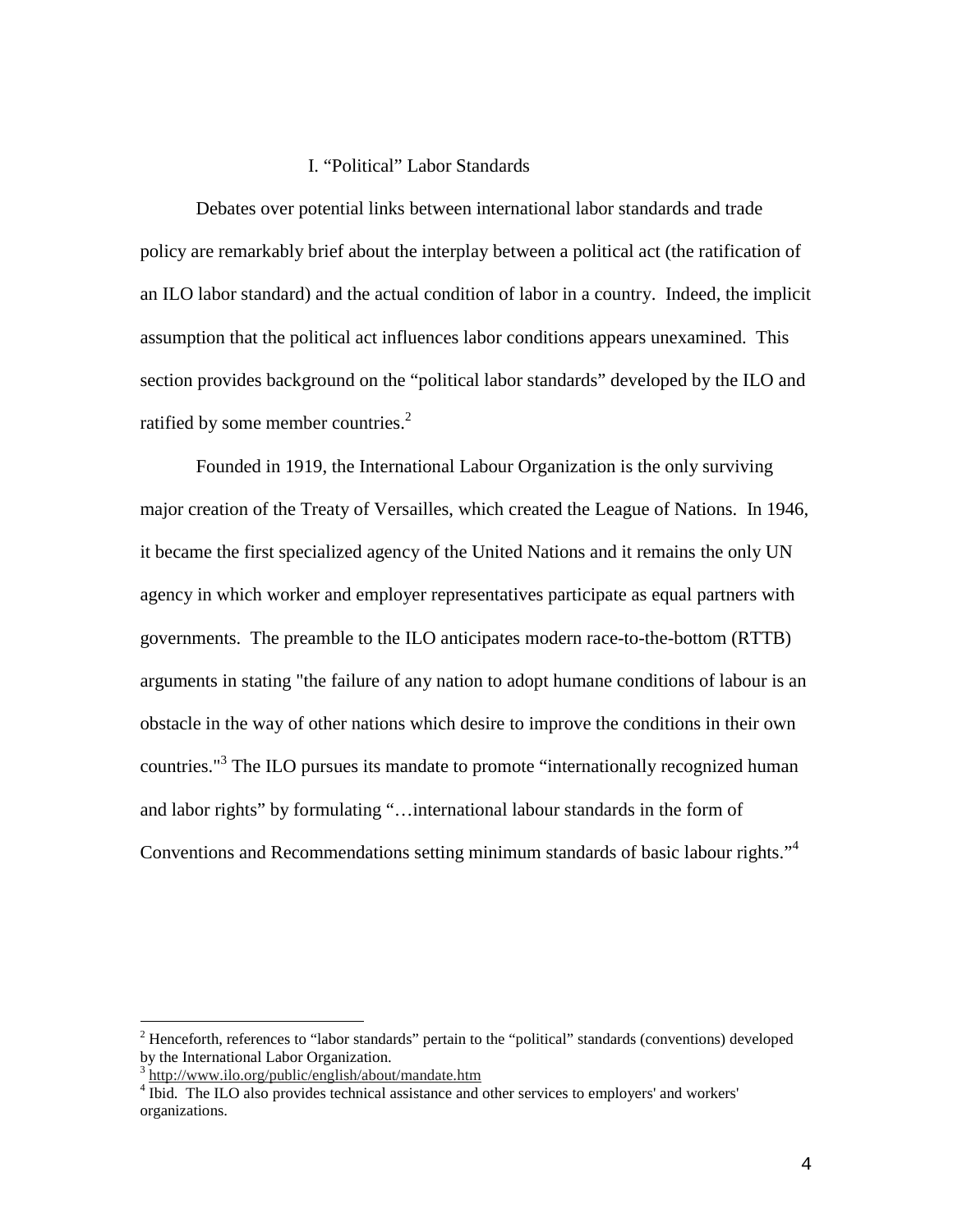By February 2002, the ILO had formulated 184 conventions pertaining to labor conditions ranging from the very general to the very particular.<sup>5</sup> There are now 175 member countries, and the number of ratifications of operative conventions (existing at least ten years) ranges from a high of 160 (forced labor convention) to a low of one (wages, hours of work and manning (sea) convention). The most widely ratified conventions address general issues such as equal remuneration, the right to organize and bargain collectively, and employment discrimination, while the least frequently adopted address labor conditions for narrowly-defined worker groups. Conventions bind only member countries that ratify them, and even these countries may denounce previously ratified conventions after ten years from the date on which the Convention first takes effect.

The ILO, other international organizations and several external constituencies now emphasize eight so-called "fundamental" or "core" labor standards, which address issues of forced labor (conventions on forced labor (1930) and the abolition of forced labor (1957)), freedom of association (conventions on freedom of association and protection of right to organize (1948) and the right to organize and bargain collectively (1948)), discrimination (conventions on equal remuneration (1951) and discrimination in employment and occupation (1958)), and child labor (conventions on minimum age (1973) and worst forms of child labor (1999)). On their face, the ILO "core" conventions seek to establish worker rights rather than direct economic outcomes. (For example, the minimum age of employment convention leaves the determination of a specific minimum age to each country within parameters set by the convention.) That said, ratification of

 $<sup>5</sup>$  In the former category are conventions on hours of work, workers' compensation, forced labor, etc. Other</sup> conventions focus more narrowly on conditions in particular occupations and industries, such as seafarers,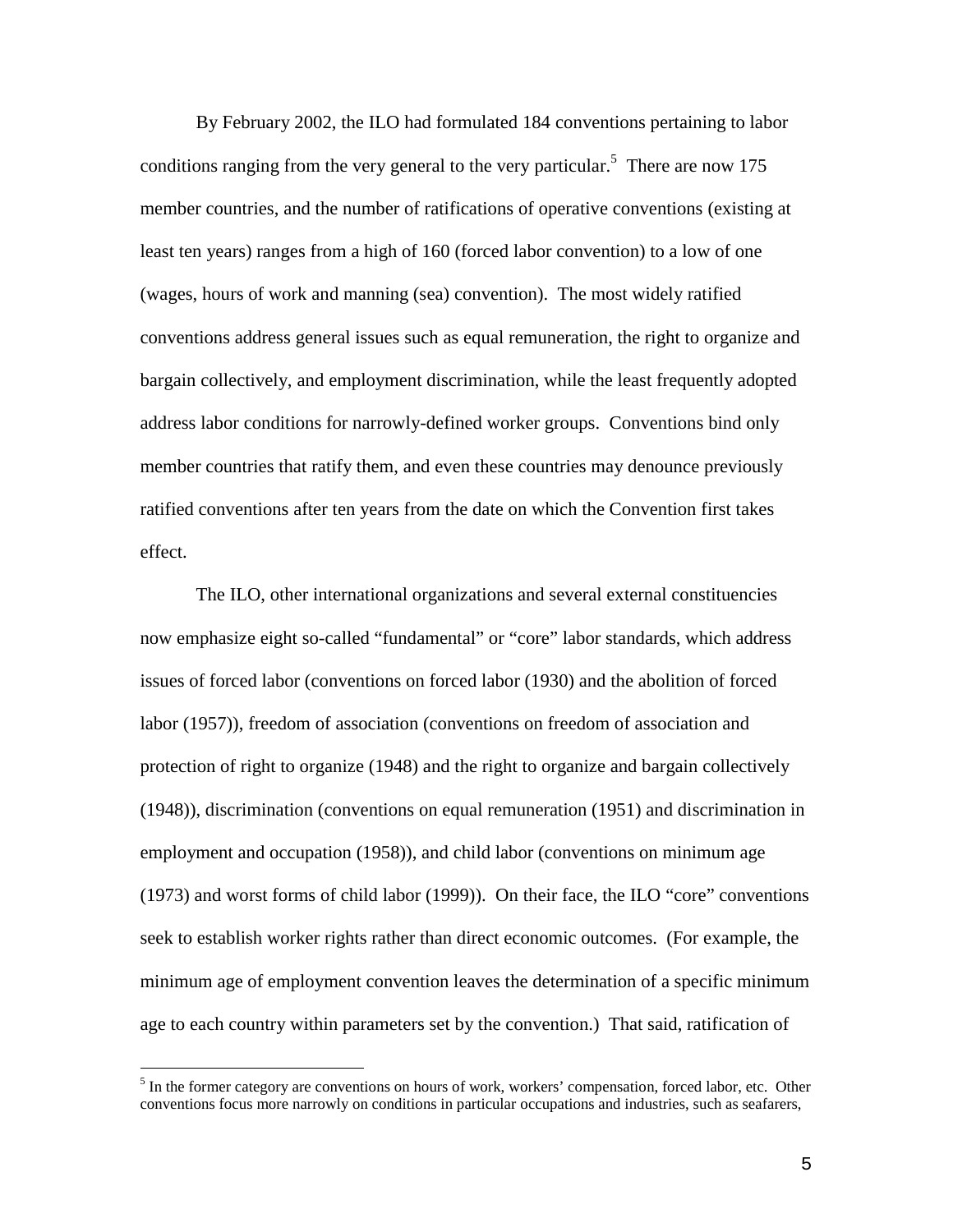most core conventions would influence labor market outcomes, if ratification altered labor market arrangements in member countries. By reducing labor supply, for example, abolition of forced labor and minimum age requirements should raise wages of some jobs. Similarly, legislation that facilitates collective bargaining is likely to produce changes in pay and working conditions in at least some sectors. Whether these impacts are appropriate at all stages of development has been part of the ongoing debate over labor standards and trade policy.

Ratification of the core conventions varies widely among member countries. As of February 2002, about one-third of the member countries have ratified all eight core conventions (with considerable ratification activity since 1998).<sup>6</sup> The United States is one of four countries that have ratified only two fundamental conventions.<sup>7</sup> Interestingly, while the U.S. has ratified conventions addressing child labor and forced labor, it has not ratified the four conventions addressing freedom of association and discrimination – two areas of human rights in which the country has strong domestic legislation. This observation signals much broader interpretive issues to which we shall return in later sections.

ILO enforcement resources consist of carrots, not sticks, and the costs incurred by countries that fail to ratify ILO conventions seem low. The ILO constitution permits the ILO to ask member countries to explain why they have not ratified particular conventions (Article 19), to report on the implementation of conventions that they have ratified (Article 22), and (since 1998) to report on efforts to address the principles of core labor

dockworkers, fishermen, and agriculture.

<sup>&</sup>lt;sup>6</sup> This group includes several eastern and western European countries as well as Botswana, the Central African Republic, Indonesia, Senegal, and Yemen.

 $<sup>7</sup>$  The other countries in this category are Armenia, China, and Myanmar.</sup>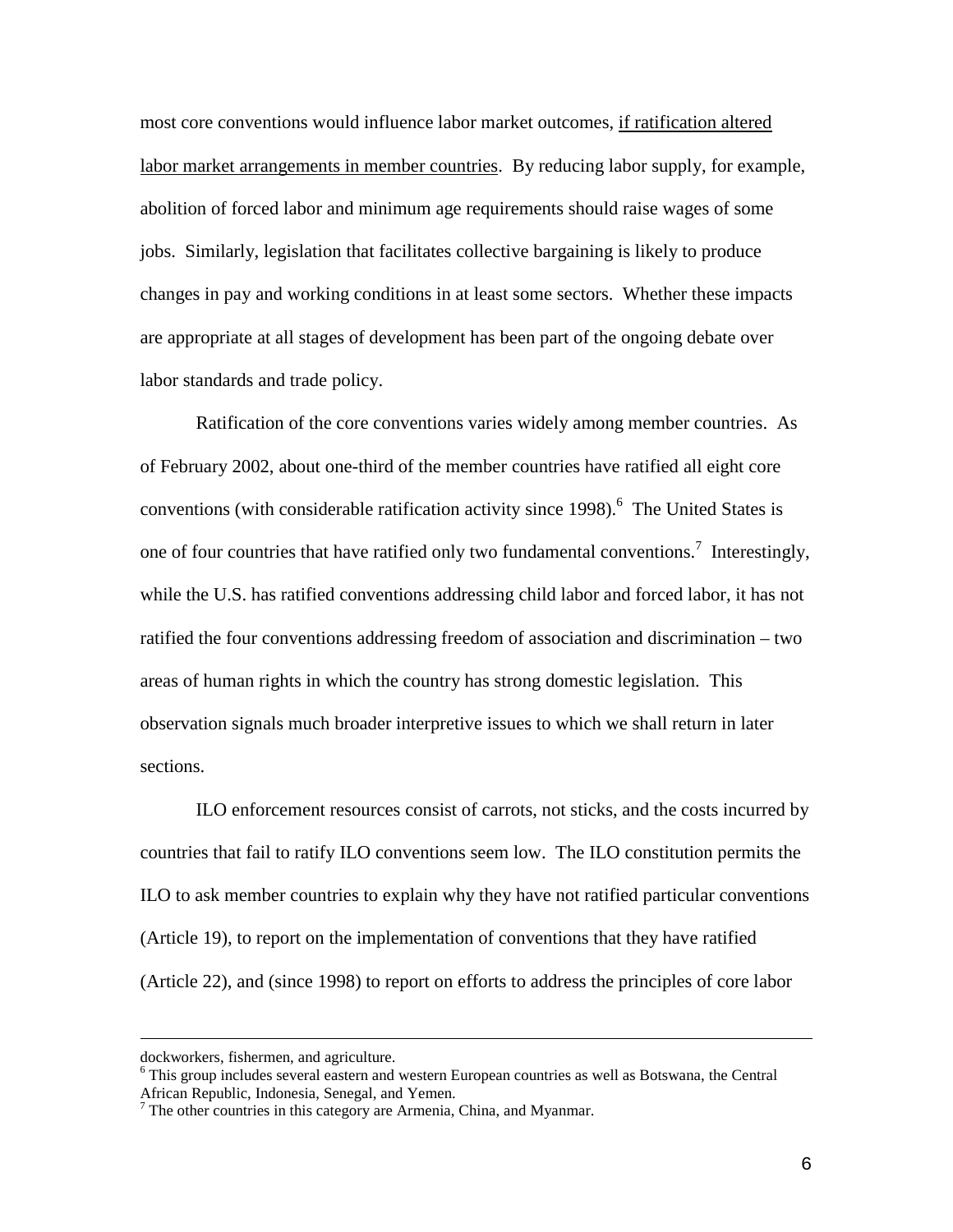standards that have not been ratified. Compliance with reporting requirements is low. The ILO also provides technical and financial assistance to countries seeking to improve enforcement of ILO conventions.

Article 26 empowers the ILO to investigate noncompliance complaints. After an investigation and report of findings by a Commission of Inquiry, the ILO may only recommend changes in a member country's laws and practices. The ILO website observation that "[t]he complaints procedure has not been used often" seems well supported by the fact that there have been only 25 Article 26 complaints since 1960 (6 during the 1990s). If countries ignore ILO recommendations, ILO cannot impose direct sanctions, but Article 33 permits it to recommend that member countries take appropriate action.8 These features of ILO activities condition the empirical analysis of political labor standards and labor conditions (including labor rights) in Section II.

### II. Ratification and Labor Conditions

Does ratification of "political" labor standards improve labor conditions? If ratification of ILO conventions leads to the passage and enforcement of national legislation that alters working conditions, international labor standards may improve the condition of labor. As the prior section clarifies, however, non-ratification of ILO conventions is virtually costless. In contrast, ratification of ILO conventions that require the passage and implementation of new domestic legislation to alter labor conditions can impose significant domestic economic and political costs on a country. Why would

 $8$  Article 33 was only invoked once – against Burma in March 2000 regarding the use of forced labor. Six months after final approval of the action, no member countries had taken action against Burma. See Elliot 2001 and http://www.ilo.org/public/english/sitemap.htm (the ILO website) for more details on compliance issues.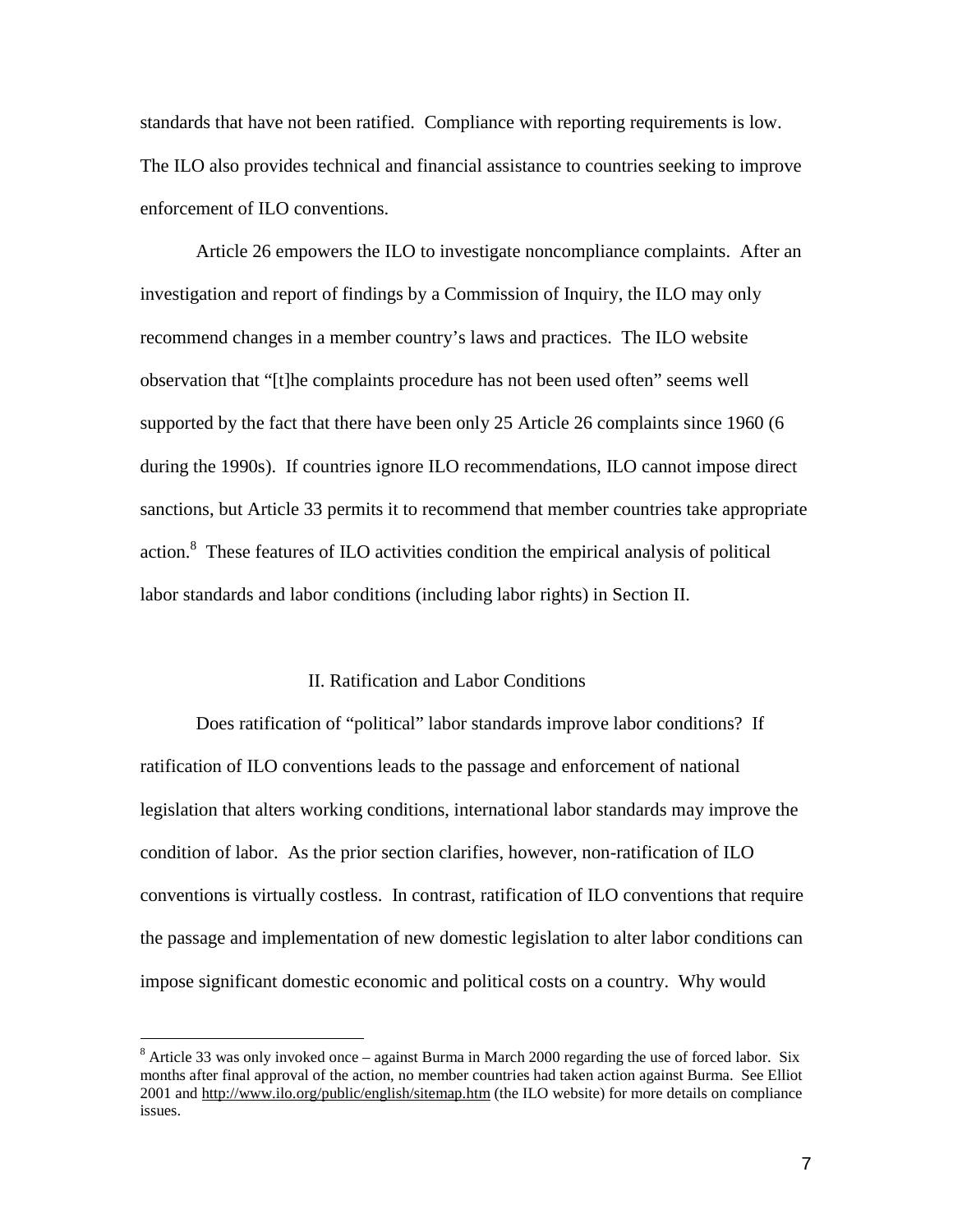countries commit to potentially costly domestic actions by ratifying ILO conventions, when the costs of non-ratification are low?

This political calculus implies that countries that ratify the standards are likely to be the countries for which ratification is least costly in terms of adjusting national legislation and institutions, notably member countries whose national legislation already provides protections that are at least as strong as those proposed in the ILO convention. In this scenario, the causality is reversed, with gains in human development leading and facilitating the ratification of political labor standards. Ratification is a purely symbolic act.

Any effort to determine the effects of ratifying ILO conventions on labor conditions must disentangle the opposing directions of causality in these two scenarios. The empirical work reported in the rest of this section addresses this issue by studying the determinants of (1) ratification behavior and (2) labor rights and conditions. These two relationships are summarized by the following two-equation system:

 $(1)$  RATIFY = f(LABCOND, OPENNESS, X)

 $(2)$  LABCOND =  $g(RATIFY, OPENNESS, Z)$ 

Equation (1) summarizes the ideas that the ratification of ILO conventions depends on (a) domestic costs of ratification (i.e., the hypothesis that ratification is positively related to the current level of labor conditions, LABCOND), (b) the openness of the economy to international trade (more open economies may be more reluctant to ratify ILO conventions if they believe that ratification raises labor costs), and (c) a vector of variables, X, capturing the prevailing cultural values and norms of a country. These variables, which include measures of include the dominant religion in the country and the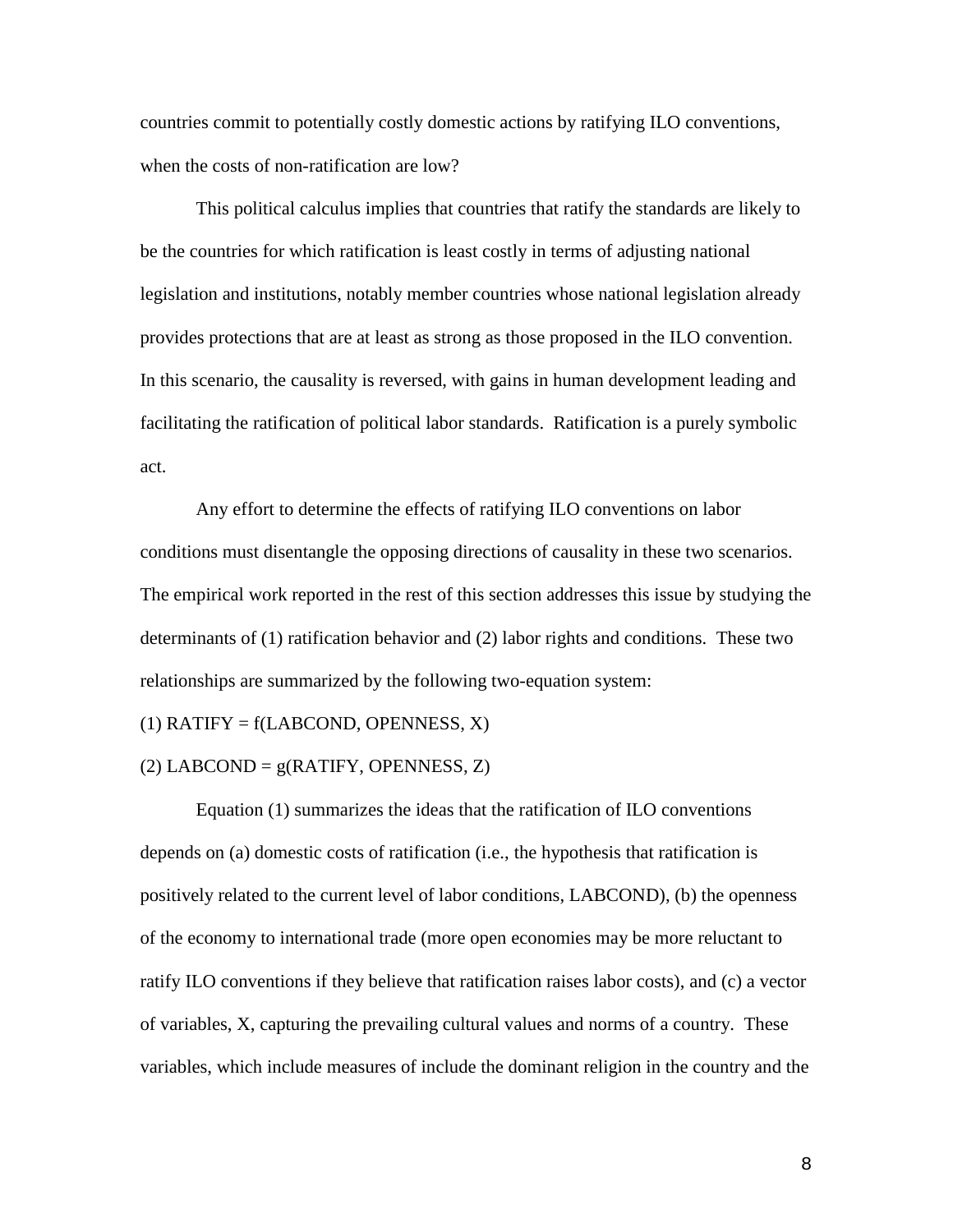nature of the legal system, go to the question of why different countries might choose different labor conditions for themselves.

Studies of the effect of religious institutions on economic development emphasize that the Muslim and Catholic religions were historically opposed to institutions that facilitated economic development (Landes 1998, LaPorta et al 1999), while Protestantism fostered a strong work ethic (Weber 1958). More important for political expressions regarding workers rights and conditions, however, are shifts within the Catholic church which have produced papal encyclicals supportive of workers rights since at least the 1930s as well as a general support for democratization since the 1960s (Huntington 1968). Legal institutions, on the other hand, mediate the relative power of the state and the individual. At one extreme, socialist systems accord the state a dominant role in the ownership of property and control of resource allocation. At the other extreme, common law systems place dominant emphasis on the private rights of individuals and take a more skeptical stance toward the role of the state. Civil law systems take an intermediate position. These characterizations hint at the attractiveness of legal systems as an institutional influence on levels of economic development (LaPorta et al 1999). The influence of legal systems on labor standards is less well defined. In respecting the private rights of individuals, common law systems may weight private ownership rights highly and resist government intervention favoring labor standards (relative to other legal systems).<sup>9</sup> On the other hand, socialist systems are presumably reluctant to accord rights that would interfere with the state's resource allocation and rent-extraction activities.

Equation (2) summarizes the ideas that actual labor conditions depend on (a) the ratification of ILO conventions (RATIFY), (b) international trade or trade policy

9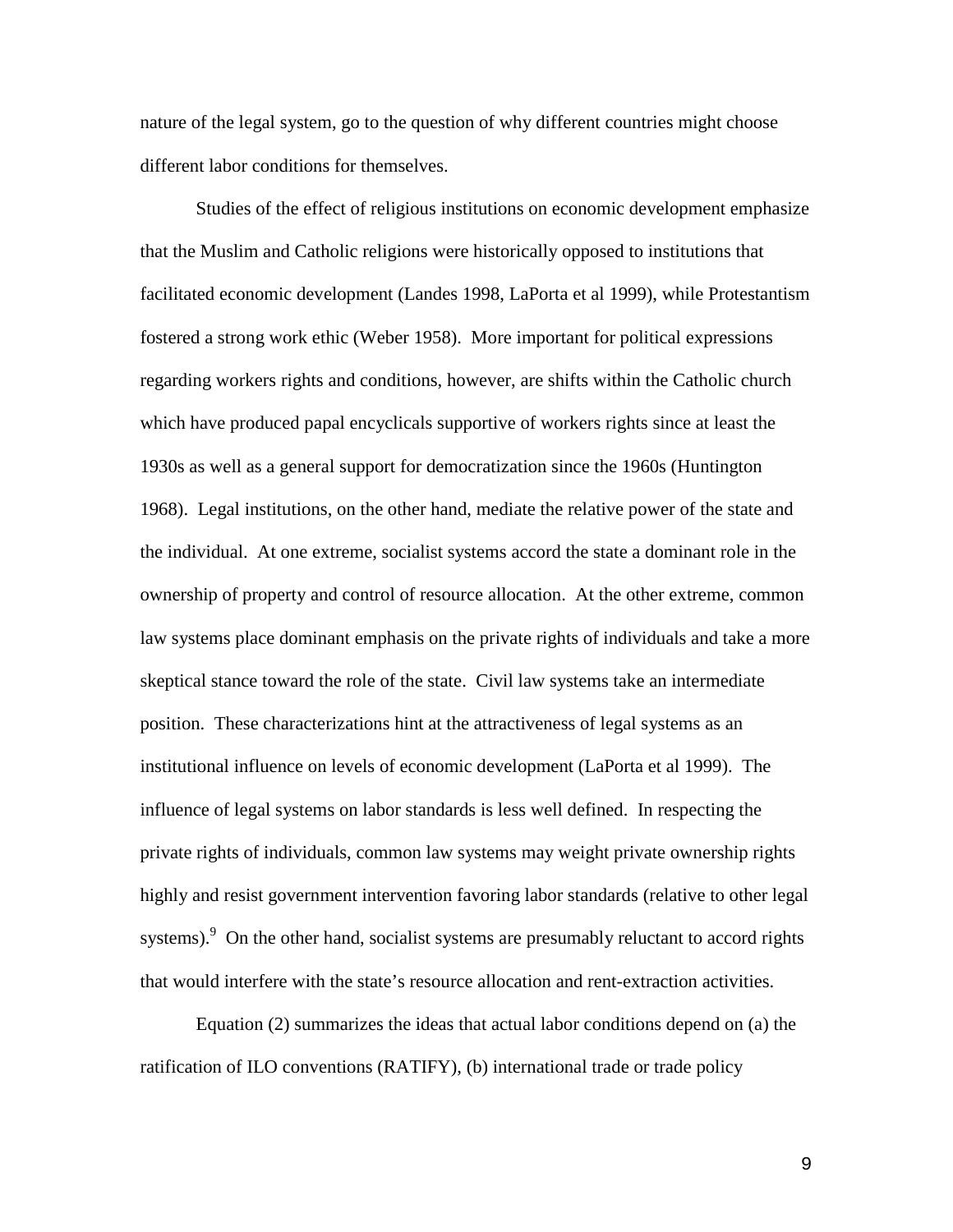(OPENNESS), and (c) nonpolicy determinants of labor conditions, Z. The hypothesis that the political act of ratifying ILO conventions improves actual labor rights and conditions has been discussed above and predicts a significantly positive influence of RATIFY on LABCOND. Some proponents of tying labor standards to trade policy also claim that labor conditions deteriorate with globalization. Equation (2) includes the OPENNESS variables to test this hypothesis. Addressing these policy questions requires a model that holds constant factors that determine labor conditions in the absence of international trade or labor standards. An obvious candidate for Z is the level of economic development (per capita income). Higher per capita income permits the allocation of increasing amounts of time to nonmarket activities (e.g., shifting children from employment to schooling) and also permits better diets, health care and other activities contributing to longer life expectancy. Moreover, higher income societies can "afford" to limit workplace externalities, e.g., by regulating workplace health and safety.

The regression analyses of equations (1) and (2) is conducted on data for about 100 countries in 1980 and 1990.<sup>10</sup> Measures of both the number of noncore ILO conventions (NONCORE LS) and the number of core ILO conventions (CORE LS) ratified by a country alternately appear as measures of RATIFY. The list of variables that might be used as proxies for labor conditions (LABCOND) is potentially large, but practically limited by availability of data for a broad sample of countries.<sup>11</sup> This analysis uses measures of child labor, civil liberties, and the health of the work force (which should capture the consequences of alternative but less available measures of labor

<sup>9</sup> The common law doctrine of employment at will provides an example.

<sup>&</sup>lt;sup>10</sup> Exact sample sizes vary with the availability of data for different variables. Sources and descriptions for all variables in the study appear in Appendix A.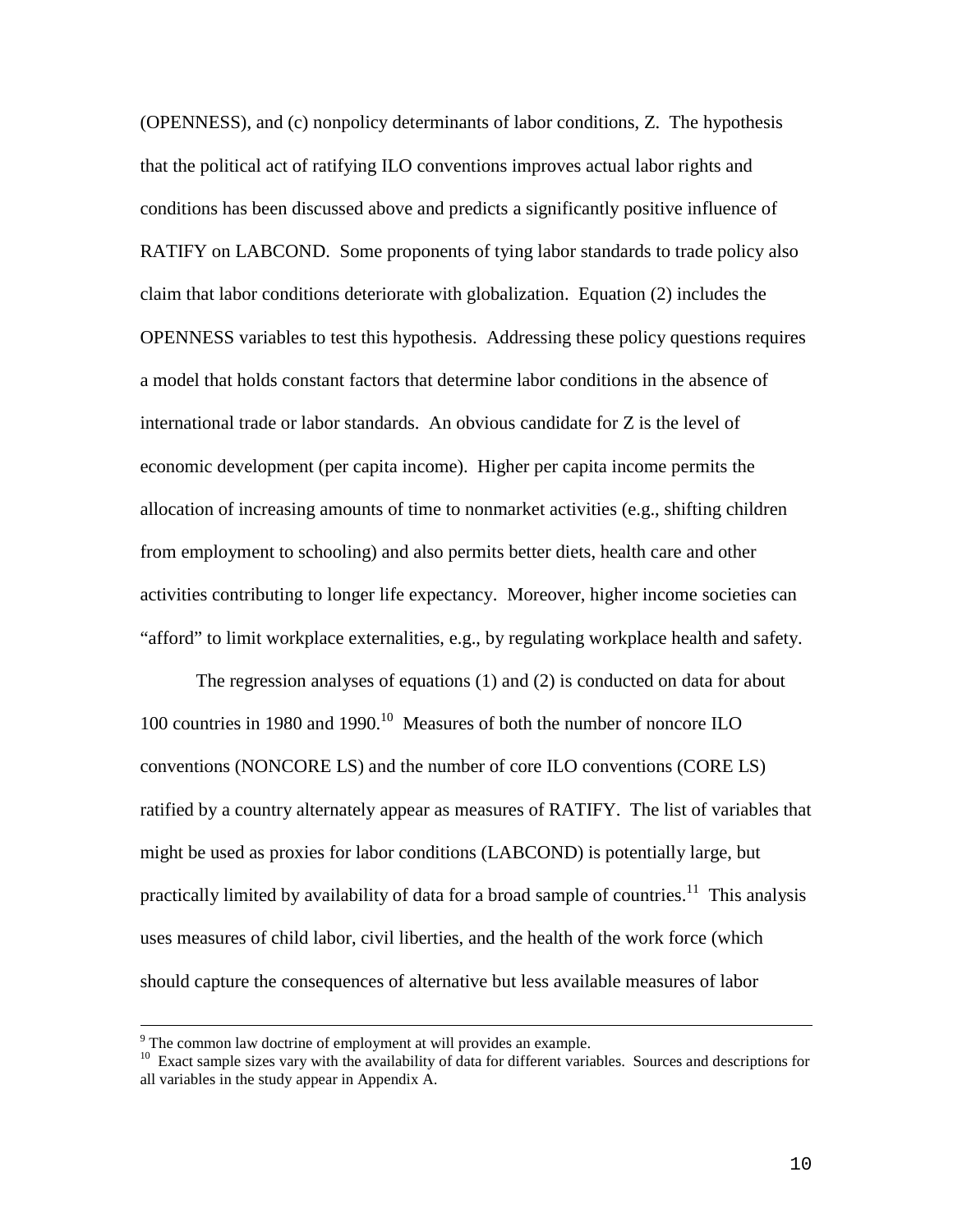conditions, such as hours of work, and workplace safety). Wage levels are analyzed separately in the next section. The labor force participation of 10-14 year old children provides a measure of the extent of child labor (CHILDLAB) in a country, while civil liberties (CIVLIB) are measured by an index ranging from 1 to 7, with a score of 1 indicating the most liberties.<sup>12</sup> These two variables appear directly relevant to the core labor standards addressing child labor and freedom of association rights. Life expectancy at birth (LIFEEXP) provides a measure of health status.

The regression analyses test three measures of the international openness (OPENNESS) of an economy. EXPORT and TRADE respectively represent the shares of exports and exports plus imports in GDP. OPEN is a dummy variable taking the value 1 if a country is open and zero if it is closed. A country is closed if any of the following holds: Non-tariff barriers cover 40 percent or more of trade, the average tariff rate equals or exceeds 40 percent, the "black market premium" equals or exceeds 20 percent, a socialist economic system, a state monopoly on major exports.<sup>13</sup> The remaining explanatory variables in the ratifications regressions seek to capture the prevailing cultural values that would influence a country's ratification process. Following La Porta et al (1999) and Chau and Kanbur (2001), the analysis tests for the effect of a country's legal system on ratifications with a set of dummy variables for British common law (the

 $11$  Information on weekly hours of work is available only for a small number of mostly industrialized countries, for example.

<sup>&</sup>lt;sup>12</sup> The source is http://www.freedomhouse.org/ratings/index.htm. In determining the value of CIVLIB for each country, Freedom House evaluates the strength of most rights addressed in the ILO core conventions, including the presence of free trade unions and effective collective bargaining, freedom of choice of employment, equality of opportunity and gender equality. The index also reflects evaluations of the freedom of press, religious freedom, independence of the judiciary, etc. The index is based on actual practice rather than constitutional guarantees.

<sup>&</sup>lt;sup>13</sup> Romain Wacziarg (2001) constructed this variable from liberalization dates in Sachs and Warner (1995). The black market premium is defined as the difference between the black market exchange rate and the official exchange rate, divided by the official rate.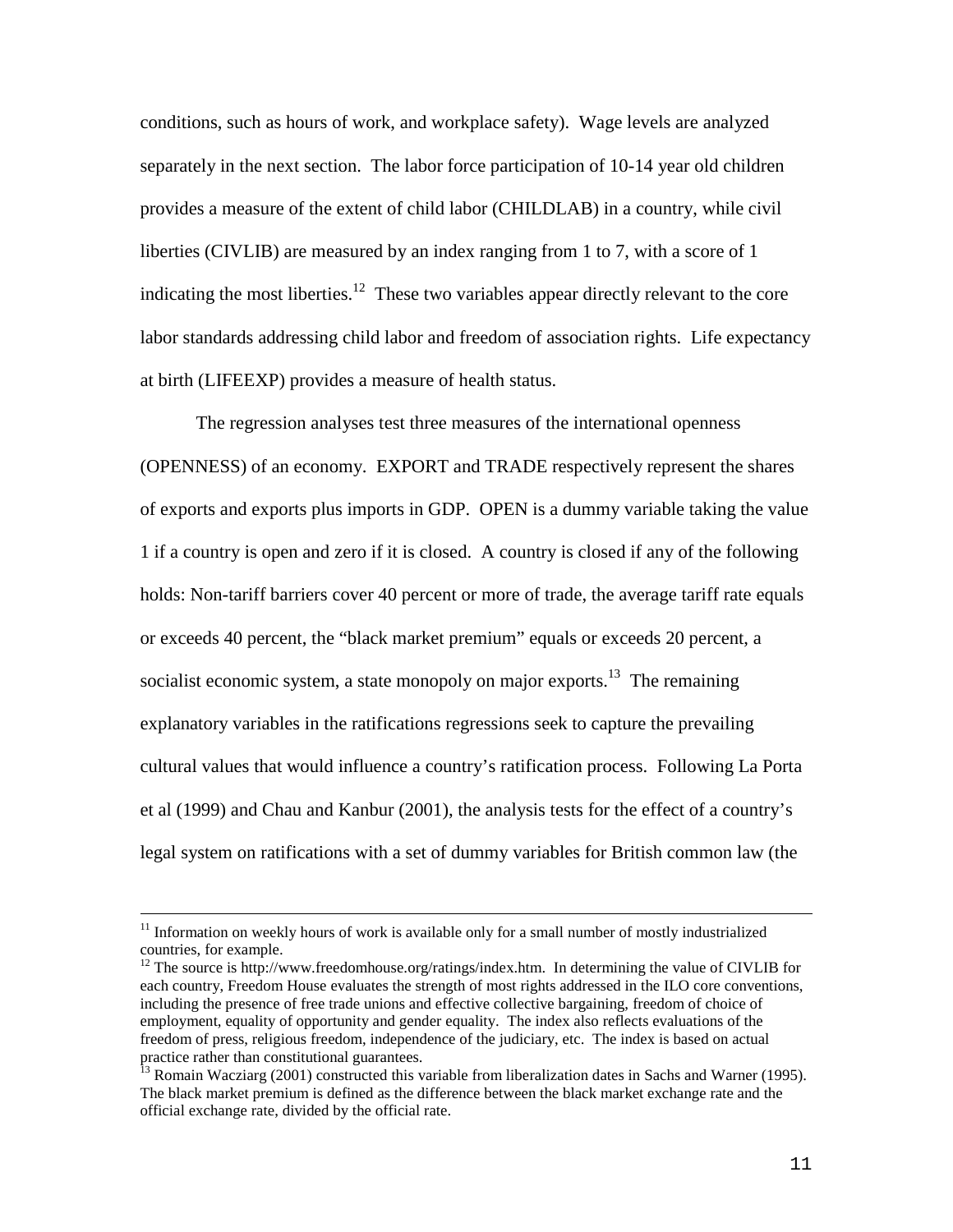omitted reference category in the regressions), French civil law, German civil law, Scandinavian civil law, and socialist law. A vector of dummy variables taking the value one for the religion of the majority of a country's population and zero otherwise tests for the effects of religious values on the ratification process. $14$ 

#### Analysis of Ratification Behavior

Tables 1 and 2 report the three-stage least squares (3SLS) results of cross-country regressions of NONCORE LS and CORE LS on the variables discussed above.<sup>15</sup> Two considerations govern the application of 3SLS. As discussed earlier, causality could in principle run from ratifications to labor conditions (exogenous ratifications) or from labor conditions to ratifications (endogenous ratifications). Equations (1) and (2), which capture this joint dependency, should be estimated as a simultaneous system to sort out the direction-of-influence question. Secondly, ratifications of core and noncore labor standards measure a country's effective legal labor standards with error. Identification of the countries that have ratified an unusually high or unusually low number of core labor standards (given their economic and social characteristics) highlights this issue. Relative to predicted numbers of ratifications, the Central African Republic, Ghana, Honduras, Niger, and Zambia have ratified the most core standards, while Botswana, El Salvador, Gambia and the United States have ratified the least.<sup>16</sup> Some countries may ratify a labor standard but fail to pass and enforce supportive national legislation, while other countries with domestic policies that meet or exceed ILO conventions may not ratify them because of technical inconsistencies between domestic legislation and the conventions. By

<sup>&</sup>lt;sup>14</sup> The reference category in the analysis is Confucian/Buddhist/Zen.<br><sup>15</sup> All tables of regression results report heteroskedasticity-robust standard errors estimated using the Huber/White estimator of the variance.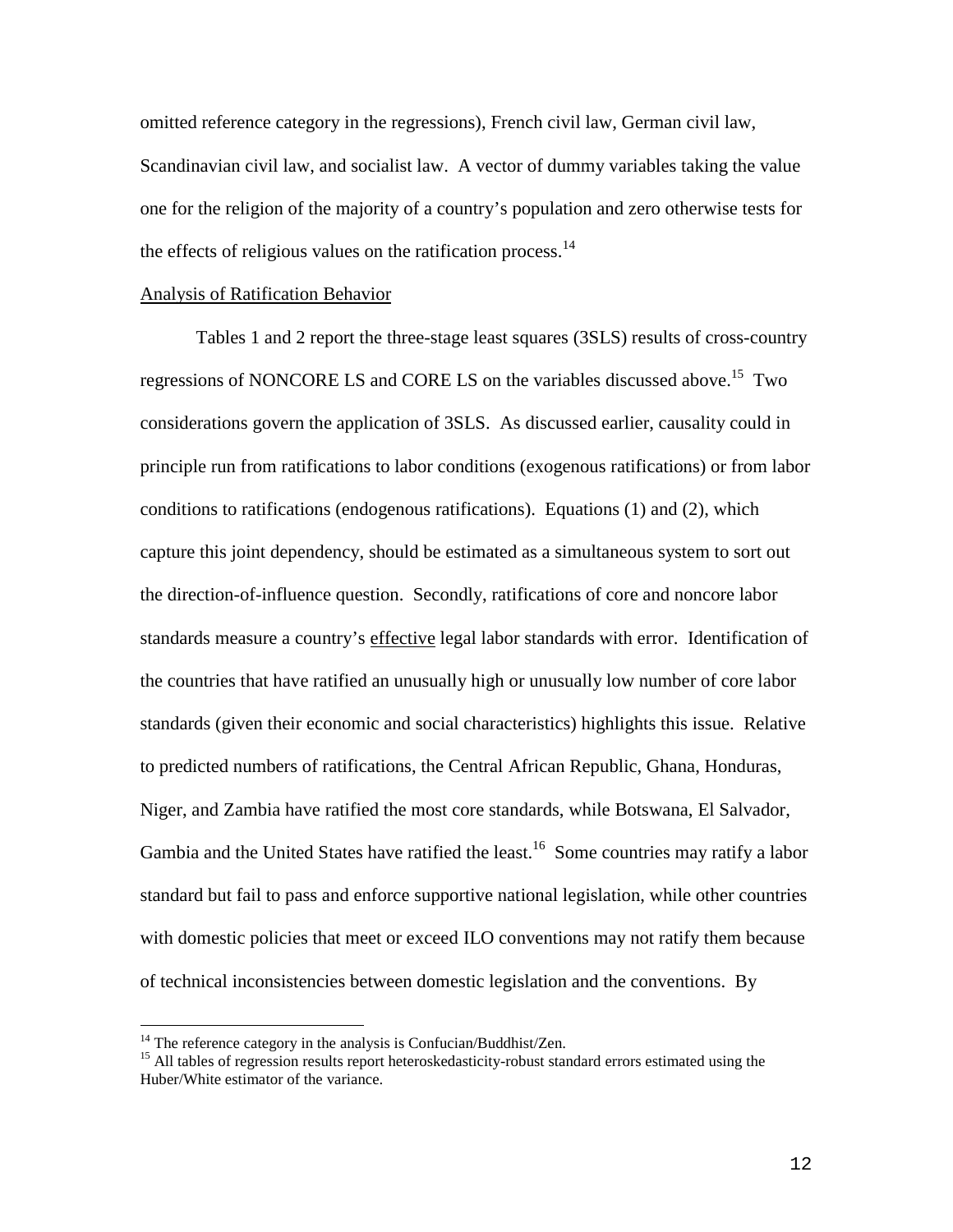instrumenting the ratifications variables, 3SLS estimation provides an approach to correcting the measurement error and estimating the impact of effective labor standards on labor conditions.

The first three regressions in Table 1 analyze the relationship between the three measures of labor conditions and noncore ratifications as of 1980. Each indicator of labor conditions is statistically significant, with signs supporting the view that countries ratify standards that they have already attained. (Recall that lower values of CHILDLAB and CIVLIB signify superior conditions.) Of the measures of openness to trade, trial regressions indicated that the overall TRADE measure is superior to EXPORT and OPEN. Since the (unreported) coefficient on EXPORT is measured much less precisely, the combined results imply that domestic, import-competing industries have a stronger influence than export industries on ratification policy. Nonetheless, one should not make too much of this particular result. The strongest result implies that it would take a tradeto-GDP ratio difference of 14 percentage points between countries to produce a difference of one ratification.

#### [TABLE 1 ABOUT HERE]

Turning to variables representing cultural influences on the ratification process, the results indicate that the religious makeup of a country can be an important influence on ratification. Relative to Confucian states, Muslim, Catholic and "other" (Jewish) countries ratify significantly more labor standards, and relative to the British common law system, countries with a Scandinavian civil law system ratify more ILO conventions,

<sup>&</sup>lt;sup>16</sup> Technically, the two sets of countries respectively have the highest and lowest residuals from regression 2 in Table 2.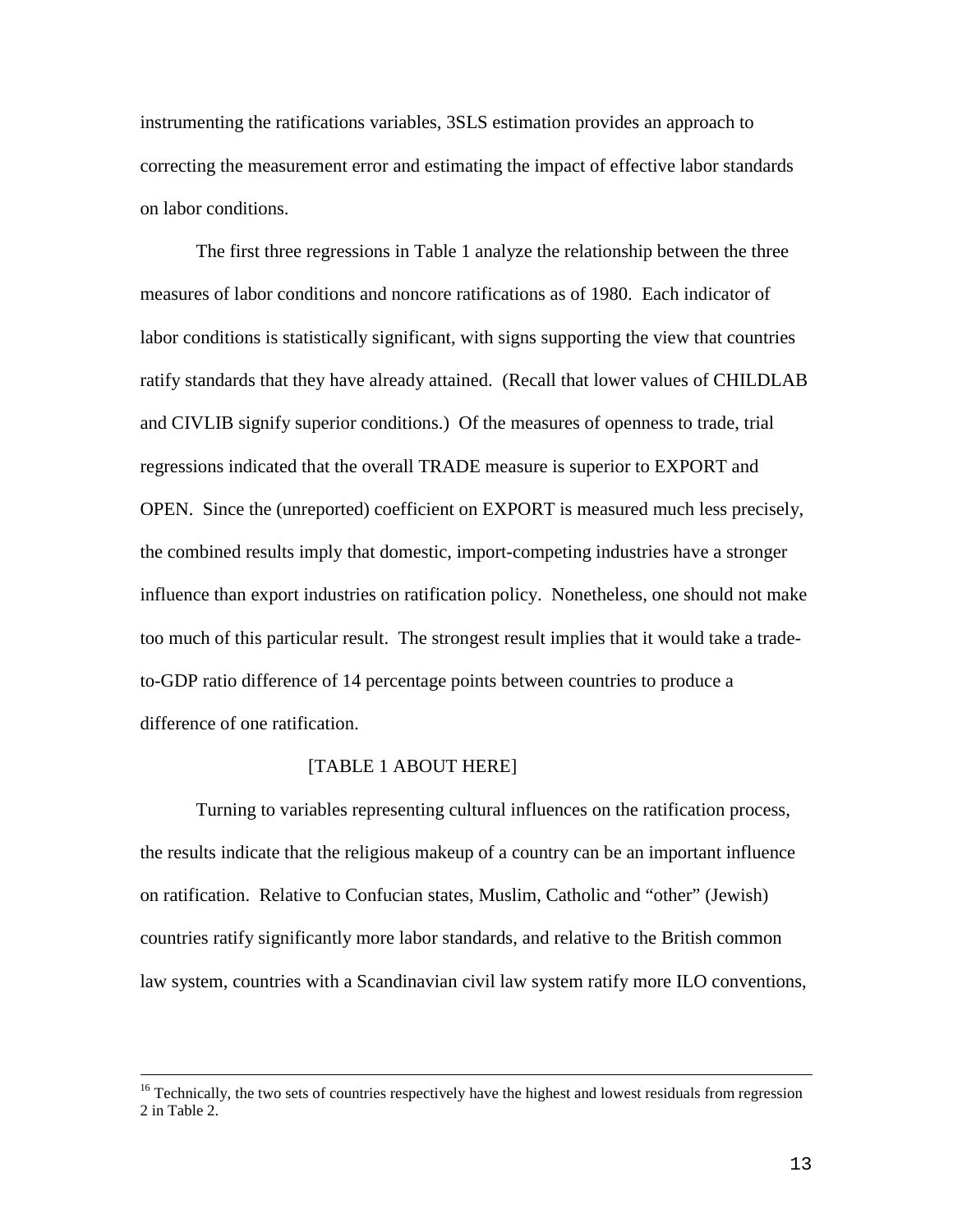ceteris paribus. Interestingly, ratifications are not significantly different in countries with socialist legal systems.<sup>17</sup>

Regressions  $(4) - (6)$  apply the same specifications to noncore ratifications in 1990. The results parallel the findings for 1980, except that the negative effect of trade on noncore ratifications is consistently significant, although still modest in impact. In summary, the regression analyses in Table 1 document the endogeneity of ratification activity. Existing labor conditions in a country as well as the size of the trade sector, the prevailing legal system and the dominant religion influence the ratification of ILO conventions.

Table 2 reports the results of a parallel analysis of the ratification of core labor standards. With only eight such standards, there is less variance to explain and the statistical results are somewhat less precise. Nonetheless, with the exception of the weaker results on the civil liberties variable, the results largely support the endogenous labor standards view that countries ratify core standards that they have already attained. Ratification of core labor standards also appears to be largely symbolic. Contrary to the results for noncore labor standards, countries with large TRADE sectors have not ratified fewer core standards. Religious and legal system variables remain influential.

# [TABLE 2 ABOUT HERE]

## Determinants of Labor Conditions

This section addresses two central empirical questions raised by proposals to tie labor standards to trade policy: (1) Does free trade worsen labor conditions? (2) Does the ratification of ILO conventions improve labor conditions? Tables 3 (1980) and 4 (1990) present 3SLS estimates of the following implementation of equation (2):

<sup>&</sup>lt;sup>17</sup> An index of democracy also did not produce a significant correlation.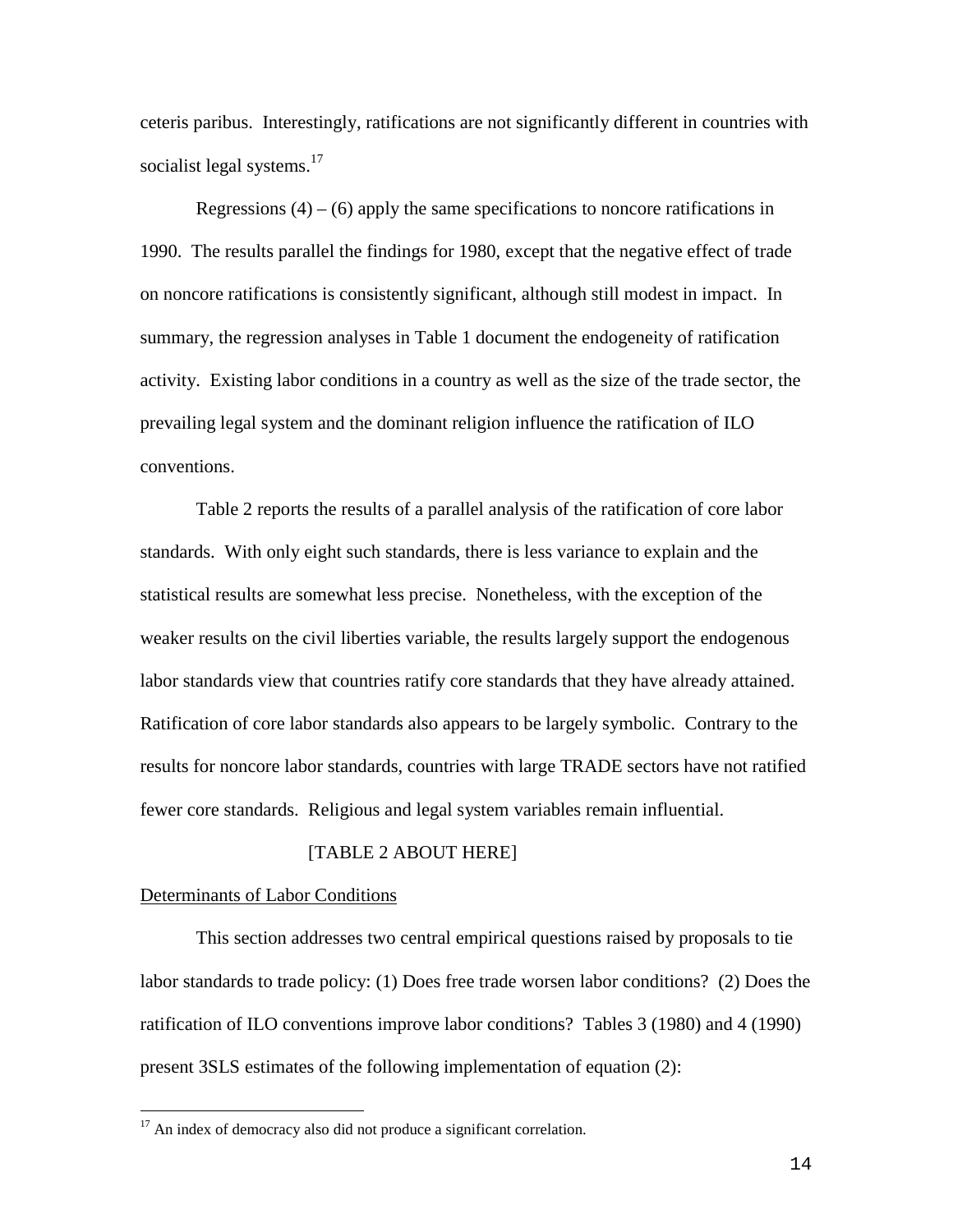(3) LABCOND =  $c_0$  +  $c_1$  GDPCAP +  $c_2$  OPENNESS +  $c_3$  LS +  $\varepsilon$ 

The tables report separate results for child labor, civil liberties, and health (life expectancy). As expected, highly-developed countries have superior labor conditions. (A quadratic specification of GDPCAP provides a better fit in the child labor regressions and indicates a gradually diminishing relationship between economic development on the reduction of child labor.) Economic growth is clearly a powerful force for improving the condition of labor.

# [TABLES 3 AND 4 ABOUT HERE]

Turning to the results for trade and labor standards, globalization skeptics expect  $c_2$ <0 and  $c_3$ >0 (and the reverse for the CIVLIB dependant variable).<sup>18</sup> The results for the various OPENNESS variables effectively refute the RTTB view of the effect of trade policy on labor conditions. Health conditions and civil liberties are stronger, not weaker, in economies with more open trade policies. Moreover, these countries have less child labor.<sup>19</sup> The size of a country's export sector relative to GDP has no statistically significant influence on labor conditions.<sup>20</sup> Finally, the 3SLS estimation indicates that with one exception, neither effective core nor noncore labor standards are significantly related to any of the measures of labor rights and conditions. (The exception is the anomalous finding that life expectancy is lower in countries that ratify many core labor

 $18$  For quite different views of the potential effects of international labor standards on labor conditions, see Basu (2000) and Maskus (2000).

 $19$  This finding is consistent with the results of a recent study of the effects of trade liberalization on child labor in Vietnam. Trade liberalization was followed by increases in the price of rice and other exports, which in turn were followed by a decline in child labor force participation and an increase in school enrollments among students of secondary school age. The authors conclude: "Overall, rice price increases can account for almost half of the decline in child labor that occurs in Vietnam in the 1990s." (Edmonds and Pavcnik 2002) .

 $20$  Unreported regressions found the same result after substituting TRADE for EXPORT.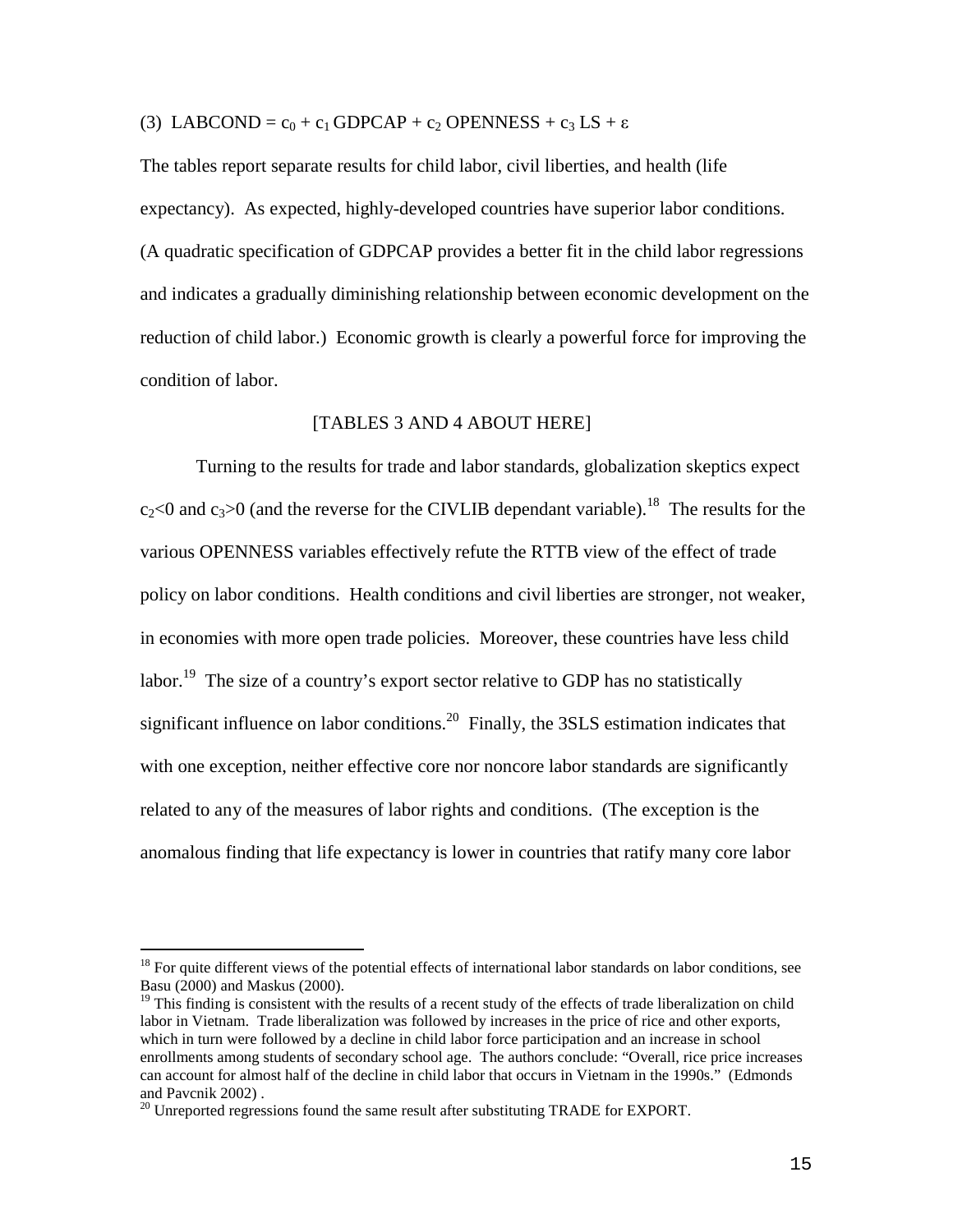standards.) The results for 1990 reported in Table 4 parallel these conclusions but the result for core labor standards and life expectancy is no longer statistically significant.

The statistical results reported in Tables  $1 - 4$  find no significant relationship between effective labor standards and labor conditions in a regime of voluntary ratification. Nevertheless, measures of freely chosen ratification behavior will not necessarily describe the impact of standards imposed by laws and regulations flowing from international agreements. Can one simulate the effects of involuntary, exogenous standards using data from a regime of voluntary standards? One proposal would use the country-specific residuals from a regression determining ratifications as a measure of such exogenous labor standards (Brown 2000). This variable measures the extent to which a country's ratifications depart from what one would on average expect based on the country's economic and cultural characteristics. International regulations could be a source of such departures. Regressions for each of the three measures of labor conditions were estimated, alternately using residuals from regressions explaining core and noncore ratifications for the RATIFY variable. None of the residuals attained statistical significance in these (unreported) regressions.

To summarize, this section addressed the question of whether ratification of ILO conventions produces improvements in labor conditions, as predicted by advocates of linking labor standards to trade policy, or whether labor conditions instead determine the ratification of political labor standards. The statistical analysis of ratifications and labor conditions found no evidence that ratifications of core or noncore labor standards lead to improvements in the condition of labor. On the other hand, there is strong evidence that countries with open trade policies have superior labor rights and health conditions and

16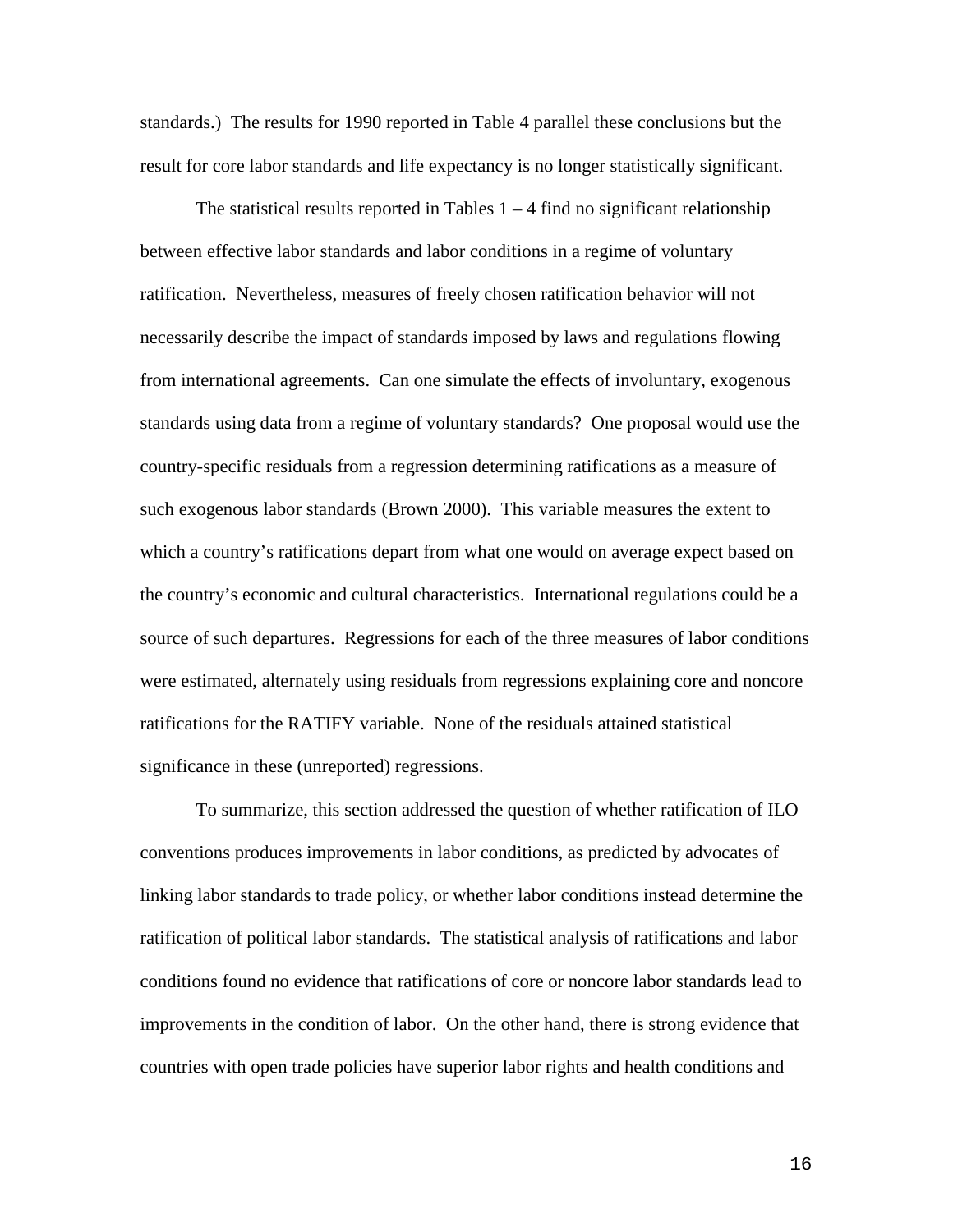less child labor. Those who propose imposing trade sanctions in an effort to induce adherence to ILO labor standards appear to be proposing a policy (trade sanctions) which is likely to reduce labor conditions) to induce compliance with labor standards that are not demonstrably effective in improving labor conditions.

Misunderstandings of the relationship between labor standards and labor conditions appear to rest on a failure to appreciate the endogeneity of labor standards. The statistical analysis does support the hypothesis that countries with superior labor conditions are more likely to ratify ILO conventions. The finding that ratifications are largely symbolic, reflecting previously attained labor conditions, undermines the RTTB view that ratifications raise labor costs. And if no linkage to labor costs exists, then nonratification should not produce superior export and foreign direct investment performance. A direct examination of these issues follows.

#### III. Labor Cost (Compensation) Analysis

The argument that countries with low labor standards have superior trade and FDI performance rests on the proposition that adherence to labor standards can place countries at a competitive disadvantage in international markets. Yet, elementary economic analysis predicts that labor productivity ultimately determines the equilibrium real compensation of workers. This section examines the extent to which cross-country productivity differentials explain international labor cost differences and tests for a relationship between measures of labor standards and wages.

Using cross-country panel data for the manufacturing sector, the analysis relates labor costs (total compensation) per worker to value added per worker and the average

17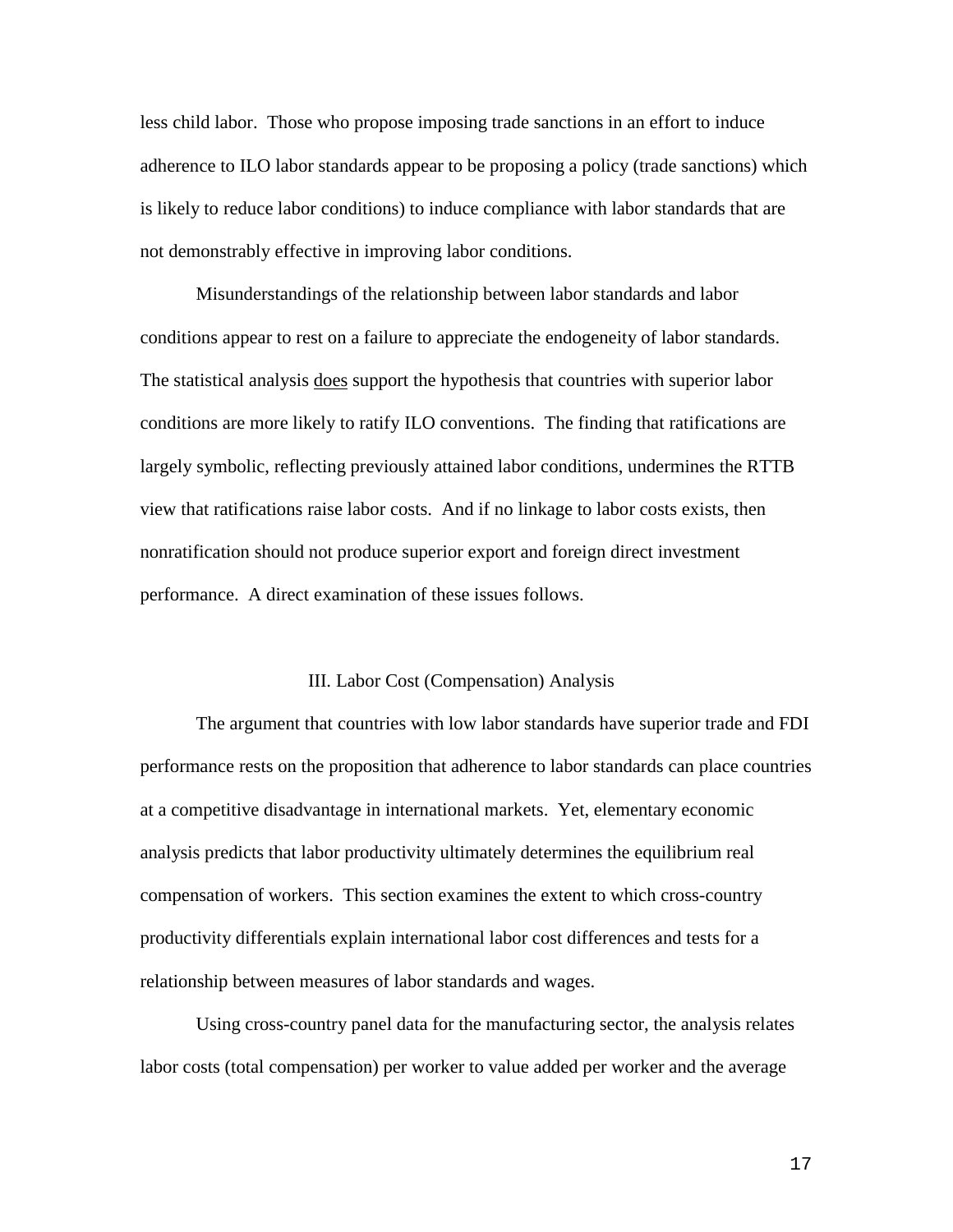price level of consumption in purchasing power parity (PPP) terms to capture cost-ofliving differences not accounted for by the exchange rate conversion. The compensation measure is sufficiently broad to capture the cost of benefits required by legislation, although the effectiveness in capturing some elements of compensation may vary from country to country.<sup>21</sup> The independent variable captures the effects on productivity of education, training, experience and other factors frequently specified in wage regressions on individual data, as well as unobservable influences. Data refer to workers of both sexes. The panel consists of five-year averages for 1980-84 (84 countries) and 1995-99 (51 countries).

Table 5, which provides descriptive data for the main variables for each of the time periods, confirms that the sample includes a wide range of development experience. In the early 1980s, compensation per worker in the lowest wage country (Kenya) was .5 percent of compensation in the highest wage country (the United States). How can a country whose manufacturing labor costs are over 180 times manufacturing wages in another country sell its products in international markets? A clue is provided by the 1980 productivity data, which show a virtually identical difference between the least productive country (again, Kenya) and the most productive country (the United States). The data for the late 1990s show even wider (but again, virtually identical) differences between the most-and least-productive countries. Table 5 also indicates that the

 $21$  Total compensation "includes direct wages, salaries, and other remuneration paid directly by employers plus all contributions by employers to social security programs on behalf of their employees." Both the compensation and productivity data are from surveys of relatively large establishments in the formal sector. "The data are converted into U.S. dollars using the average exchange rate for each year." (World Bank, World Development Indicators, 2001, Table 2.5). The fixed effects estimation discussed below removes country-specific anomalies in the measurement of compensation.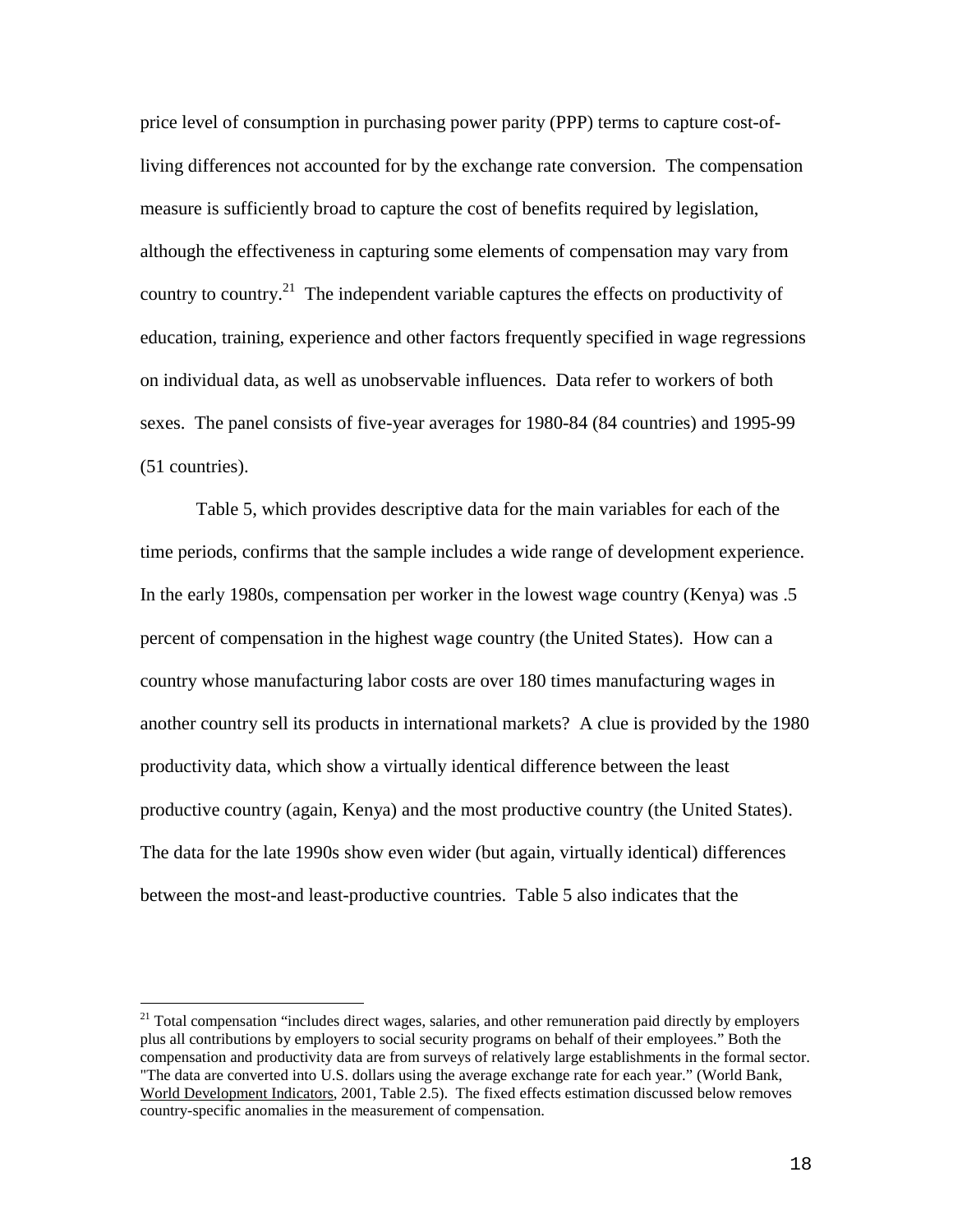ratification of both total and core ILO conventions varies widely and that no country has ratified all eight of the latter. $^{22}$ 

## [TABLE 5 ABOUT HERE]

Tables 6 and 7 report for 1980-84 and 1995-99 respectively the results of crosssection regressions of period averages of labor costs (compensation) per employee on labor productivity and the price level (all specified as natural logarithms) as well as several measures of ratification of ILO conventions. Regression 1 in Tables 6 and 7 shows that cross-country variations in labor productivity and price levels account for 87- 88 percent of the cross-country variation in labor compensation in both periods.<sup>23</sup> On average, a 10 percent productivity difference between countries is associated with an 8.5- 9 percent difference in compensation per worker. Lesson number one is that crosscountry differences in employee compensation are powerfully related to productivity differences.<sup>24</sup> Raising the relative productivity of the labor force is one reliable way to raise compensation. Lesson number two is that this relationship is quite stable over time. The relationship between labor costs, productivity and prices, its statistical significance and the ability of productivity variations to explain wage variations is virtually identical in the early 1980s and the late 1990s.

## [TABLES 6 and 7 ABOUT HERE]

While productivity and price levels account for the vast majority of international wage variation, some scope remains for additional influence on compensation from

<sup>&</sup>lt;sup>22</sup> Interestingly, Kenya had ratified four core labor standards and 36 ILO conventions overall by 1980, while the United States had not ratified any core standards and only five conventions. As noted in the preceding section, ratifications of ILO conventions measure effective labor standards with error.

 $^{23}$  The regression survives a specification test -- the Ramsey RESET test does not reject the hypothesis that the regression model has no omitted variables – for 1980-84, but not the later period. Subsequent regressions pass this test unless otherwise noted.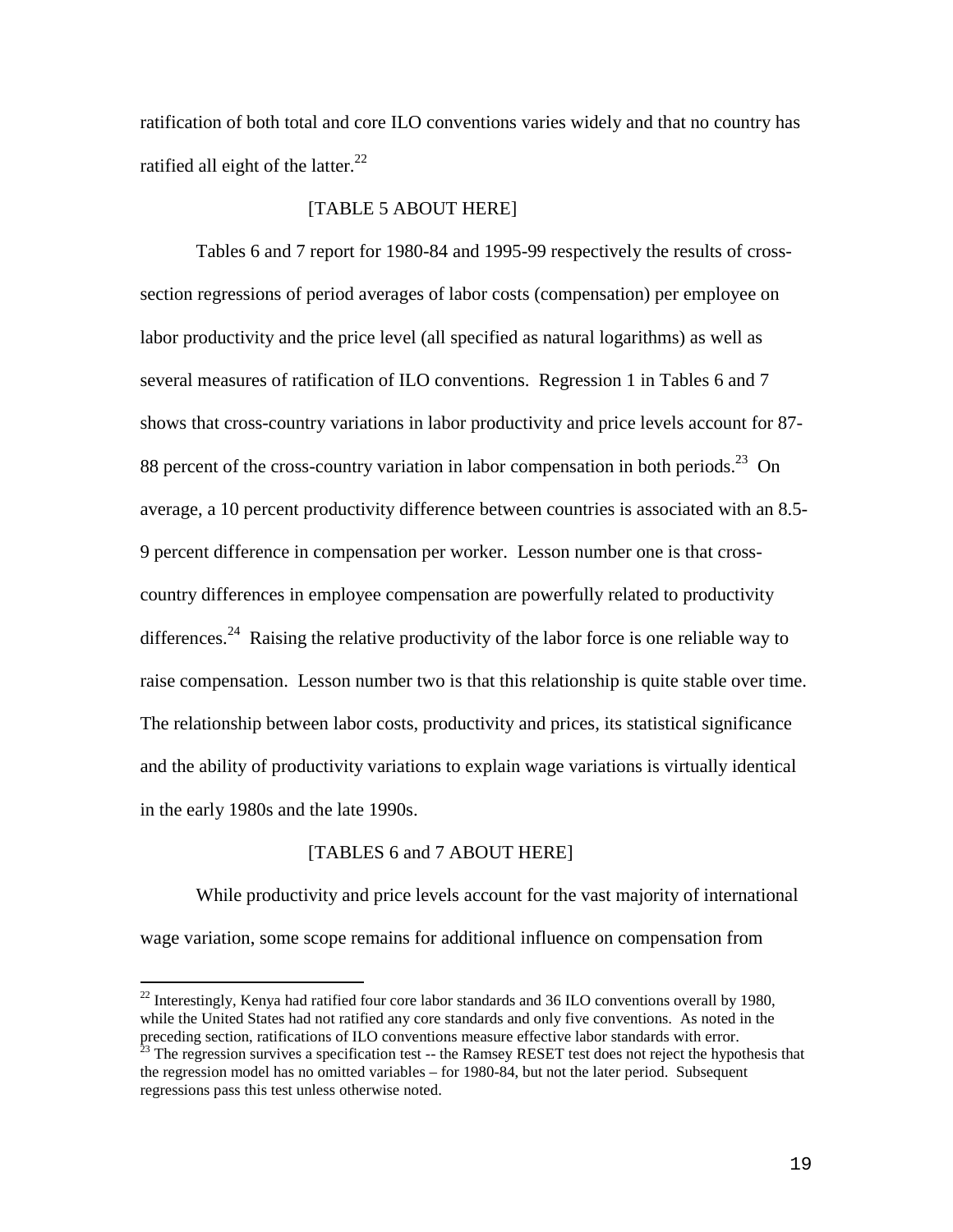domestic and international institutions. We now examine whether countries that fail to ratify ILO conventions have low wages relative to productivity. The analysis reported in the previous section indicates that ratification of ILO conventions may signal information about the condition of labor in a country not because ratification produces an improvement in the condition of labor but rather because countries with good labor conditions incur low ratification costs. This inference implies that ratification of ILO conventions should have no influence on labor costs, conditional on a country's productivity level.

Regression 2 tests for a relationship between the number of core labor standards (CORE LS) ratified by a country (as of the beginning of the estimation period) and compensation, conditional on productivity and the price level. Proposals to tie labor standards requirements to WTO benefits appear to rest on the proposition that this relationship is significantly positive, i.e., labor costs are lower in countries that do not ratify the core conventions. In contrast, the endogenous labor standards view predicts no relationship between compensation and ratifications (conditional on productivity and prices). For the early 1980s, the regression coefficient CORE LS is positive but not statistically significant; for the late 1990s, it is positive and statistically significant at the 10 percent level. Taken at face value, the coefficient implies an average compensation difference of nine percent per core labor standard ratified by the late 1990s. We shall return to the question of whether the result should be taken at face value.

Summary measures, such as CORE LS, place conventions addressing issues as varied as collective bargaining, discrimination, forced labor and child labor on an equal

 $24$  Golub (1997) and Rodrik (1996, 1999) obtain parallel results from smaller samples of countries and different time periods.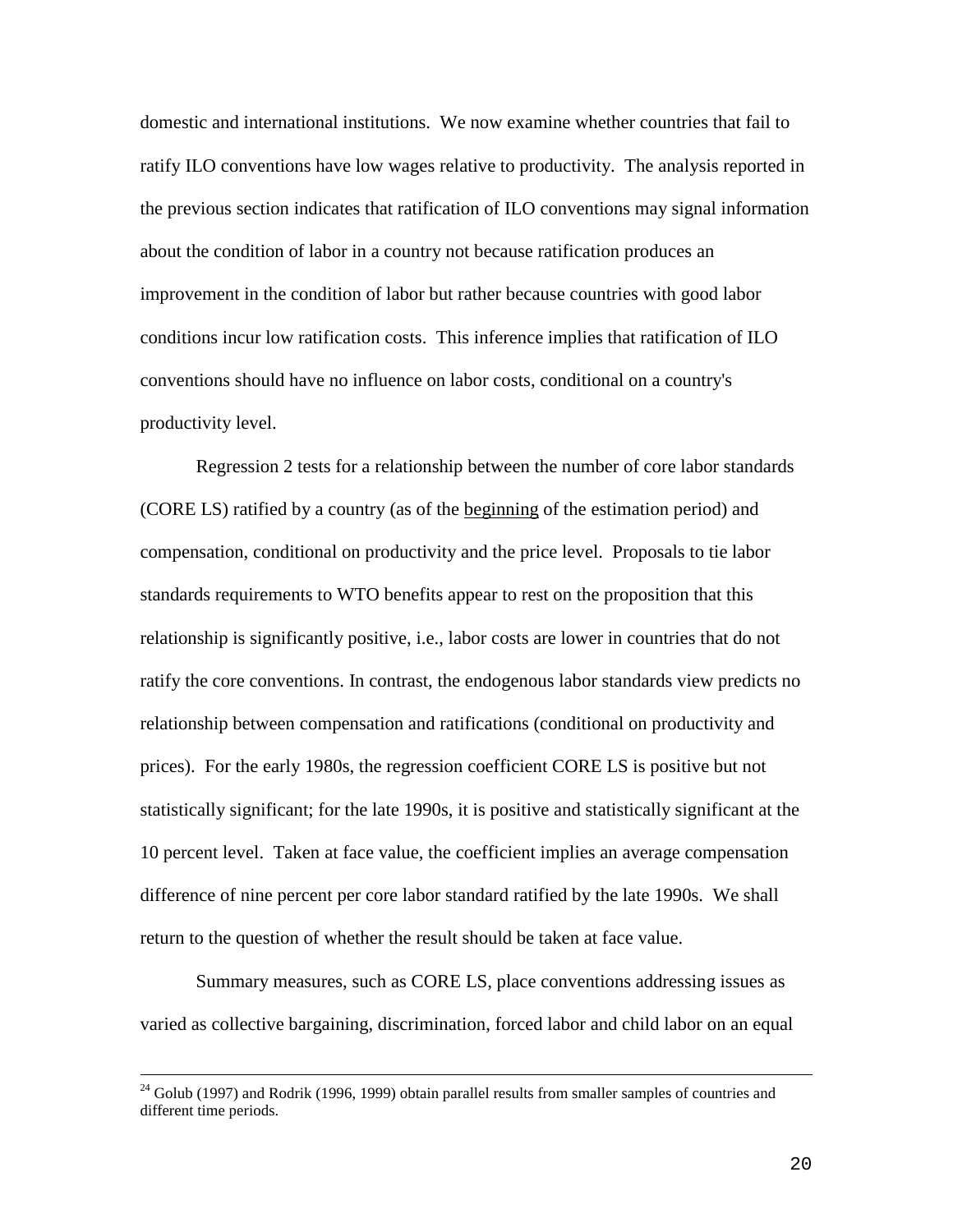statistical footing, which is hard to defend. Moreover, if ratification forces a country to alter its domestic policies (contrary to the endogenous labor standards hypothesis) summary measures take no account of the length of time that a country has had since ratification to bring its legislation and enforcement into compliance. Regression 3 in Tables 6 and 7 tests for an influence of individual core labor standards on compensation. Since the eight core labor standards in fact address four areas -- child labor, freedom of association, forced labor and discrimination, these regressions relate compensation to dummy variables for one convention from each of the four areas – as well as the productivity and price levels.<sup>25</sup> For each time period, there is no significant correlation between compensation and ratification of any of the four core standards. Similarly, regression 4 shows no evidence that ratifications of the same core conventions gradually influence compensation over time. $^{26}$ 

Regression 5 tests for a relationship between the number of noncore ILO conventions (NONCORE LS) ratified by a country as of the beginning of the estimation period and compensation per worker, conditional on productivity and the price level. Taken at face value, the coefficient on ratifications is positive and statistically significant for both time periods. The coefficient implies that ratification of an additional convention is associated with higher compensation of about .5 (early 1980s) to .7 percent

<sup>&</sup>lt;sup>25</sup> The four conventions are c98 (right to organize and bargain collectively), c111 (discrimination in equality of opportunity or conditions of employment on the basis of race, religion, gender, political opinion or social origin), c105 (abolition of forced labor), and c138 (minimum age of employment). The dummy variables take the value 1 if a country had ratified a convention by the beginning of the estimation period and zero otherwise.

 $^{26}$  The variables, DC98, DC105, DC111 and DC138, specify the number of years between the ratification of the four core standards and the beginning of the period for which compensation and productivity are measured.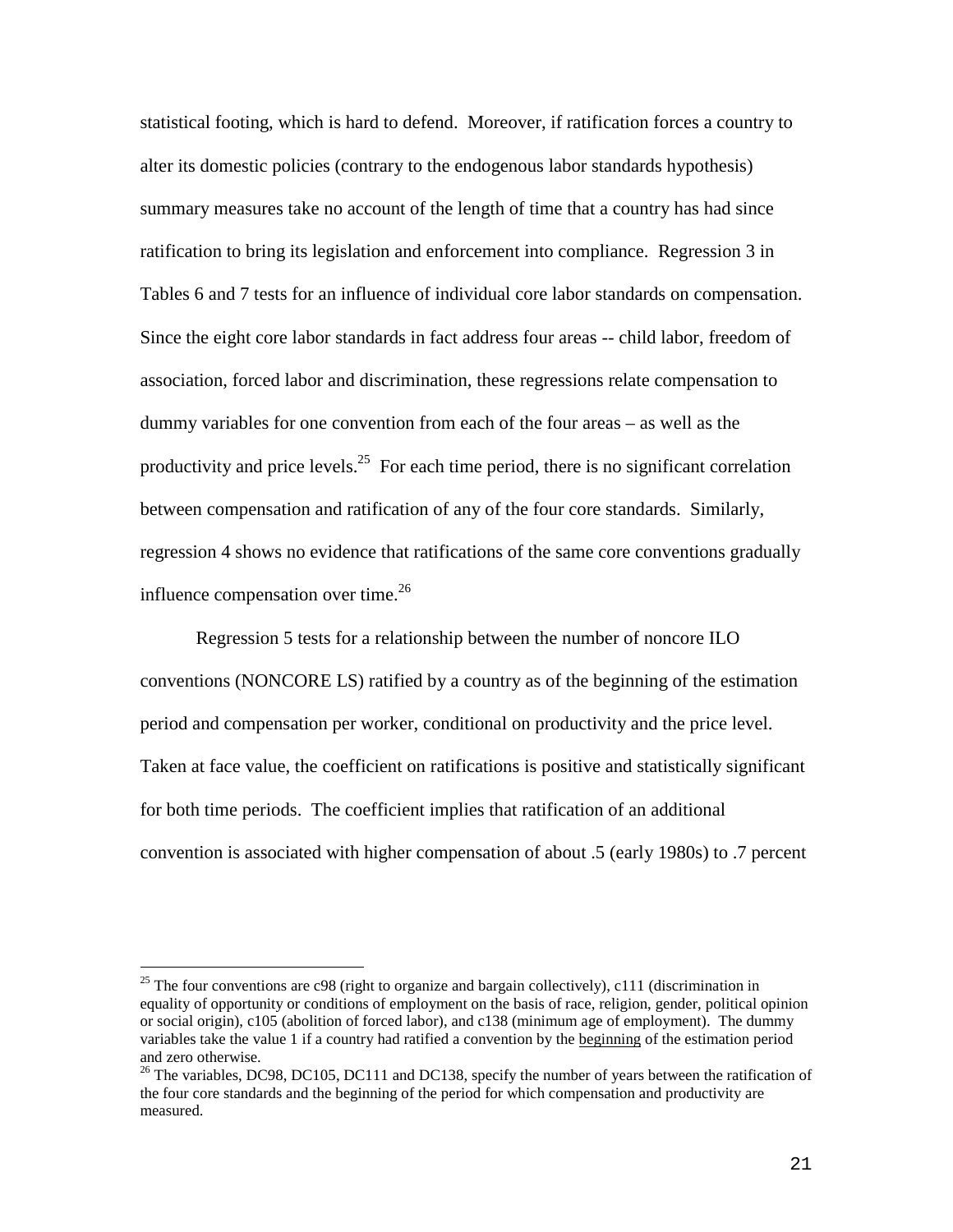(late  $1990s$ ).<sup>27</sup> Consistent with the RTTB hypothesis, labor costs are positively correlated with total ratifications in both periods and with core ratifications in 1994-99. But can the cross-section results be accepted at face value?

There are two potential problems with the OLSQ analysis. First, cross-section analysis may not disentangle the question of whether ratification leads to higher wages or vice versa. The potential endogeneity of ratifications should be mitigated by the fact that the standards variables are defined as of the beginning of the estimation periods. If a problem remains, two stage least squares (2SLS) estimation can address it, but if ratifications are exogenous in the wage equation, OLSQ estimation is more efficient. To determine whether 2SLS is necessary, the Hausman (1978) test for endogeneity of independent variables was applied.<sup>28</sup> The Hausman test did not reject the hypothesis that coefficients obtained by the two estimation methods are the same. That is, by rejecting the endogeneity of CORE LS and NONCORE LS, the test supports the use of OLSQ over  $2SLS.<sup>29</sup>$ 

Second, if unobserved country-specific factors are correlated with both wages and ratifications, the cross-section estimates of the relationship between ratifications and wages will be biased. The presence of unions or extensive domestic labor market regulation might produce both more ratifications and higher labor cost, for example. Fixed effect estimation effectively eliminates this potential source of bias by "differencing out" the country-specific effects that do not change over time. Moreover,

 $27$  Substituting actual minus predicted ratifications in an effort to capture the effect of involuntary ratifications did not produce statistically significant results.

<sup>&</sup>lt;sup>28</sup> This test effectively tests for statistically significant differences between the OLSQ and 2SLS estimates. Drawing on the analysis in the (1) the majority religion and (2) the legal system of each country.

<sup>&</sup>lt;sup>29</sup> As a further check on the potential endogeneity of labor standards in the wage equation, separate regressions of changes in the number of core ILO conventions and total conventions ratified between 1980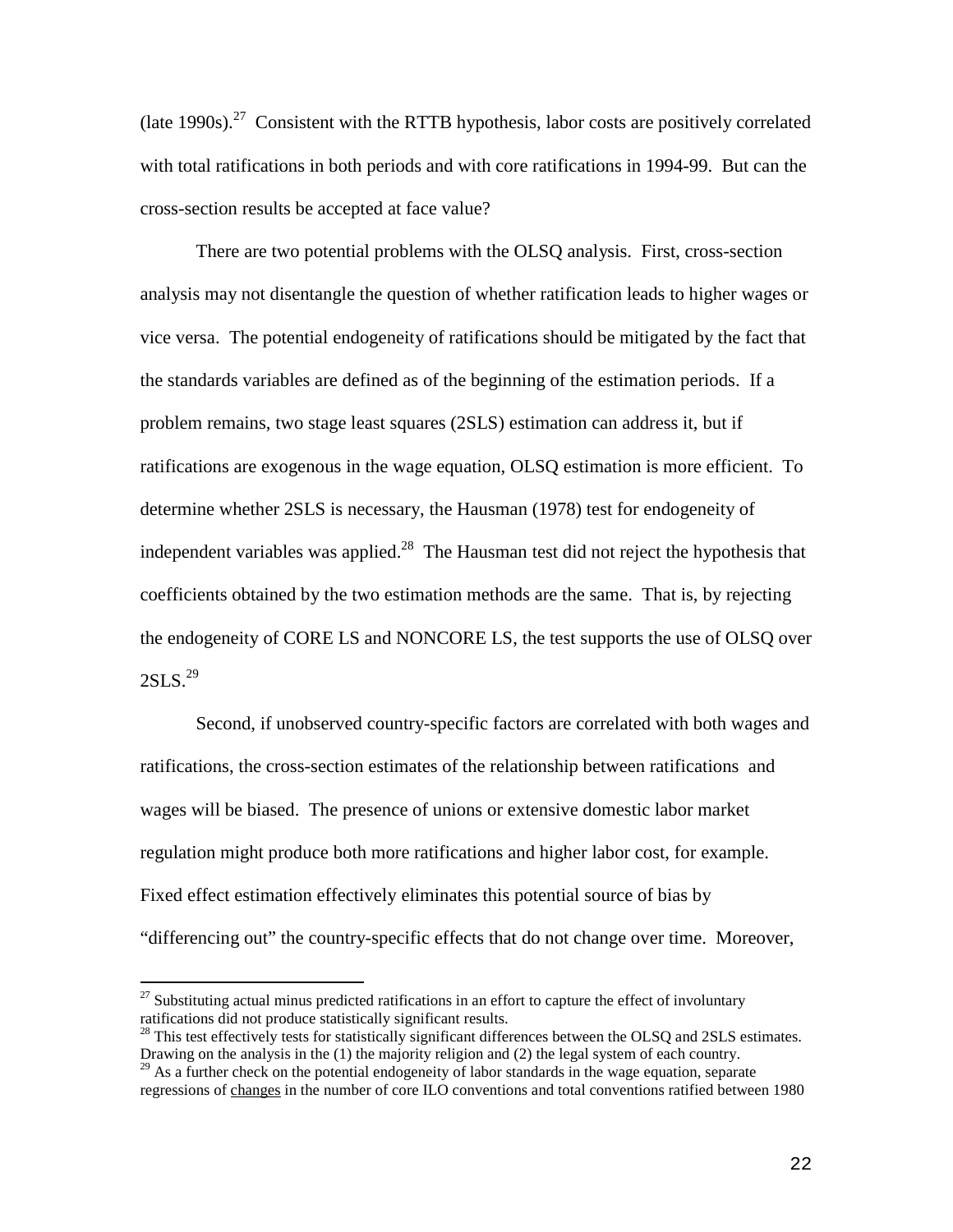fixed-effects estimation will remove fixed, country-specific differences in the measurement and coverage of the compensation data. We therefore use the panel feature of the database to estimate a fixed effects model.<sup>30</sup>

Regressions 6 and 7 in Table 7 provide fixed effects estimates of the relationship between compensation and ratifications. The fixed effects estimates confirm the significant relationships between productivity, price levels and compensation, but find no significant relationship between compensation and ratification measures.<sup>31</sup> For this panel of 51 countries for which data are available for both time periods, there is no significant relationship between changes in the ratification of core or total labor standards and changes in compensation between the early 1980s and the late 1990s.<sup>32</sup>

In conclusion, the statistical analyses reported in this section find a powerful relationship between a country's real labor costs and its productivity level. After holding the influence of productivity constant, however, the data reveal no significant relationship between ratification of either core or total ILO conventions, after addressing the issues of causality and potential bias through fixed effects estimation. This "non-result" is consistent with the view that countries tend to adopt labor standards that their domestic politics and policies have already met. Notwithstanding this conclusion, the remaining

and 1990 on the levels of the compensation and previous section, the instruments for CORE LS were dummy variables for productivity variables in the 1980-84 period found no significant results. <sup>30</sup> On the other hand, random effects estimation seems inappropriate, because it is likely that the unobserved, country-specific fixed effects are correlated with explanatory variables. The possible endogeneity of labor standards implies that countries with unobservable (e.g., unspecified institutional) factors producing higher (lower) wages are more likely to ratify ILO conventions, for example. A similar argument may be made with respect to the productivity variable.

 $31$  Notwithstanding the doubts expressed earlier, unreported random effect models were also computed. However, a specification test suggested by Hausman (1978) indicates that the random country-specific effects are correlated with the regressors, producing biased estimates of the latter.

 $32$  Fixed effects rest on accurately measured changes in the policy variable over time. Since the official ILO website provides the ratifications data, mismeasurement seems unlikely. Between 1980 and 1995, 107 countries ratified at least one ILO convention and 37 countries ratified at least one core convention. The sample range is from zero to 33 ratifications.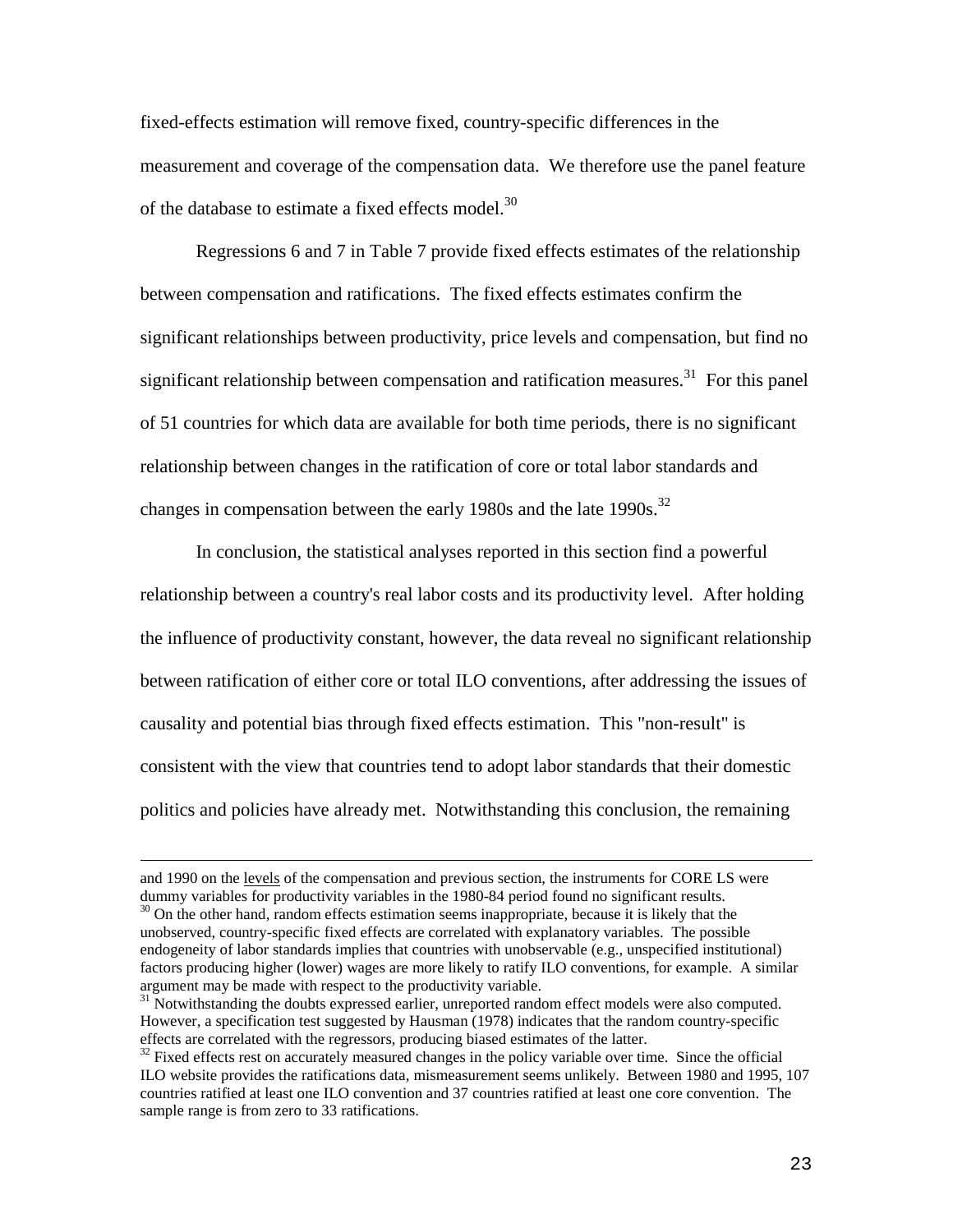analyses incorporate the possibility that ratifications or measures of actual labor rights and conditions in a country may influence wages. There is cross-section evidence that wages are high relative to productivity in more democratic countries (Rodrik 1999) and low relative to productivity in countries with significant child labor (Kucera 2001), for example. Subsequent sections include tests for the effects of unusually high or low wages (relative to productivity) on export and FDI performance.

## IV. Do Labor Standards Suppress Exports and Foreign Direct Investment?

The previous sections have demonstrated that (a) the ratification of ILO conventions (political labor standards) is endogenous, with ratifications most likely in countries were the costs of ratification are lowest, (b) free trade is associated with higher, not lower, labor conditions and rights, (c) political labor standards are at best weakly related to labor conditions in a country, and (d) political labor standards do not influence labor costs. Result (d) would seem to undermine RTTB arguments that countries which do not ratify ILO conventions enjoy better export performance and attract more foreign direct investment (FDI), since this argument assumes relatively low labor costs accompany nonratification. Nonetheless, this section tests for links between ratifications and subsequent export and FDI performance. After establishing baseline models that explain international differences in export and FDI performance, we add measures of political labor standards to determine their effect in the context of the model. $^{33}$ 

<sup>&</sup>lt;sup>33</sup> Earlier empirical studies of links between labor standards, exports and FDI (OECD (1996), Raynauld and Vidal (1998)) generally neglect the crucial role of other determinants. The study by Rodrik (1996) on a smaller sample of countries is an exception.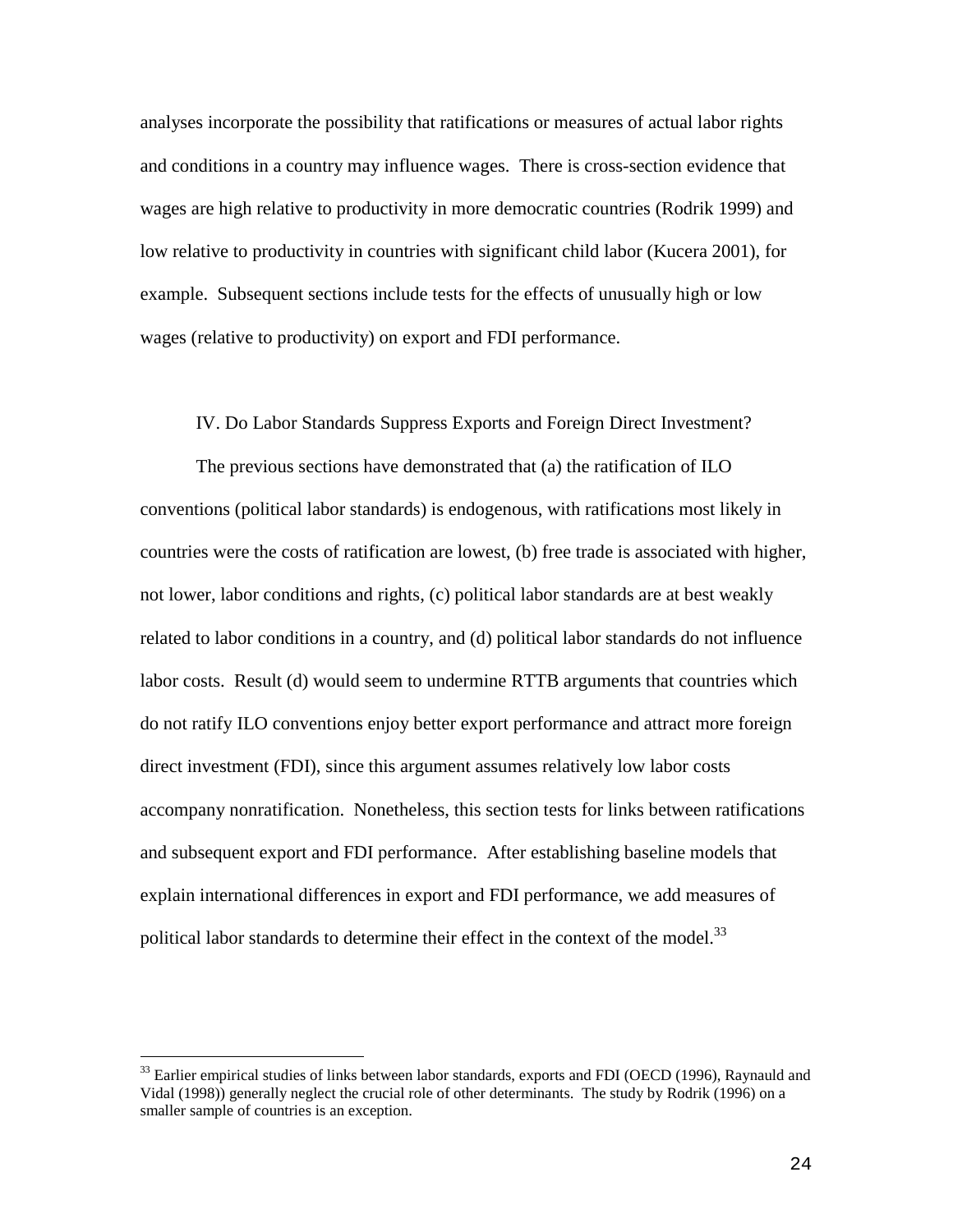### Exports and Labor Standards

Whether grouped by stage of development or region, countries showed little change in their shares of world exports over the 1980-99 period (UNCTAD 2000a, Table 1.9). Looking across countries, however, the ratio of exports to GDP ranges from 1.4 percent (Bangladesh) to 66 percent (Belgium) in the sample of about 80 countries that have data on all of the variables. These countries represent a sufficiently wide spread of development experience to offer a fair test of the RTTB hypothesis that ratification of  $\rm ILO$  conventions puts countries at a competitive disadvantage in international trade.<sup>34</sup>

The baseline model for explaining exports assumes that demand for a country's exports depends on the relative price of its exports, its sources of comparative advantage, and the costs of conducting trade (mainly transportation costs and the costs imposed by trade barriers. We estimate variants of the following regression model on the crosscountry database.

 $EXPORT = a<sub>0</sub> + a<sub>1</sub> TOT + a<sub>2</sub> LABLAND + a<sub>3</sub> HUMANK + a<sub>4</sub> TRCOST + a<sub>5</sub> OPEN + e$ 

The dependent variable, EXPORT is the ratio of exports to GDP in current international prices averaged over 1980-84 (Summers-Heston). TOT is the merchandise terms of trade shock defined as the difference in the growth rates of merchandise export and import prices over 1980-84 and is expected to have a negative influence on EXPORT.<sup>35</sup> We include two measures of comparative advantage. LABLAND, the population of a country divided by its area, provides a measure of labor intensity.

 $34$  Trade theory suggests an alternative mechanism, which (contrary to the RTTB view) rationalizes a positive correlation between labor standards and trade. Free trade leads a country to specialize in sectors of comparative advantage, a process that induces labor and other resources to move into sectors in which they are relatively productive internationally. The movement into relatively productive (higher wage) sectors should improve the condition of labor, thereby reducing the cost of ratifying ILO conventions.

<sup>&</sup>lt;sup>35</sup> Romain Wacziarg (2001) calculated this variable from World Bank data.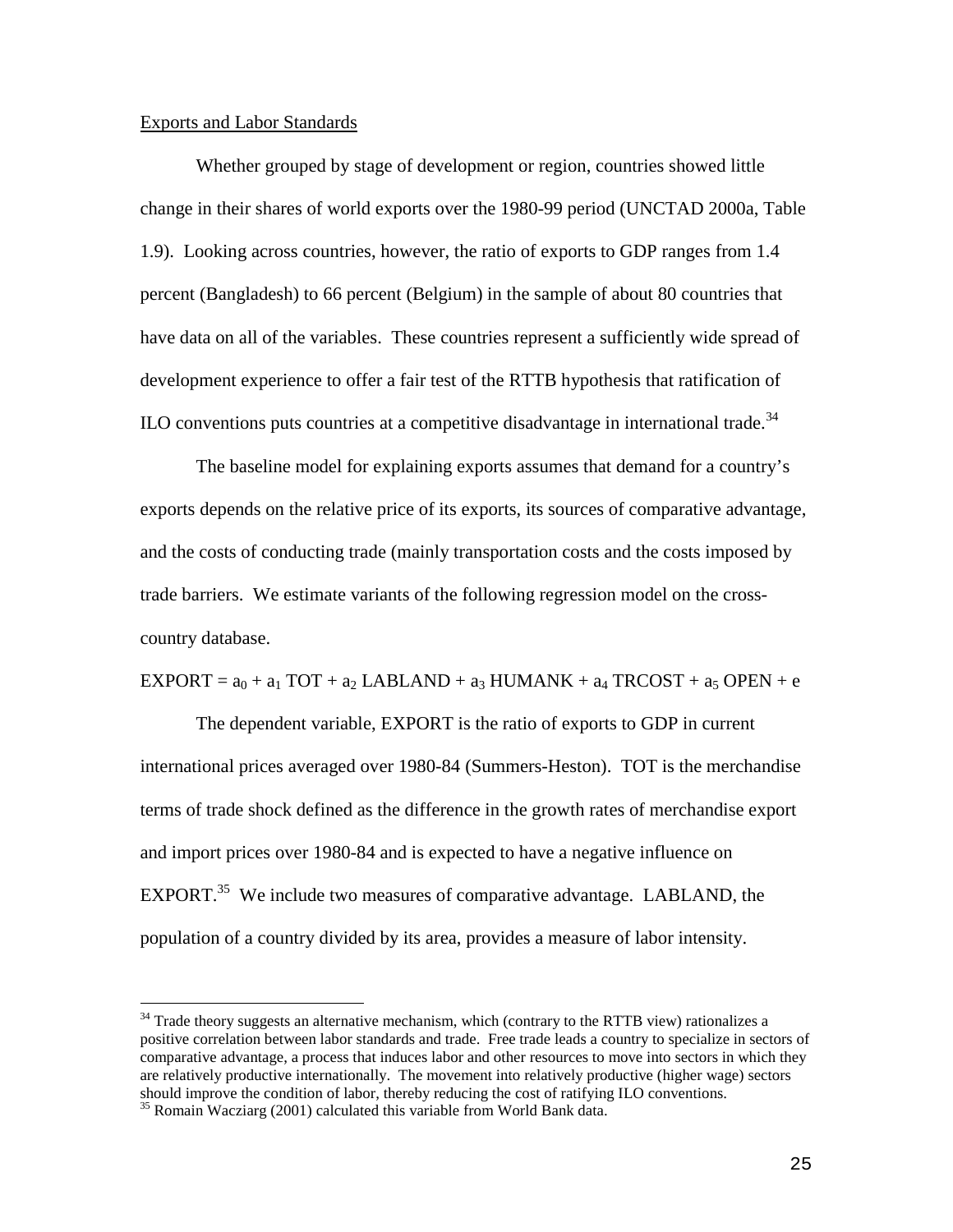HUMANK, the average schooling years in the population over 25 in 1980, provides a measure of the quality of the labor force. These are expected to be positively related to exports.

Proxies for transport costs (TRCOST) and measures of trade barriers represent trade costs. In the former category, the independent variables include DISTANCE, the average distance (in thousands of kilometers) to the capitals of the world's twenty major exporters weighted by value of bilateral imports (Lee), a zero-one dummy variable for whether a country is an ISLAND, and a dummy (LANDLOCK) taking the value one for landlocked countries. Trade policy is captured by the dummy variable, OPEN (defined in Section II).<sup>36</sup> Since more open countries should have more trade, we expect a positive coefficient on this variable.

Table 8 reports the regression results for 1980-84. The variables discussed above account for 63 percent of the international variance in export performance among the 80 sample countries (regression 1) and generally have the expected signs.<sup>37</sup> Increases in the terms of trade and larger distances from major markets reduce exports, while labor intensity and human capital investments raise exports. The coefficient on OPEN supports the idea that free trade raises exports, but is not statistically significant. As it happens, the performance of the trade policy variable is quite sensitive to the inclusion of HUMANK in the regression (regression 2). When the educational attainment variable is omitted, OPEN becomes statistically significant and indicates that the export/GDP ratio is 9.5 points higher in countries with free trade policies.

<sup>&</sup>lt;sup>36</sup> Unreported export regressions included alternative trade policy measures, such as tariff rates and import duties as a percent of total imports, but these variables were available for a much smaller set of countries.  $37$  The Ramsey RESET test rejects the hypothesis that these regression models have no omitted variables, however.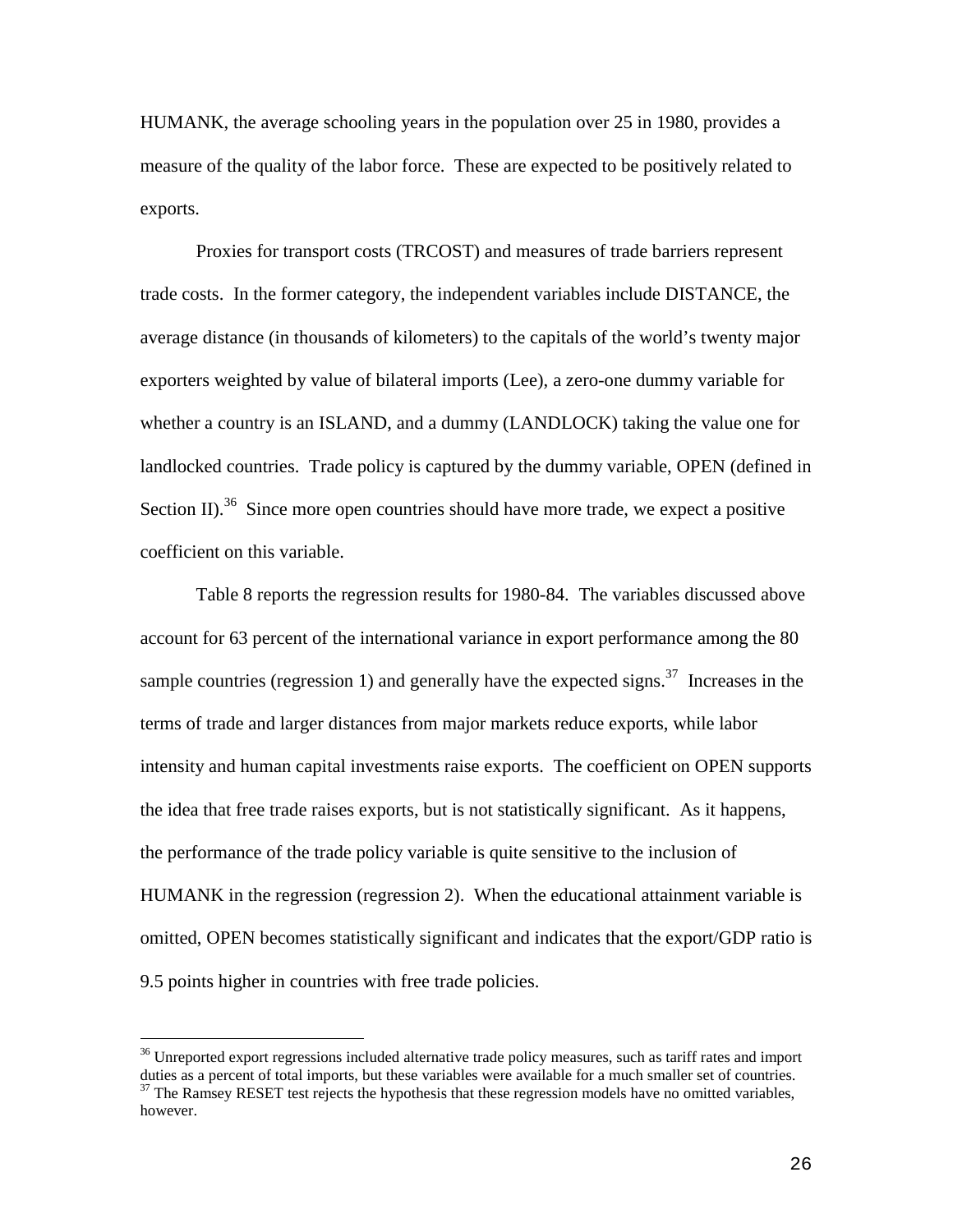### [TABLE 8 ABOUT HERE]

The next regressions add alternative measures of political labor standards to the baseline specification to test of an influence on subsequent export performance. The RTTB hypothesis predicts a significant inverse relationship between ratifications and export performance. Regressions 3 and 4 respectively add the number of ratifications of core (CORE LS) and noncore (NONCORE LS) ILO conventions as of the beginning of the estimation period to the baseline specification. Although each has a negative coefficient, the results are neither economically or statistically significant.<sup>38</sup> Indeed, they are the weakest variables in their respective regressions. [**WAGERES RESULTS??**]

The earlier analyses showed that actual labor conditions in a country influence ratification activity. From this perspective, deviations from the equilibrium relationship between labor conditions and ratifications may be more relevant to measure potential gains from nonratification (even though the wage analysis indicated no wage impact of such deviations). Consequently, regressions 5 and 6 include the residuals from earlier regressions determining ratification of core (CORERES) and total (NONCORES) labor standards respectively. The coefficients on these variables are also far from statistically significant.

In summary, the results of the regression analysis in Table 8 are not consistent with the RTTB hypothesis regarding the connection between ratification of ILO conventions and export performance. There is no evidence supporting the view that countries gain a competitive advantage by their ratification choices. Other factors, including international trade policies that emerge from GATT and later WTO

 $38$  When the ratifications variables are added to the specification in regression (2) of Table 8, the (unreported) regression coefficients are positive (contrary to the RTTB hypothesis) but not significant.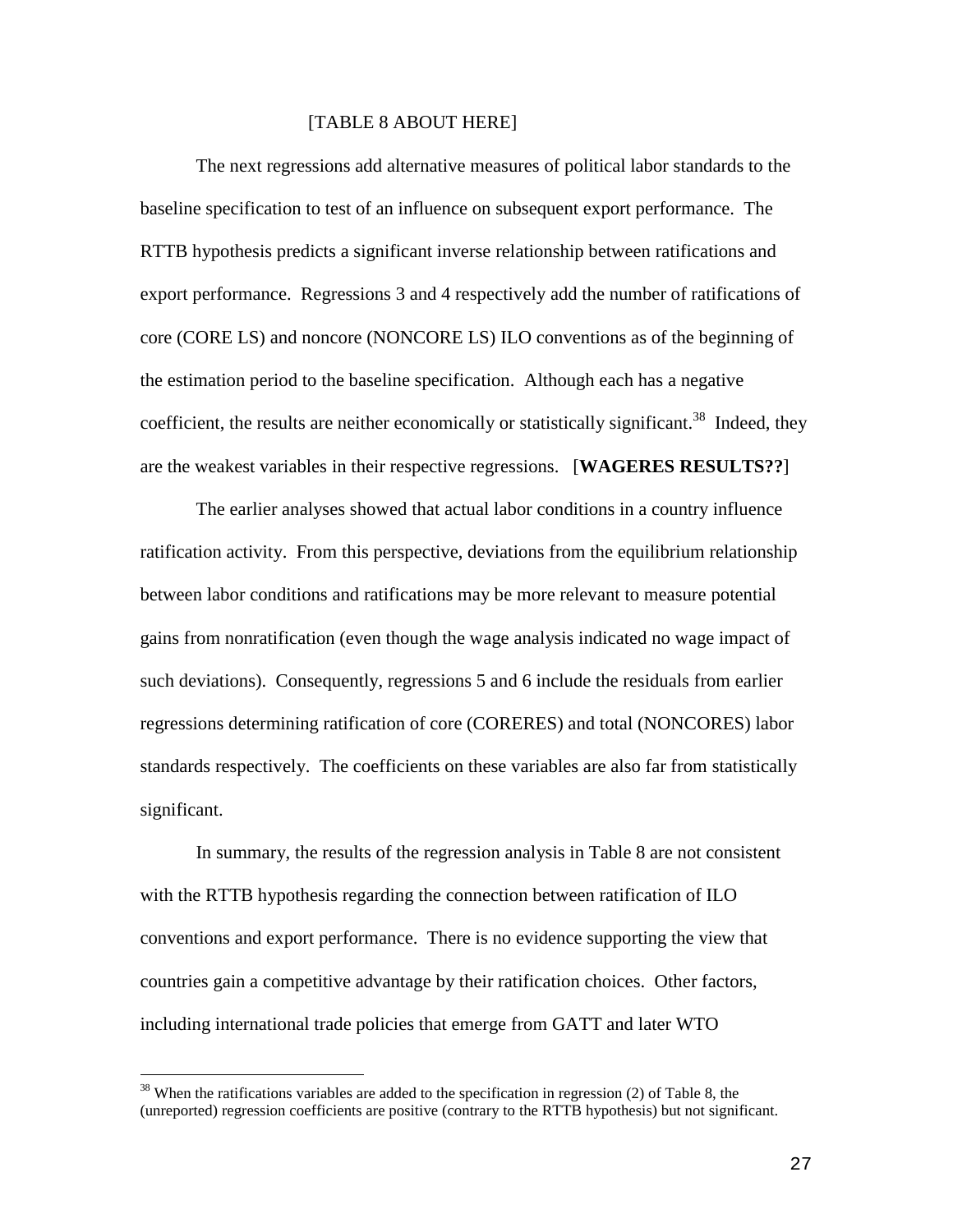negotiations determine a country's export performance and as we saw in Section II, tend to improve labor conditions. Using trade policy to penalize countries who fail to ratify standards would be counterproductive.

### Foreign Direct Investment

International capital flows increased through the late  $19<sup>th</sup>$  century to the beginning of World War I. During this period, capital flows were dominantly unilateral, from capital-rich creditor countries, such as Great Britain, France and Germany, to less developed countries where capital was scarce and its marginal product was high. The interwar period saw a great diminution in global economic relationships, including a dramatic decline in capital flows. With post-WWII reductions in trade barriers, the return to flexible exchange rates in much of the world following the demise of the Bretton Woods system in 1972, and a subsequent relaxation of capital controls, international capital flows increased and during the 1990s regained the levels attained at the peak of the earlier period of globalization.

In modern times, the destination for international capital flows changed markedly. Capital-poor developing countries, which had received disproportionately large shares of global investment flows at the beginning of the  $20<sup>th</sup>$  century, now receive disproportionately small shares. Paradoxically, most capital no longer flows toward the least developed nations where scarce capital presumably has a relatively high marginal product. Instead, "capital transactions seem to be mostly a rich-rich affair, a process of "diversification finance" rather than "development finance." (Obsfeld and Taylor 2001, p. 66)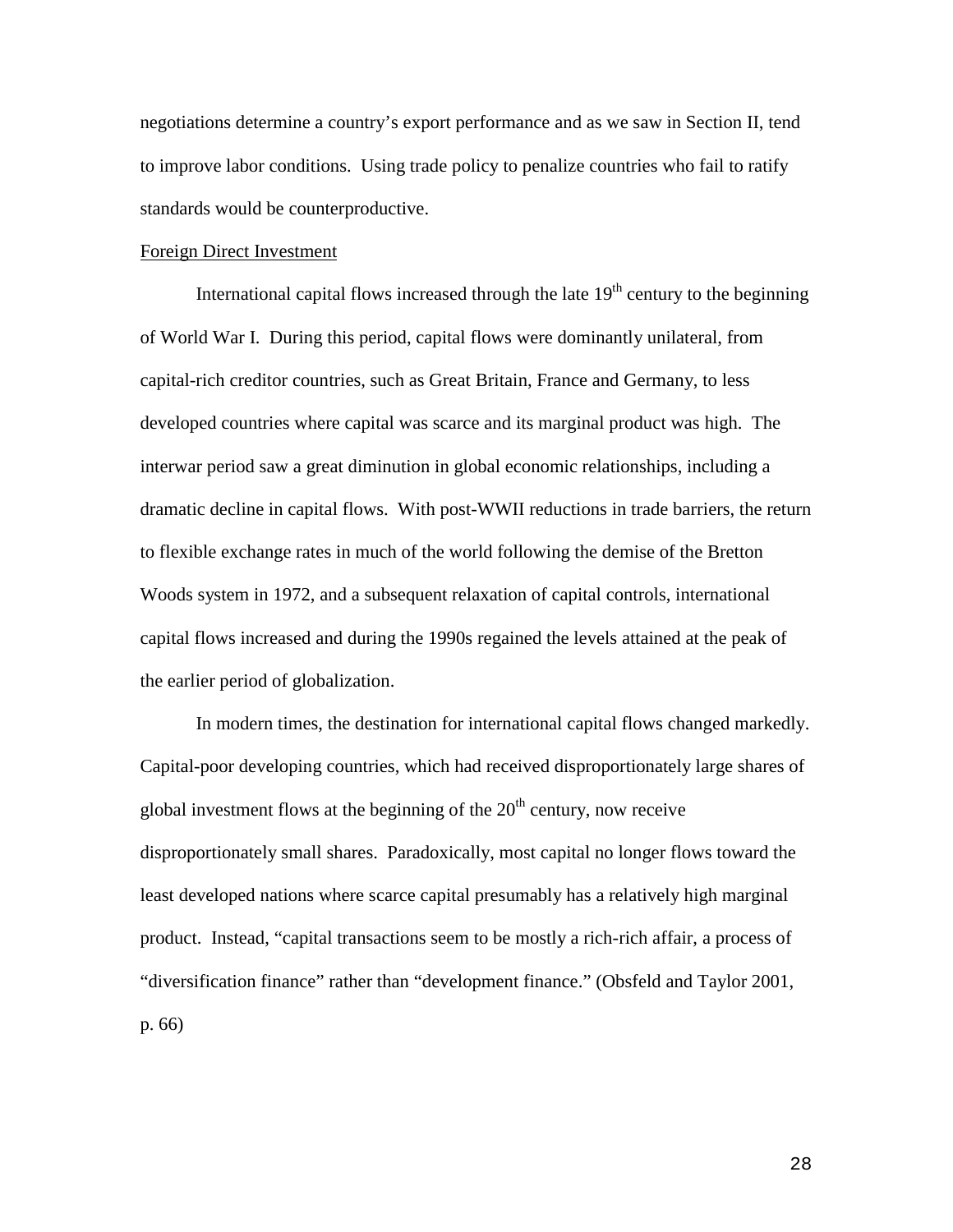International capital flows include both portfolio investment and foreign direct investment (FDI).<sup>39</sup> Portfolio investment flows are more important, but since 1970 when the International Monetary Fund began to publish regular comprehensive estimates of international capital flows, the share of FDI in world capital flows has increased from about 6 percent to over 30 percent in the last half of the 1990s (Lipsey 2001).<sup>40</sup>

RTTB arguments hold that countries that fail to ratify political labor standards may gain abnormally large shares of world FDI. One difficulty faced by this argument is that most FDI flows, like total international capital flows, now occur between industrialized countries, which most frequently ratify ILO conventions (Table 9). During the 1990s, roughly 70 percent of gross FDI flows went to the developed countries, which were also the sources of almost 90 percent of gross FDI flows.<sup>41</sup> Developing countries increased their share of world FDI during the 1990s, but never received more than a third of FDI inflows. Clearly, efforts to evade international labor standards cannot be the primary factor governing the international distribution of FDI.<sup>42</sup>

# [TABLE 9 ABOUT HERE]

 $39$  In the FDI statistics reported in IMF (2000) and UNCTAD (2000) foreign direct investment is defined as investment "involving a long-term relationship and reflecting a lasting interest and control of a resident entity in one economy (foreign direct investor or parent enterprise) in an enterprise resident of a different economy (FDI enterprise or affiliate enterprise or foreign affiliate)." In ordinary language, "[c]apital used by a firm in one country to establish a plant in another is labeled foreign direct investment, as are large purchases of equities that imply a lasting interest in an enterprise." (U.S. President, 2002, p. 262) FDI consists of equity capital, reinvested earnings and intra-company loans and debt transactions. Negative FDI inflows (disinvestments) arise when "at least one of the three components of FDI … is negative and not offset by positive amounts of the remaining components (UNCTAD 2000, p. 268).

 $^{40}$  Froot (1991) points out that FDI really represents a cross-country spread of corporate control that may not involve actual capital flows or investment in capacity.

<sup>&</sup>lt;sup>41</sup> Although industrialized countries as a group are net exporters and developing countries are net importers of capital, there were four years during the 1990s in which the United States was a net importer of capital.  $42$  On a related point, a recent OECD study concluded "the evidence does not clearly point to any

inexorable tendency toward global 'bidding wars' among governments in their competition to attract FDI," but warned of a "permanent danger of such 'wars'." (Oman 2000, p. 10)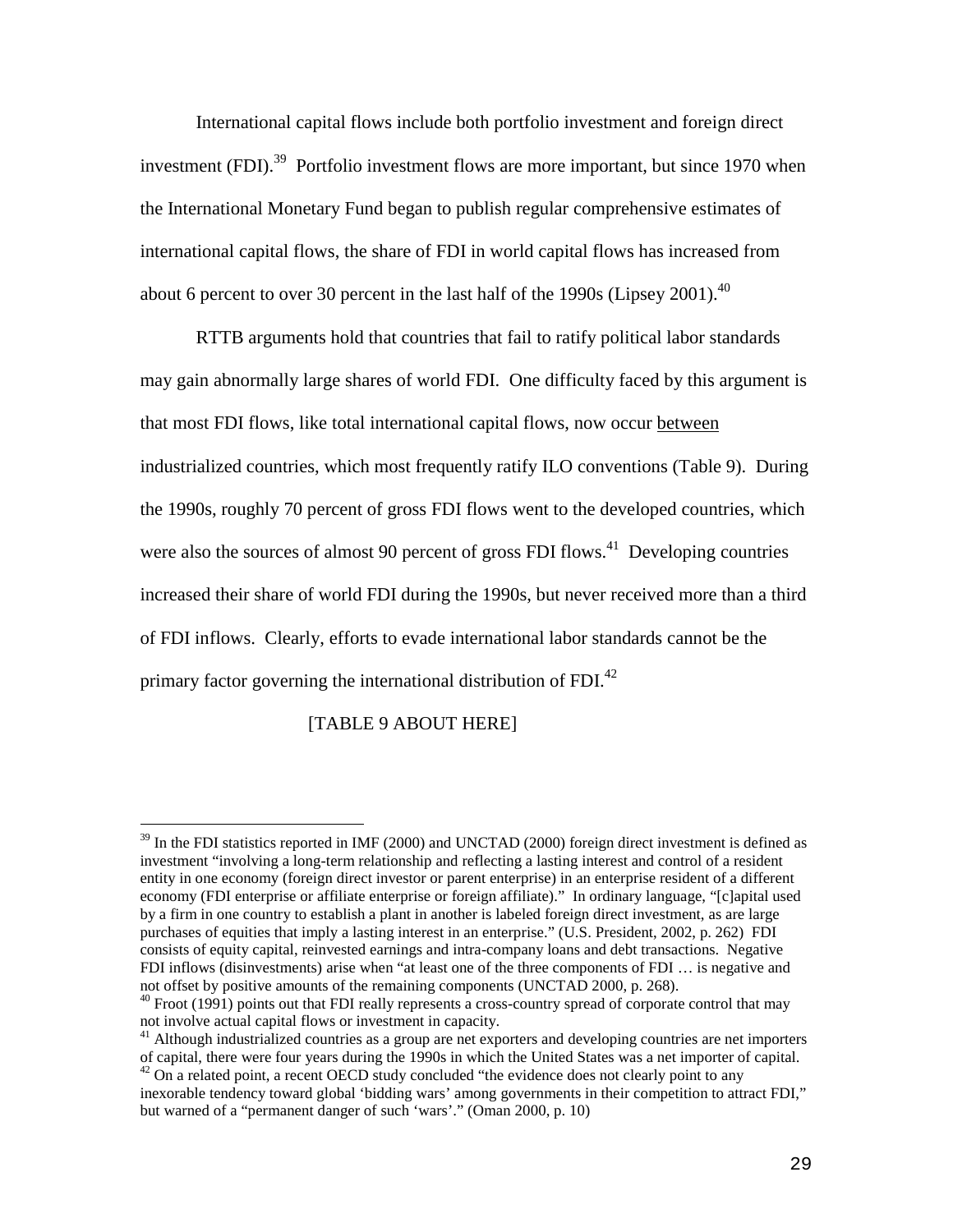A second difficulty with the argument that FDI is attracted to countries with poor labor conditions follows from the analysis in section III: Poor labor conditions signal low skills as well as low wages, and not all investments thrive in a low-skill environment. Perhaps even more important is the fact that countries with low labor standards tend to be countries in which direct risks to investment are high. Cross-country correlations indicate that the risks of expropriation and repudiation of contracts are highest in countries with few civil liberties and considerable child labor. Testing for a relationshp between standards and FDI therefore requires a baseline empirical model of FDI to which ratification measures may be added. The absence of a generally accepted model of FDI complicates this approach.<sup>43</sup> The empirical work below considers the following potential influences on a country's share of world FDI (FDISHARE).<sup>44</sup>

Expected return on capital. As shown in Table 9, capital flows have shifted away from the K-scarce countries. Moreover, including the capital-labor ratio as a regressor would leave a very small sample of countries. As a result, this variable is not used in the analysis. The expected return on capital can also be influenced by various risk factors associated with the political and social climate. The regression analysis includes measures of government repudiation of contracts (REPUD), risk of expropriation (EXPROP), and corruption (CORRUP), all defined as of the beginning of the estimation

 $43$  A newer micro approach rests on Dunning's observation that firms that engage in multinational activity must (1) have some specific product or productivity advantage over host country firms, (2) find the foreign location advantageous over home-country production, and (3) prefer ownership of a foreign subsidiary over alternative contracting arrangements (Dunning , Markusen 2002). (With regard to point (3), several prominent companies in the global footwear industry contracted with local producers as an alternative to investing in production facilities in developing countries. This is a case in which low wages did not attract foreign investment.)

<sup>&</sup>lt;sup>44</sup> By the late 1980s, the largest shares of world FDI inflows were in the United States (30.8 percent), the United Kingdom (13.1), France (5.8), Spain (5.2), the Netherlands (4.0), and Australia (3.9). The smallest shares were in Iran, Surinam and Panama. The shares for China and Myanmar, two countries frequently cited for human rights abuses, were 1.9 and .04 percent respectively.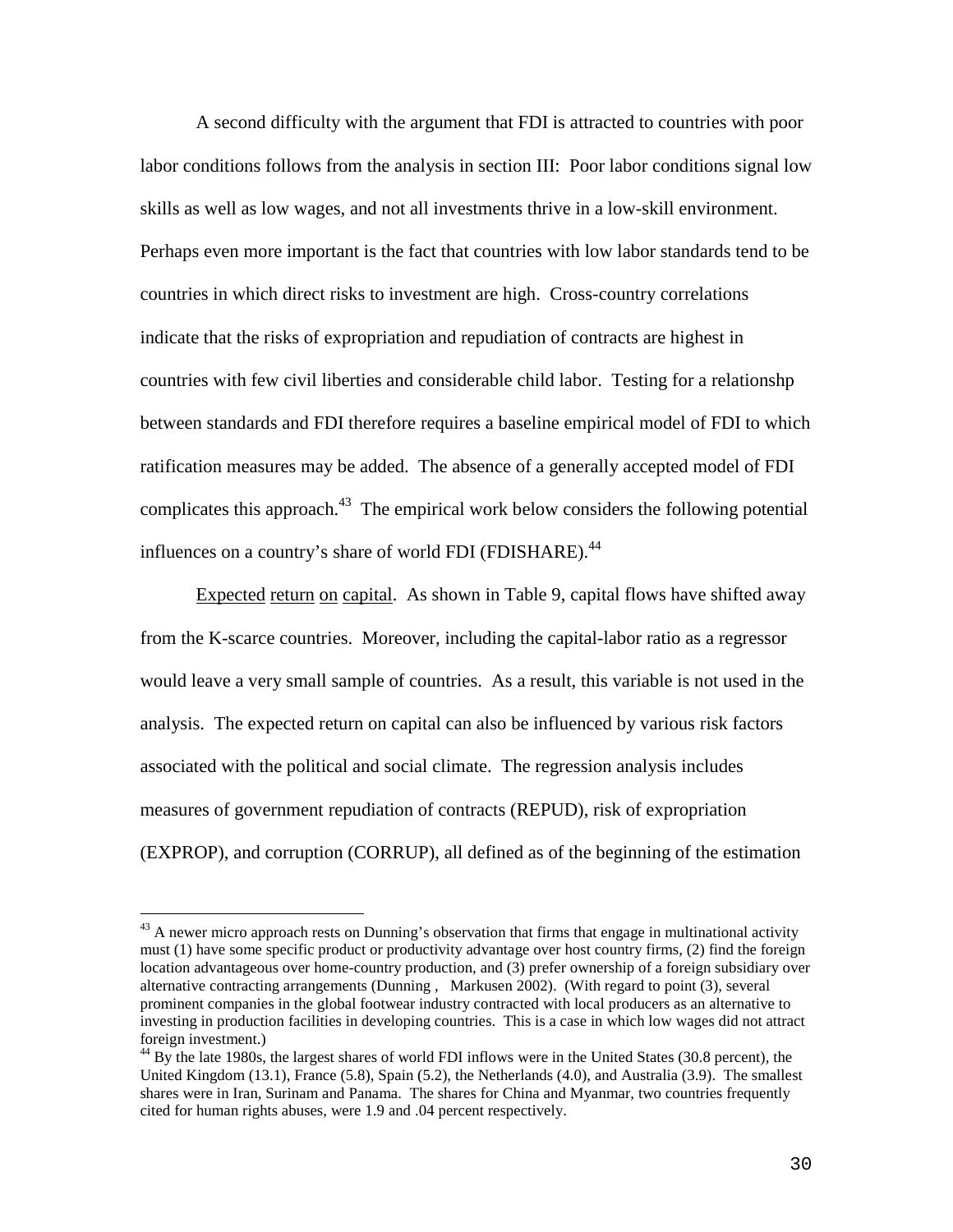period. Higher values of each of these measures imply lower risk and hence higher values of FDISHARE. The ratio of real government "consumption" expenditure to real GDP (GOVSHARE) is included to capture the degree of government intervention in the economy with high values expected to discourage FDI.

Market Size. Larger markets attract horizontal FDI, which more or less replicates home-country production facilities in a foreign host-country. Population in thousands (POP) proxies the number of potential consumers and per capita (GDP/POP) captures their wealth or potential purchasing power. AREA proxies the potential size of a country's resource base.

Trade costs. Horizontal foreign investment becomes more attractive when transportation costs or barriers to trade with a country are relatively high. The proxies for these factors are again DIST, LANDLOCK and OPEN. Unfortunately, FDI data do not discriminate between horizontal investment and investments to establish global vertical integration. Trade costs and barriers that encourage horizontal FDI tend to discourage vertical FDI by raising the costs of moving items between different stages of the global production chain. There is no clear prediction on the signs of the coefficients.

Labor force quality and price. We have seen that economic advantages attributed to low labor costs tend to be offset by low productivity. Implicitly, the RTTB view implies that a low productivity workforce attracts FDI. An alternative view holds that high-productivity labor is complementary with FDI. The regressions include HUMANK to test for complementarities between FDI and work force quality. In testing for an effect of wages on FDI, we measure wages relative to productivity (WAGERES).

31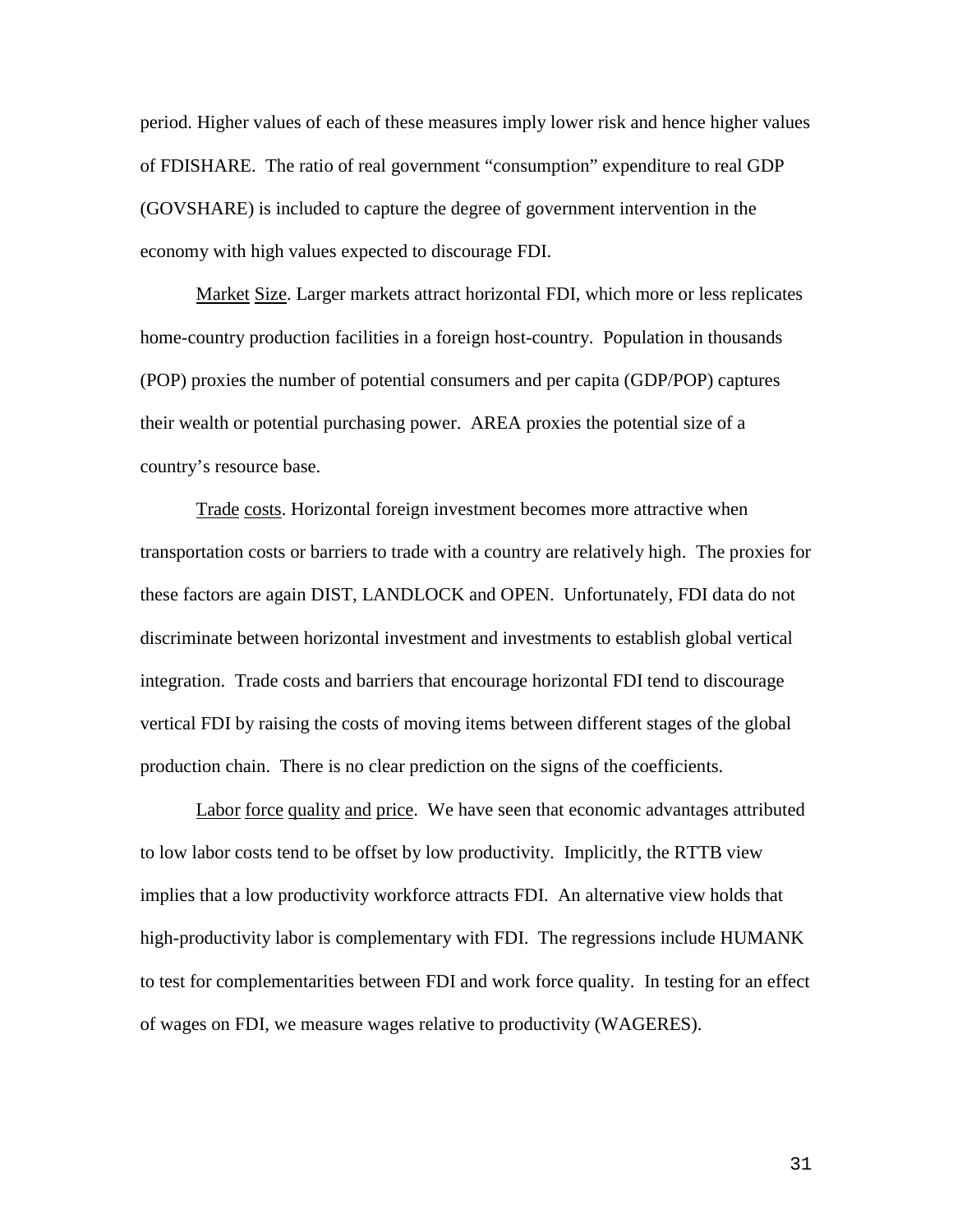We examine the determinants of a country's share of world FDI inflows on a sample of about 70 countries at various stages of development. (The wealthiest country in the sample (the United States) has a per capita GDP that is 29 times that of the poorest country (Tanzania).) Given the somewhat volatile behavior of annual FDI flows, Tables 10 and 11 present cross-section estimates for 1980-85 and 1986-1991 averages respectively. The FDI share (dependent variable), per capita GDP and population variables are in natural logs.

Regression 1 in each table excludes trade policy variables. For each period, the model explains about three-quarters of the cross-country variation in the log of the share of world FDI inflows. There is considerable consistency across the two periods in the signs and statistical significance of the explanatory variables. A relatively high risk of expropriation reduces a country's FDI share.<sup>45</sup> Countries with relatively large shares of government consumption in GDP (a proxy for general government intervention in markets) also have relatively low shares of world FDI. (Actual shares of government consumption in this sample range from six percent (Hong Kong) to 37 percent (Zambia).) FDI shares increase with population, the wealth (purchasing power) of the population, and the potential size of a country's resource base. Higher trade costs (associated with longer transportation distances and lack of access to sea transport) are not significantly related to FDI shares, reflecting a rough standoff between the effects on horizontal and vertical FDI discussed earlier.

#### [TABLES 10 AND 11 ABOUT HERE]

<sup>&</sup>lt;sup>45</sup> Expropriation is only one source of investment risk. Countries in which measures of contract repudiation and corruption are relatively high also have lower FDI shares, ceteris paribus, but these measures are too intercorrelated to determine the separate contribution of each risk factor.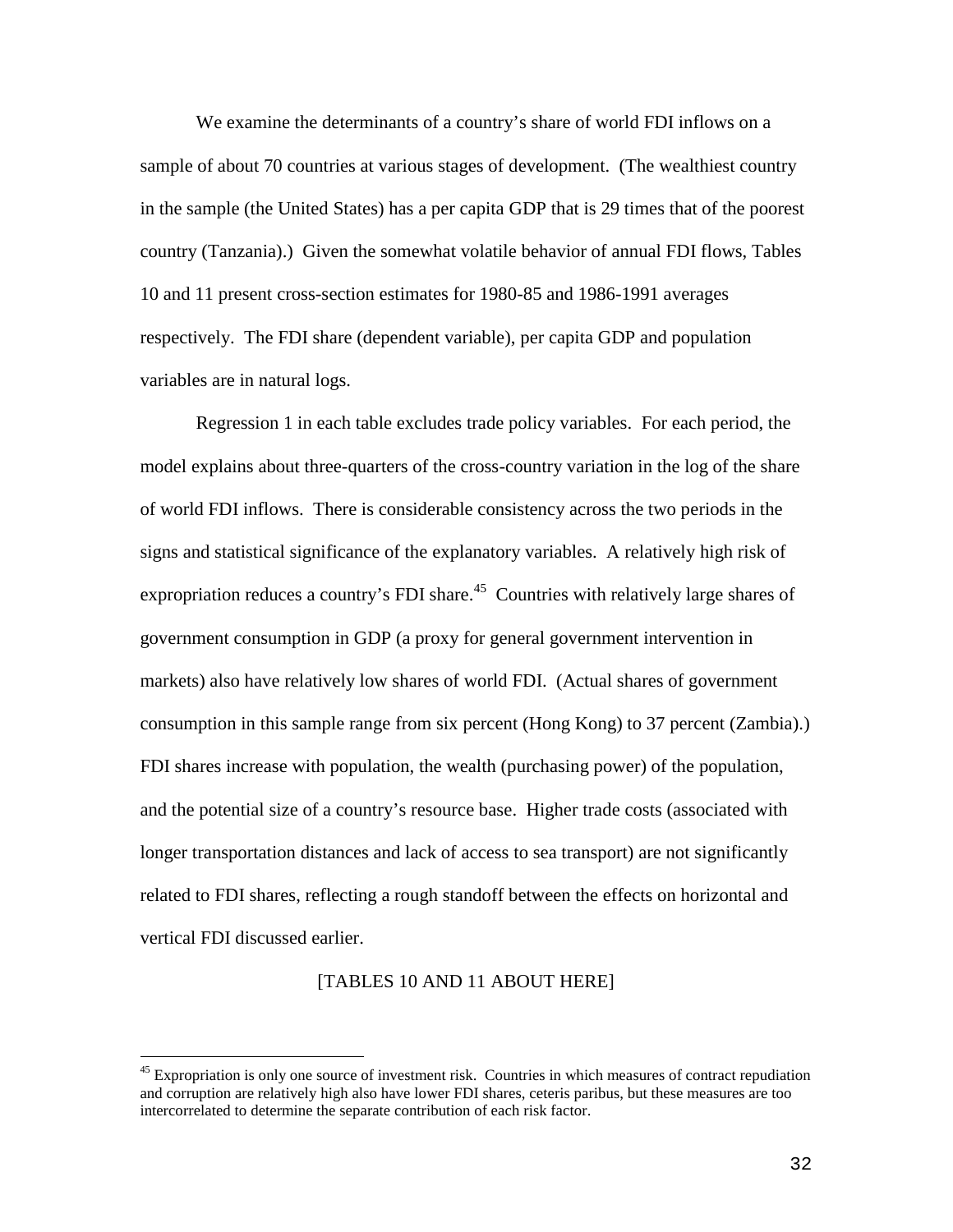Regressions 2 in Tables 10 and 11 add a trade policy variable to the base specification. Neither the OPEN dummy variable (defined in Section II) nor alternative indicators of trade policy were significantly related to FDI share in the 1980-85 period.<sup>46</sup> This may reflect the fact that trade barriers will tend to have opposing influence on horizontal and vertical investment flows. In the later period, however, countries with open trade policies had significantly higher FDI shares, suggesting that trade policy had a stronger influence on vertical than horizontal FDI flows.

The next four regressions address a key RTTB argument by examining the crosscountry relationship between ratification of ILO conventions and FDI share. Regressions 3 and 4 respectively add variables for the number of core (CORE LS) and total (NONCORE LS) conventions ratified. Core labor standard ratifications are not significantly related to FDI share. On the other hand, FDI share increases with the total number of ILO conventions ratified in 1980-85 (but not the later period) – exactly the opposite of the RTTB view. Regressions 5 and 6 test for the effects of "abnormally" high or low ratification activity by substituting the difference between actual and predicted core and total ratifications for the total number of ratifications. While the statistical results are modestly stronger, the qualitative results are unchanged: The cross-section data reveal no trade-off between a country's ratification of ILO conventions and its share of world FDI.

The foregoing tests for the effects of labor standards on FDI shares stem from the view that countries that ratify ILO conventions will have high labor costs relative to productivity, a proposition that was found to be false in Section III. Nonetheless, the

<sup>&</sup>lt;sup>46</sup> The following measures of trade policy were tested as alternatives to OPEN: Tariff rates, import duties as a percentage of total imports, and the black market premium.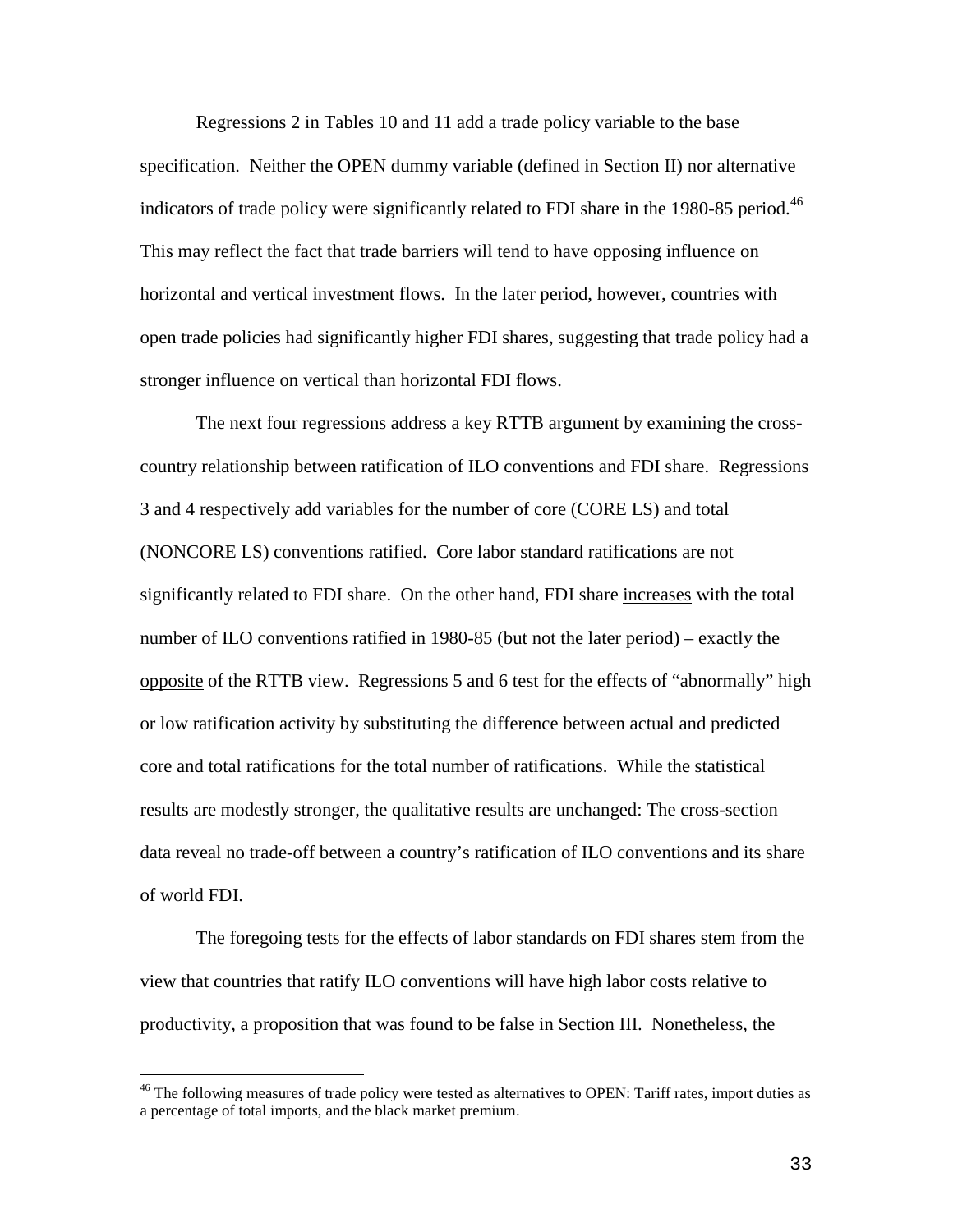substantive question of whether countries with low (high) labor costs relative to productivity attract more (less) FDI remains interesting, irrespective of the reason for a country's relative cost position. Unreported regressions added WAGERES, the difference between the actual and predicted manufacturing labor cost in a country as a regressor.<sup>47</sup> The regression coefficients (robust standard errors) on WAGERES are -.731 (.599) for 1980-85 and -.054 (.701) for 1986-91. While the negative coefficients are consistent with the RTTB hypothesis, neither result is statistically significant. Crosscountry differences in labor costs relative to productivity fail to explain differences in FDI shares.

In summary, the data show no reliable evidence that ratification of ILO conventions reduces a country's share of FDI. Given the earlier evidence that ratification is not associated with higher labor costs, this result should not be surprising. Indeed, discussions of the potential costs of labor standards often turn attention from the possibility that some labor standards may raise the productivity of investment by improving the quality of human capital.

Ratification of ILO conventions is only one of many potential government influences on FDI. Within the framework of this study, it is clear that government actions to reduce risks associated with expropriation and uncertain contract status and to reduce its own presence in the economy will have a much more powerful effect on FDI shares. Other factors that could not be examined in this study (e.g., tax policies) are also likely to have a more powerful influence on FDI.

 $47$  Labor costs are predicted on the basis of the countries productivity and price level.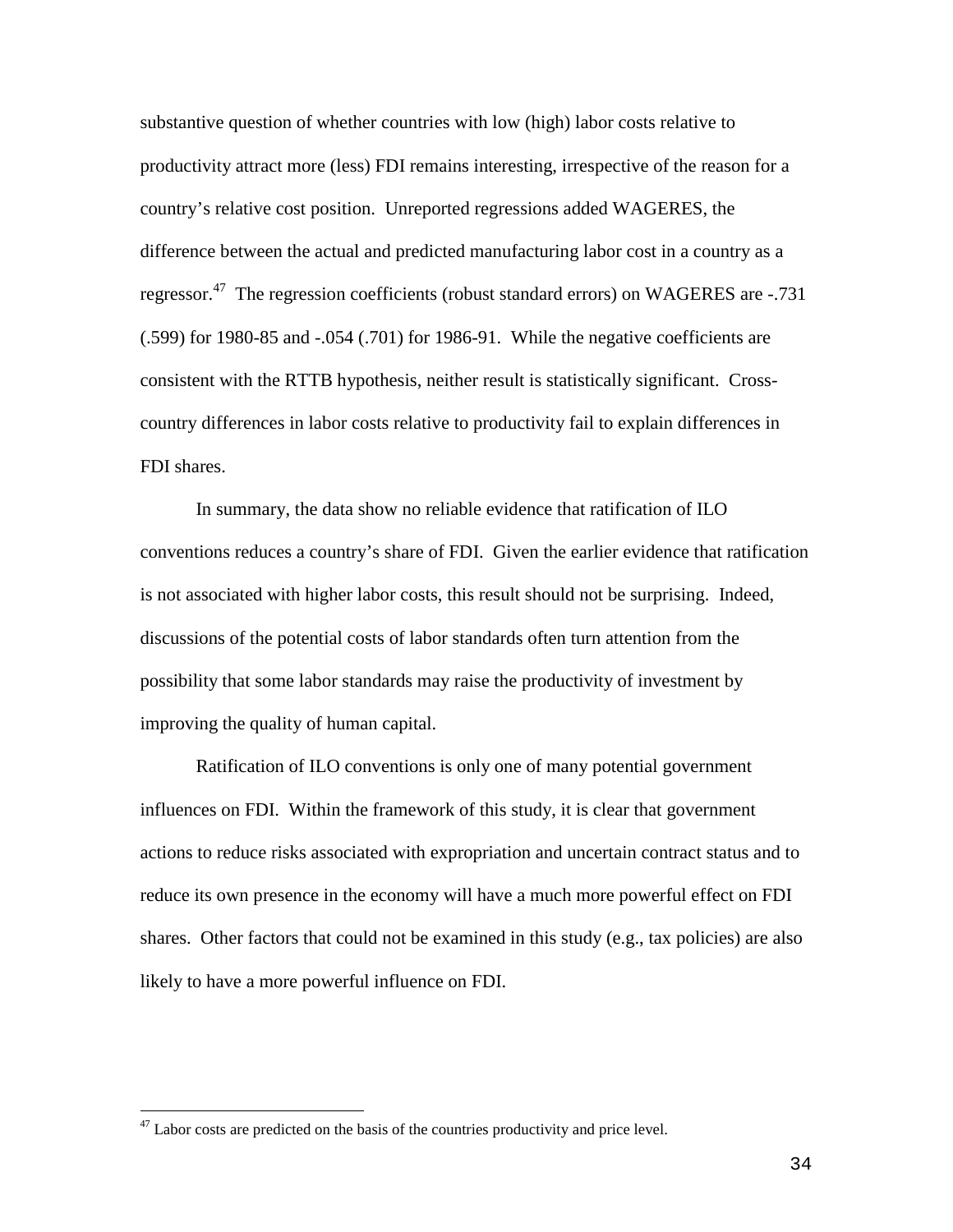### V. Conclusions

The question of how international economic and regulatory policies influence the condition of labor forms the background of this study. The focus is the specific hypothesis that free trade suppresses labor conditions through a mechanism in which countries (1) refuse to ratify ILO conventions so that (2) they can degrade labor conditions in order to (3) reduce labor costs in order to (4) raise exports and (5) attract foreign direct investment seeking cheap labor. This study tests this hypothesis with data from a period in which such regulation was more form than substance – seemingly an ideal setting for observing the mechanisms believed to be driving such a "race to the bottom," but the empirical analysis of a large sample of countries representing a wide range of economic and political development provides little support for any step in this chain of reasoning.

Consider first the linkage between trade and the political act of ratification. The results are consistent with the view that ratification is driven by a country's dominant social values and pre-existing levels of labor rights and conditions. Once these factors are accounted for, neither the size of a country's trade sector nor its trade policy stance appears to influence ratifications of the core ILO conventions that are the focus of policy discussions. That is, ratification signals existing levels of labor conditions. There is a significant relationship between the size of the trade sector and ratifications of all ILO conventions, however, and the evidence indicates that this is driven more by the interests of import-competing industries than exporters.

Consider next the link between the political act of ratification and actual labor conditions. The empirical analysis finds no significant relationship between ratifications

35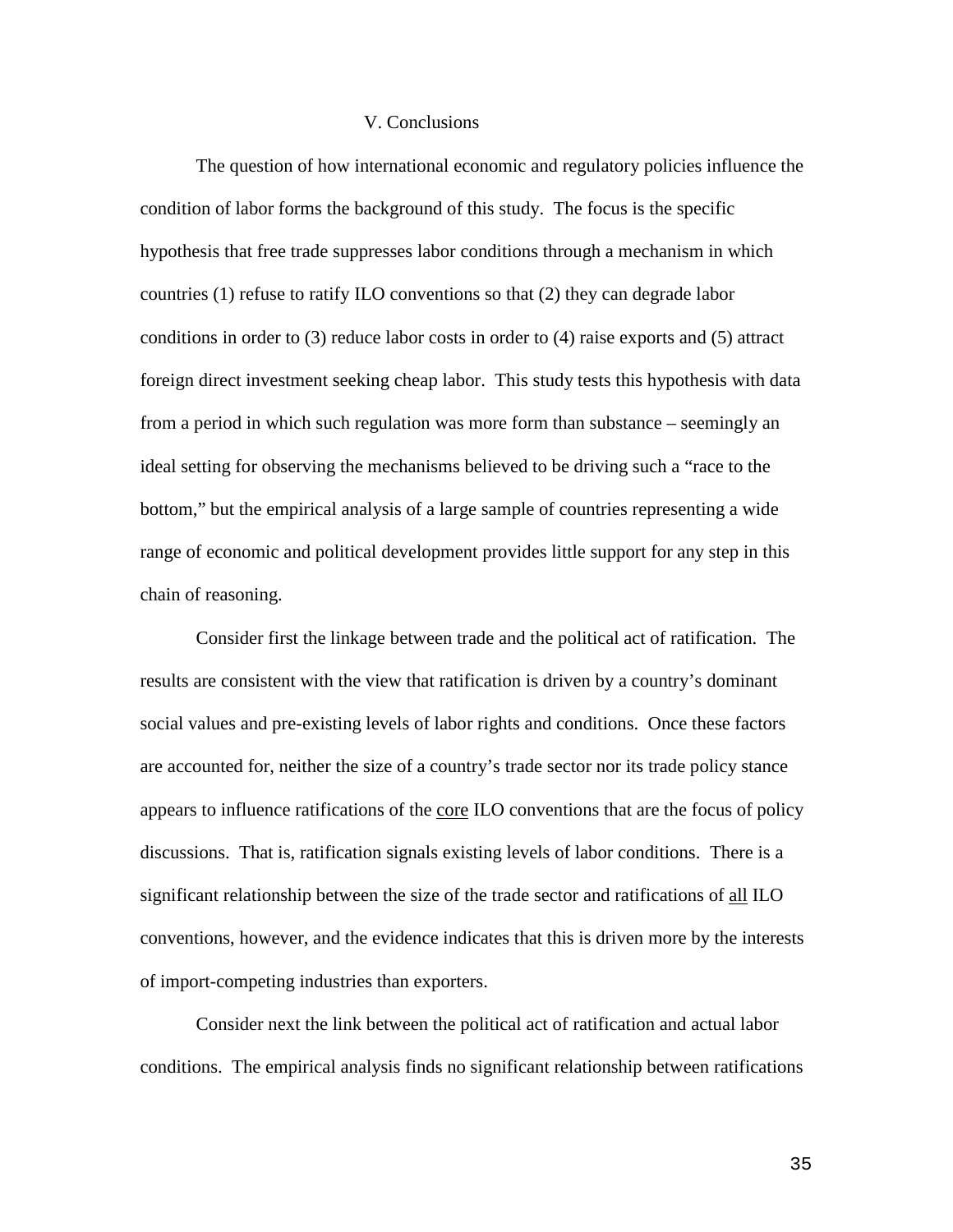of either core or total ILO conventions and measures of labor rights or conditions. Ratifications do not seem to produce subsequent changes in domestic policies that affect labor conditions. Moreover, the significant link found between trade and total ratifications does not translate into improved labor rights and working conditions. Of course, free trade could also influence labor conditions directly, rather than through political action over ratifications. Some race-to-the-bottom scenarios in fact assert that open international markets produce a degradation of labor conditions. The direct tests of the effect of free trade on labor conditions reveal just the opposite, however. Free trade policies are associated with better, not worse labor rights and conditions.

With no evidence of a link between the ratification of ILO conventions and actual labor conditions, it seems unlikely that a country's ratification choice would influence its labor costs. Nonetheless, the paper presents both cross-section and fixed effects estimates of several measures of core labor standards. The results indicate that international differences in productivity and price levels drive international differences in labor costs (compensation). Once these factors are held constant, neither the numbers of ratifications of core labor standards, the ratification of specific core conventions, or the length of time since ratification are significantly related to labor costs in either crosssection or fixed-effects estimation. Labor costs are positively related to ratifications of all labor standards in the cross-section, but not the fixed effects estimates, indicating that the cross-section estimate is biased by unobserved country-specific factors correlated with both ratifications and labor costs. Of course, improvements in actual labor conditions may raise productivity and hence compensation, but the analysis finds no evidence that adoption of international labor standards has produced such improvements.

36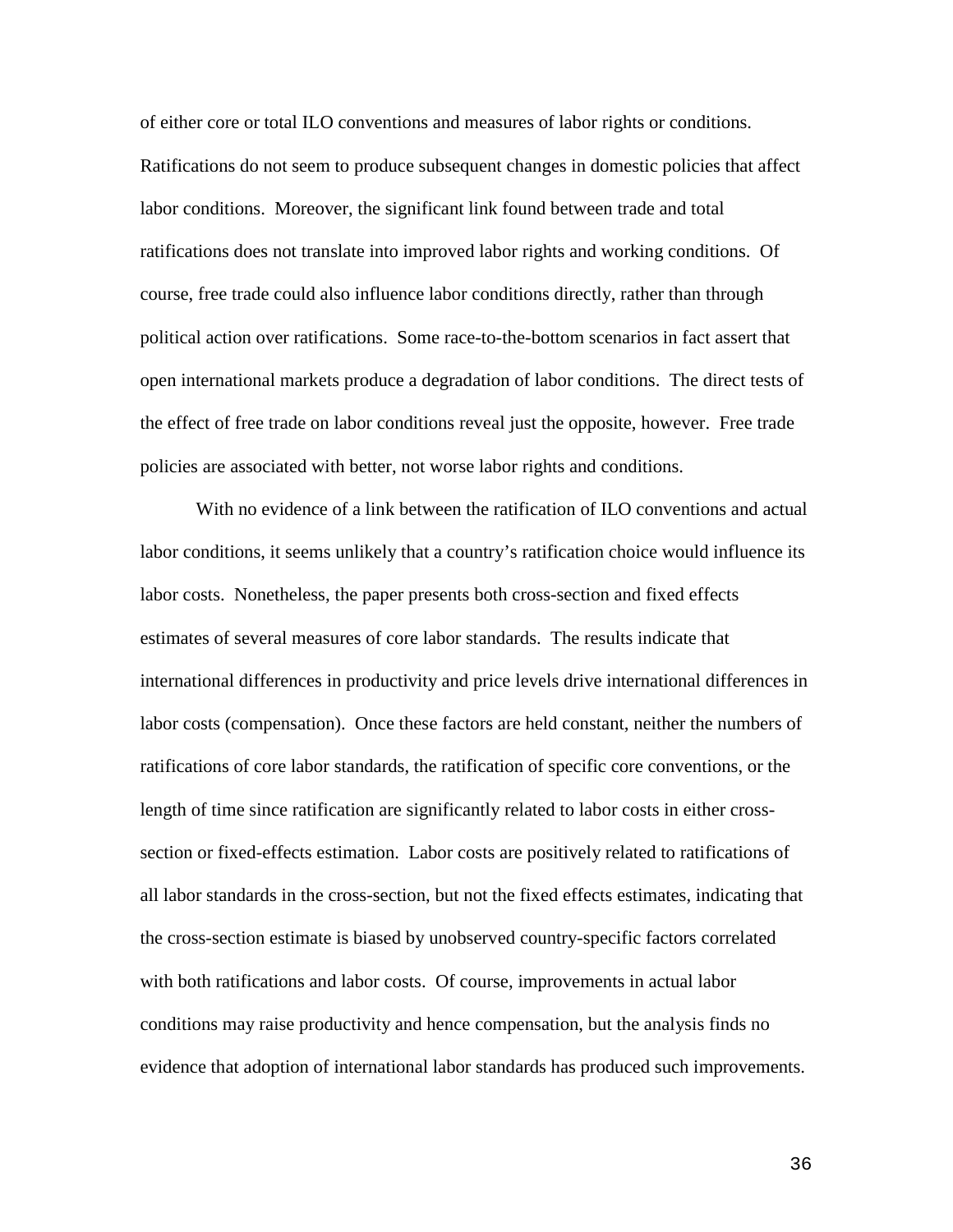Assertions that free trade produces a degradation of working conditions focus on the labor cost but not the productivity side of this equation.

If ratifications are not linked to labor costs, then they should not be linked to export and FDI performance. After controlling for other determinants of these outcomes, the analysis finds that this is indeed the case.

The analysis supporting these conclusions covers a period in which ratification and compliance were essentially voluntary actions, so it is relevant to ask whether outcomes might differ in a regime of costly nonratification. If benefits of trade policy are contingent on adherence to certain labor standards, for example, ratification activity is no longer feely chosen based on domestic considerations, but imposed from outside. The statistical analysis includes tests for such a scenario and these results also provide no support for the RTTB hypotheses and policy prescriptions.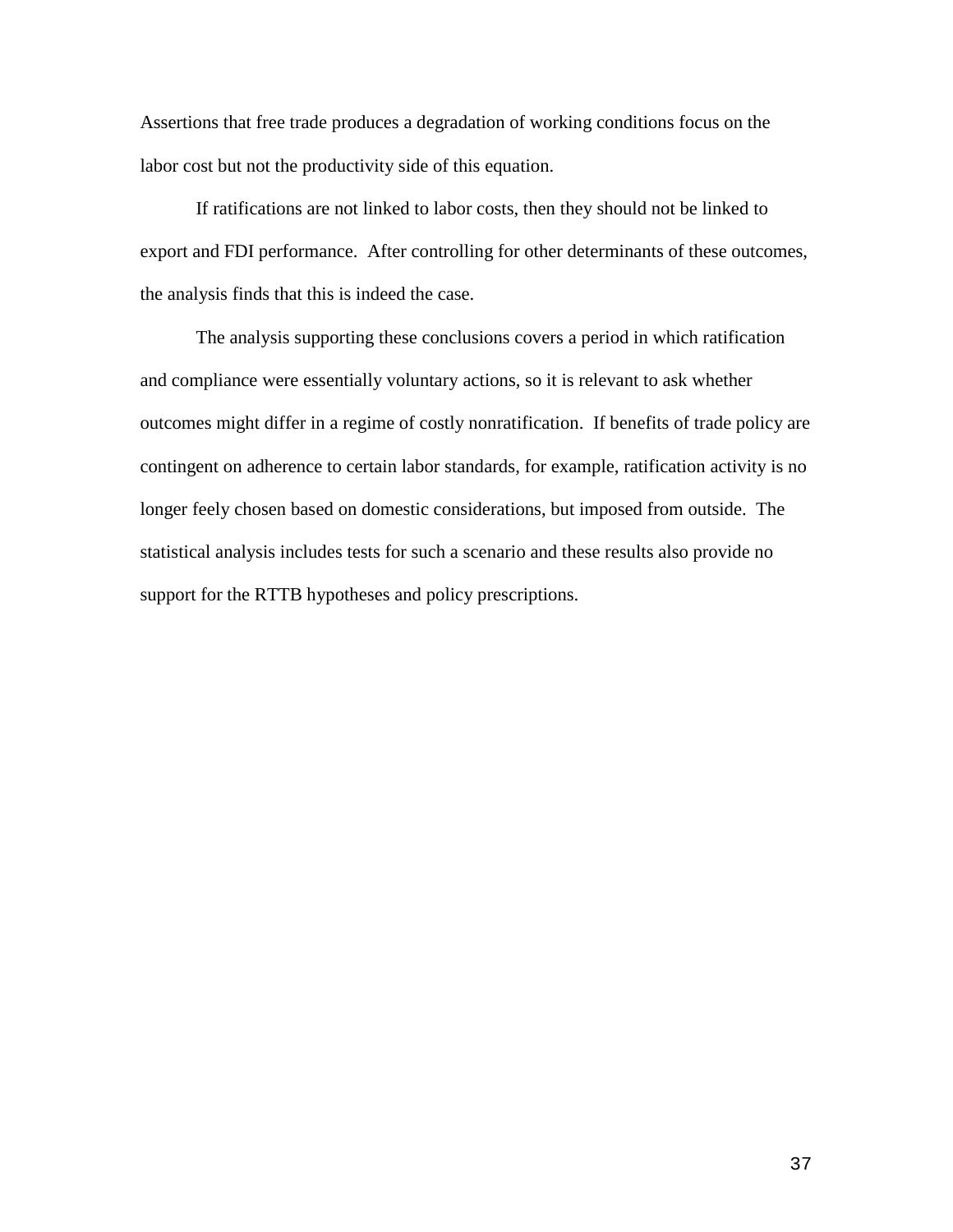## REFERENCES

Bhagwati Jagdish and Robert E. Hudec, eds. 1996. Fair Trade and Harmonization: Prerequisites for Free Trade? (Cambridge, MA: The MIT Press.

Basu, Kaushik. 2000. "The Intriguing Relation Between the Adult Minimum Wage and Child Labour," Economic Journal 110 (March), pp. C50-C61.

Brown, Drusilla K. 2000. "International Trade and Core Labour Standards: A Survey of the Recent Literature," OECD Labour Market and Social Policy Occasional Paper No. 43, DEELSA/ELSA/WD(2000)4, October.

Chau, Nancy H. and Ravi Kanbur. 2001. "The Adoption of International Labor Standards Conventions: Who, When and Why?" Working Paper, Cornell University (July).

Edmonds, Eric and Nina Pavcnik. 2002. "Does Globalization Increase Child Labor? Evidence from Vietnam." NBER Working Paper No. 8760. February.

Elliott, Kimberly Ann. 2001. "The ILO and Enforecement of Core Labor Standards." International Economics Policy Brief No. PB00-6. Washington: Institute for International Economics (April).

Fields, Gary S. 1995. Trade and Labor Standards: A review of the issues. Paris: OECD.

Freedom House, Freedom in the World (various issues)

Froot, Kenneth A. 1991. "Japanese Foreign Direct Investment." NBER Working Paper No. 3737. June.

Golub, Stephen. 1997. "Are International Labor Standards Needed to Prevent Social Dumping?" Finance and Development, December, pp. 20-23.

Hausman, Jerry. 1978. "Specification Tests in Econometrics," Econometrica 46:1251-71.

Huntington, Samuel. 1968. Political Order in Changing Societies. (New Haven: Yale University Press.)

International Monetary Fund. 2000. Balance of Payments Statistics (Washington: International Monetary Fund).

Kucera, David. 2001. "The Effects of Core Workers Rights on Labour Costs and Foreign Investment: Evaluating the Conventional Wisdom." Discussion Paper 130, International Institute for Labour Studies, Geneva.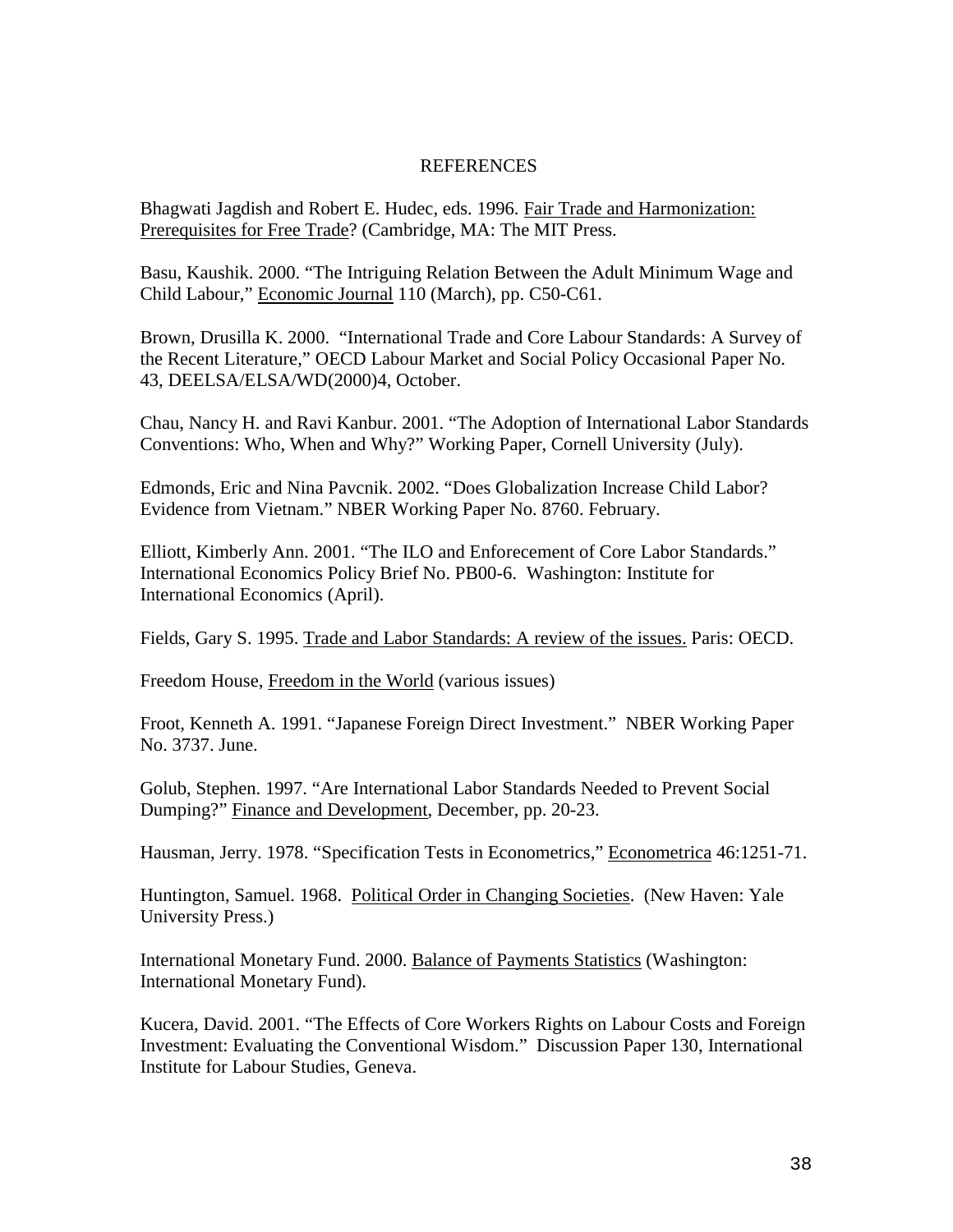La Porta, R., F. Lopez-de-Silanes, A. Shleifer and R. W. Vishny (1999). "The Quality of Government," Journal of Law, Economics and Organization 12: 1074-1078.

Landes, David. 1998. The Wealth and Poverty of Nations. (New York: W.W. Norton)

Lim, Ewe-Ghee. 2001. "Determinants of and the Relationship Between Foreign Direct Investment and Growth: A summary of the Recent Literature," IMF Working Paper No. WP/01/175 (November).

Lipsey, Robert E. (2001) "Foreign Direct Investment and the Operations of Multinational Firms: Concepts, History and Data," NBER Working Paper No. 8665. Forthcoming in James Harrigan (ed.), Handbook of International Economics (Blackwell, 2002)

Markusen, J.R. 2002. Multinational Firms and the Theory of International Trade. Cambridge: MIT Press.

Maskus, Keith E. 2000. "Should Core Labor Standards Be Imposed Through International Trade Policy?" working paper, World Bank.

Obstfeld, Maurice and Allan M. Taylor. 2001. "Globalization and Capital Markets," working paper, NBER.

OECD. 1996. Trade, Employment and Labour Standards: A Study of Core Worker's Rights and International Trade (Paris: OECD)

OECD. 2000. International Trade and Core Labour Standards (Paris: OECD)

Oman, Charles. 2000. Policy Competition for Foreign Direct Investment. (Paris: OECD)

Raynauld, Andre and Jean-Pierre Vidal. 1998. Labour Standards and International Competitiveness (Northampton, MA: Edward Elgar,)

Rodrik, Dani. 1996. "Labor Standards in International Trade: Do They Matter and What Do We Do About Them?" in R. Z. Lawrence, D. Rodrik, and J. Whalley, Emerging Agenda for Global Trade: High Stakes for Developing Countries, Policy Essay No. 20. Washington: Overseas Development Council.

Rodrik, Dani. 1999. "Democracies Pay Higher Wages," Quarterly Journal of Economics CXIV (3): 707-38. August.

Rogers, Carol Ann and Kenneth A. Swinnerton. 2001. "Inequality, Productivity and Child Labor: Theory and Evidence," (working paper).

J. D. Sachs and A. Warner. 1995. "Economic Reform and the Process of Global Integration," Brookings Papers on Economic Activity, no. 1, pp. 1-118.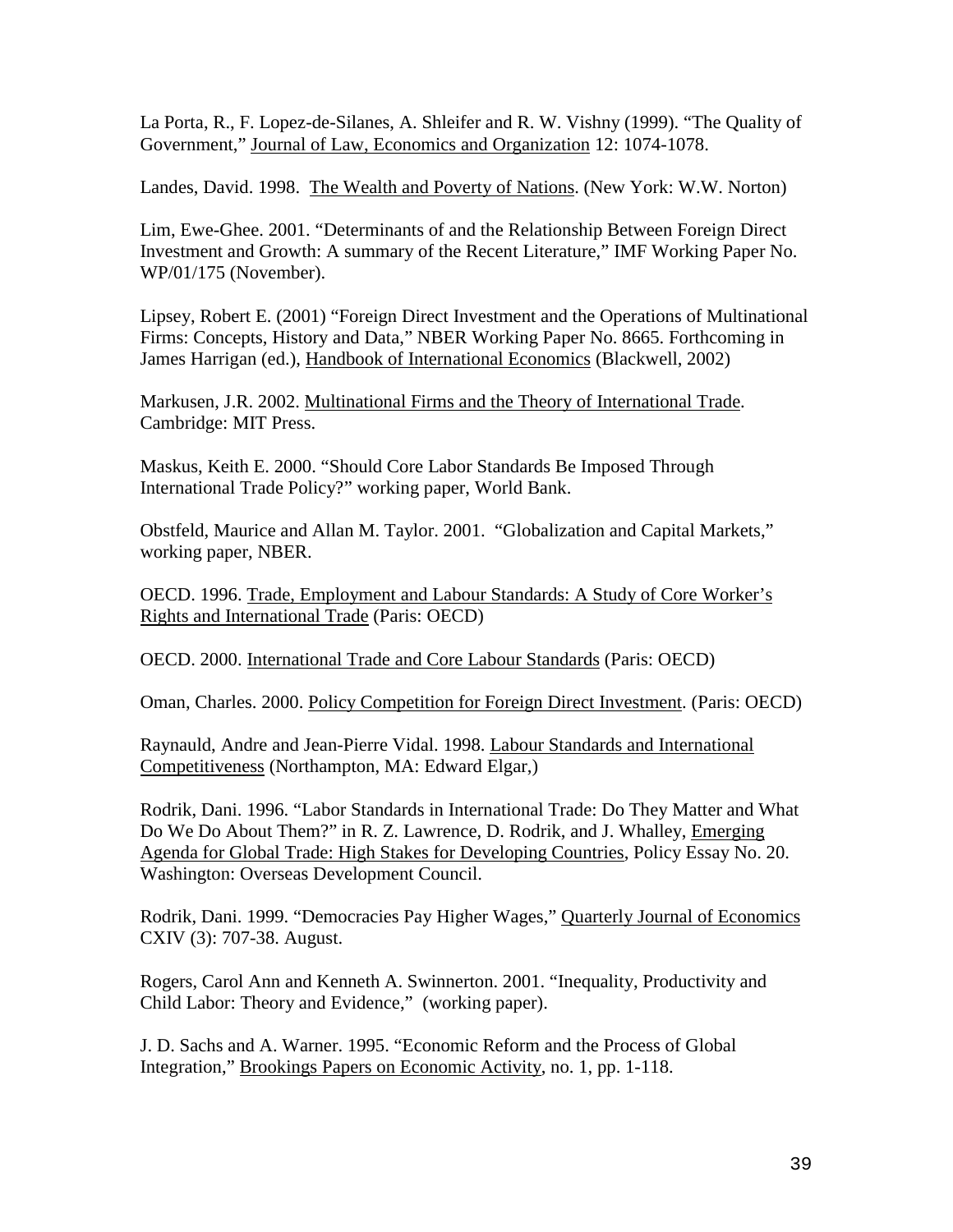Srinivasan, T. N. 1996. "Trade and Human Rights." Discussion Paper No. 765. Economic Growth Center, Yale University.

Stern, Robert M. 1996. "Issues of Trade and International Labor Standards in the WTO System." Discussion Paper No. 387. School of Public Policy, University of Michigan.

UNCTAD. 2000a. Handbook of Statistics (New York: United Nations)

UNCTAD. 1992, 2000b. World Investment Report (New York: United Nations)

UNIDO (United Nations Industrial Development Organization. 1998(?). International Yearbook of Industrial Statistics.

Wacziarg, Romain. 2001. "Measuring the Dynamic Gains From Trade," World Bank Economic Review, vol. 15. no. 3, October. pp. 393-429.

Weber, Max. 1959. The Protestant Ethic and the Spirit of Capitalism. (New York: Charles Scribner's Sons)

World Bank. 2001. World Development Indicators.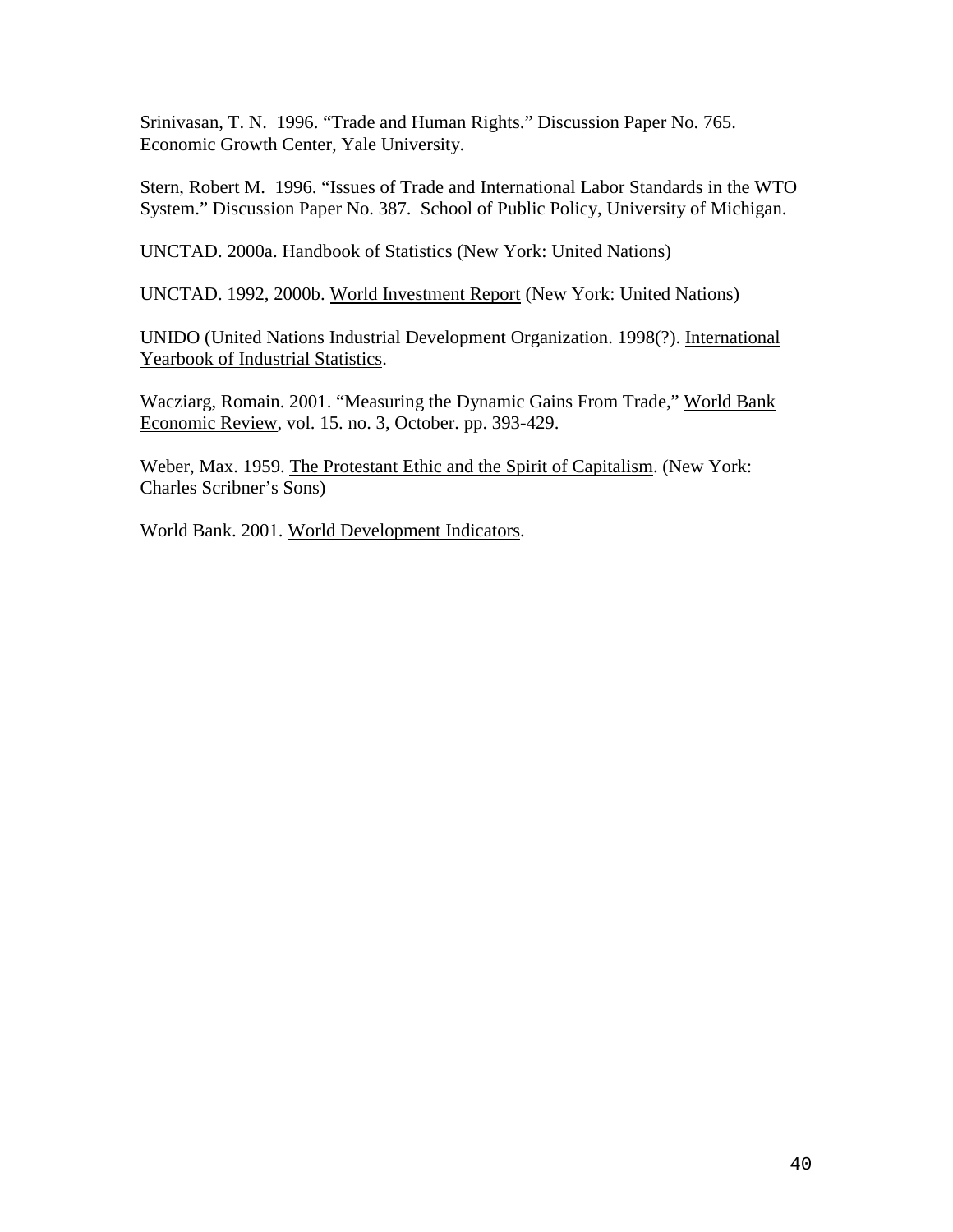# APPENDIX A

# VARIABLE NAMES, DEFINITIONS AND DATA SOURCES

| <b>Variable</b>  | Definition                                                                                    | <u>Source</u>                   |
|------------------|-----------------------------------------------------------------------------------------------|---------------------------------|
| <b>BMP</b>       | Black market premium<br>(ratio of black market<br>to official exchange rate<br>minus 1)       | Wacziarg (2001)                 |
| <b>BRITISHL</b>  | Brit. common law dummy                                                                        | World Bank website              |
| C98              | Dummy var. $= 1$ if<br>country has ratified<br>ILO Conv. #98 (right<br>To organize & bargain) | Constructed from ILO<br>website |
| C <sub>105</sub> | Dummy var. $= 1$ if<br>country has ratified<br>ILO Conv. #105 (abolit.<br>of forced labor)    | $\zeta$ $\zeta$                 |
| c111             | Dummy var. $= 1$ if<br>country has ratified<br>ILO Conv. $#111$ (non-<br>discrimination)      | $\zeta$ $\zeta$                 |
| c138             | Dummy var. $= 1$ if<br>country has ratified<br>ILO Conv. #138 (min.<br>age of employment)     | $\zeta$ $\zeta$                 |
| <b>CATHO</b>     | Dummy var. $= 1$ if maj.<br>religion is Catholic                                              | Encyclop. Brittanica            |
| <b>CIVLIB</b>    | Index of civil liber-<br>ties. Range: 1 (most<br>freedom) to 7                                | <b>Freedom House</b>            |
| <b>CONFU</b>     | Dummy var. $= 1$ if maj.<br>religion is confuc-<br>Buddhist-Zen                               | Encyclop. Brittanica            |
| <b>CORE LS</b>   | Number of core labor                                                                          | ILO website                     |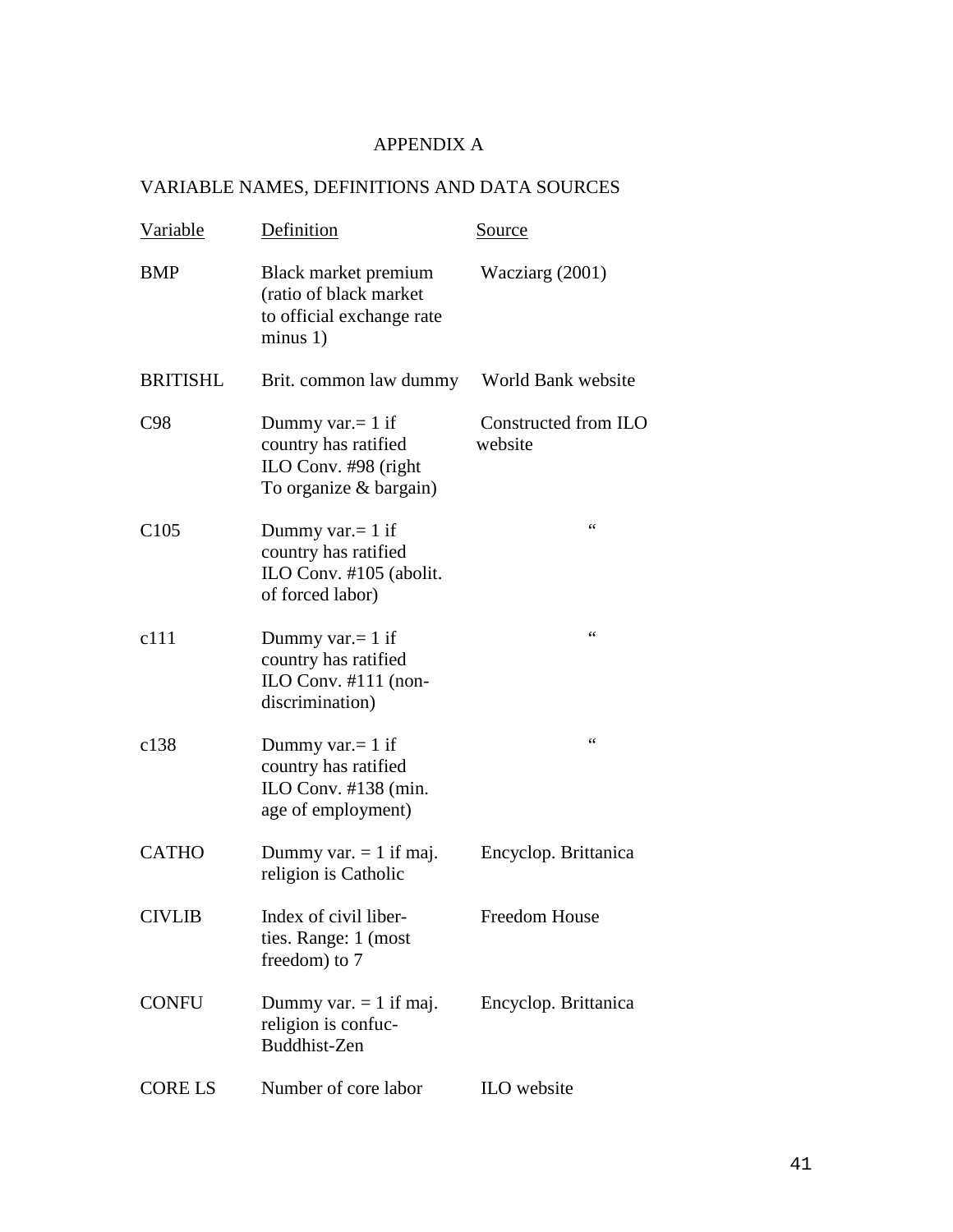# standards ratified

| <b>COREPR</b>    | Predicted core<br>ratifications                                                                                 | See text                          |
|------------------|-----------------------------------------------------------------------------------------------------------------|-----------------------------------|
| <b>CORERES</b>   | <b>Actual ratifications</b><br>minus COREPR                                                                     | See text                          |
| <b>CORRUPT</b>   | Corruption $(0-10)$                                                                                             | Int'l Country Risk Guide          |
| DC98             | Number of years since<br>Country ratified c98                                                                   | ILO website                       |
|                  | DC105 Number of years since<br>Country ratified c105                                                            | $\leq$                            |
|                  | DC111 Number of years since<br>Country ratified c111                                                            | $\leq$ $\leq$                     |
|                  | DC138 Number of years since<br>Country ratified c138                                                            | $\epsilon$                        |
| <b>DEMOC</b>     | Index of democracy<br>Range: 0 (author.)<br>To 1 (democ.)                                                       | (Freedom in the<br>World Reports) |
| <b>DISTANCE</b>  | Average distance to<br>capitals of 20 maj.<br>exporters weighted by<br>value of bilateral<br>imports (1000 km.) | Lee                               |
| <b>EXPORT</b>    | Ratio of export to GDP                                                                                          | Summers-Heston, v. 5.0            |
| <b>EXPROP</b>    | Risk of expropriation<br>$(0-10)$                                                                               | Int'l Country Risk Guide          |
| <b>FDISHARE</b>  | Share of world inward FDI                                                                                       | UNCTAD (1992, 2000b)              |
| <b>FRENCHL</b>   | French civil law dummy                                                                                          | World Bank website                |
| <b>GDPCAPITA</b> | Real per capita GDP                                                                                             | Summers-Heston, v. 5.6            |
| <b>GERMANL</b>   | German civil law dummy                                                                                          | World Bank website                |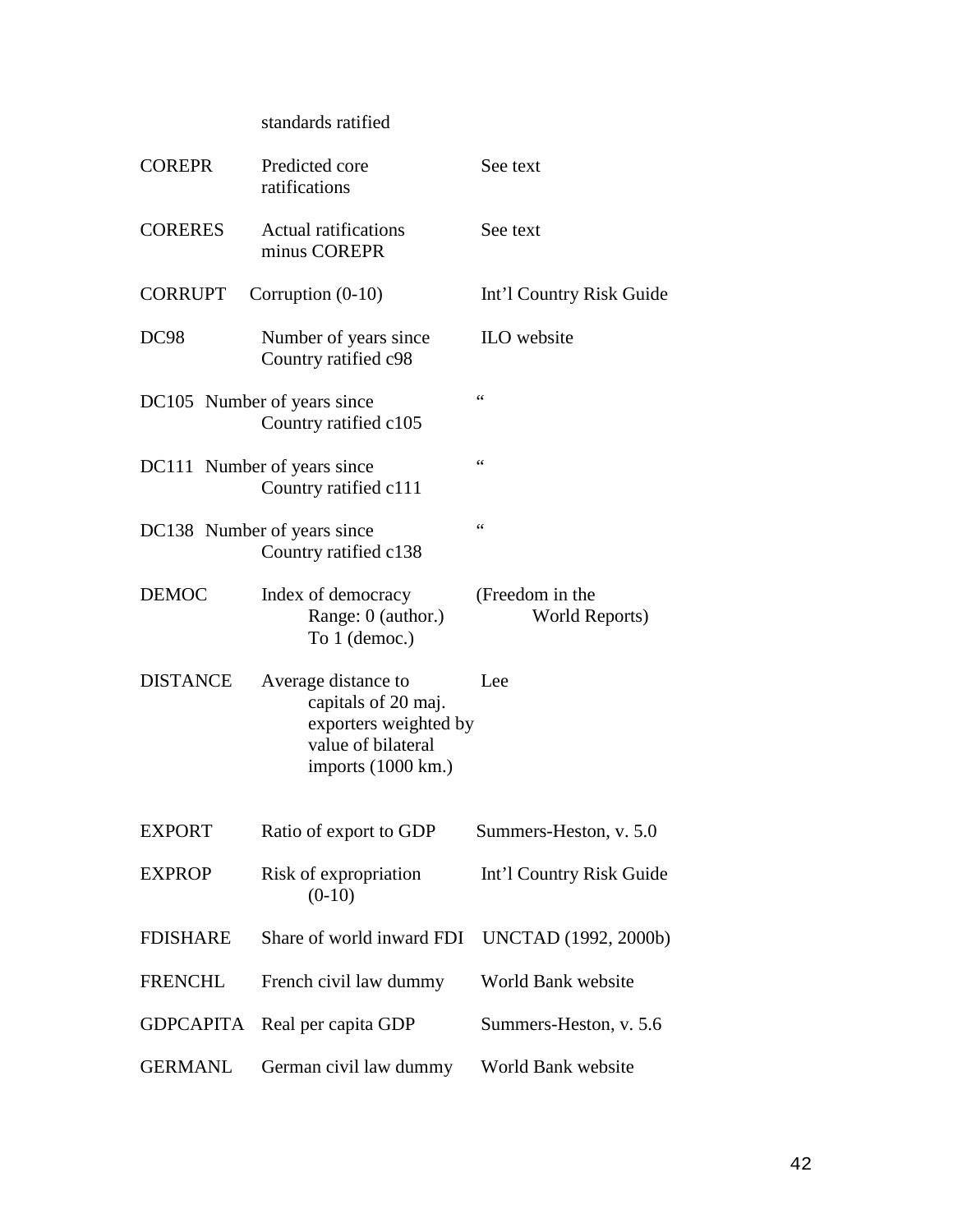| GOVSHARE        | Ratio of real govt.<br>consumption expend. to<br>real GDP     | Summers-Heston, v. 5.5 |
|-----------------|---------------------------------------------------------------|------------------------|
| <b>HINDU</b>    | Dummy var. $= 1$ if maj.<br>religion is Hindu                 | Encyclop. Britannica   |
| <b>HUMANK</b>   | Average school years<br>population over 25                    | Barro-Lee              |
| <b>ISLAND</b>   | Dummy var. $=1$ if<br>country is island                       | World Bank             |
| <b>LABCOST</b>  | Labor cost per worker<br>in manufacturing                     | World Bank (2001)      |
| <b>LABLAND</b>  | Population/area                                               |                        |
| <b>LANDLOCK</b> | Dummy var. $=1$ if<br>country is landlocked                   | World Bank             |
| <b>LIFEEXP</b>  | Life expectancy at<br>age 0                                   | World Bank (2001)      |
| <b>LNGDPCAP</b> | Natural logarithm of GDPCAP                                   |                        |
|                 | LNLABCOST Natural logarithm of LABCOST                        |                        |
| <b>LNPOP</b>    | Natural logarithm of POP                                      |                        |
|                 | LNPRODUCT Natural logarithm of PRODUCT                        |                        |
| MUSLIM          | Dummy var. $= 1$ if maj.<br>religion is Muslim                | Encycl. Brittannica    |
| <b>OPEN</b>     | Trade policy dummy var.<br>(See text for full<br>description) | Wacziarg (2001)        |
| <b>POP</b>      | Population                                                    |                        |
| <b>PRICE</b>    | Price level of Consumption                                    | Summers-Heston, 5.0    |
| <b>PRODUCT</b>  | Value added per worker                                        | World Bank (2001)      |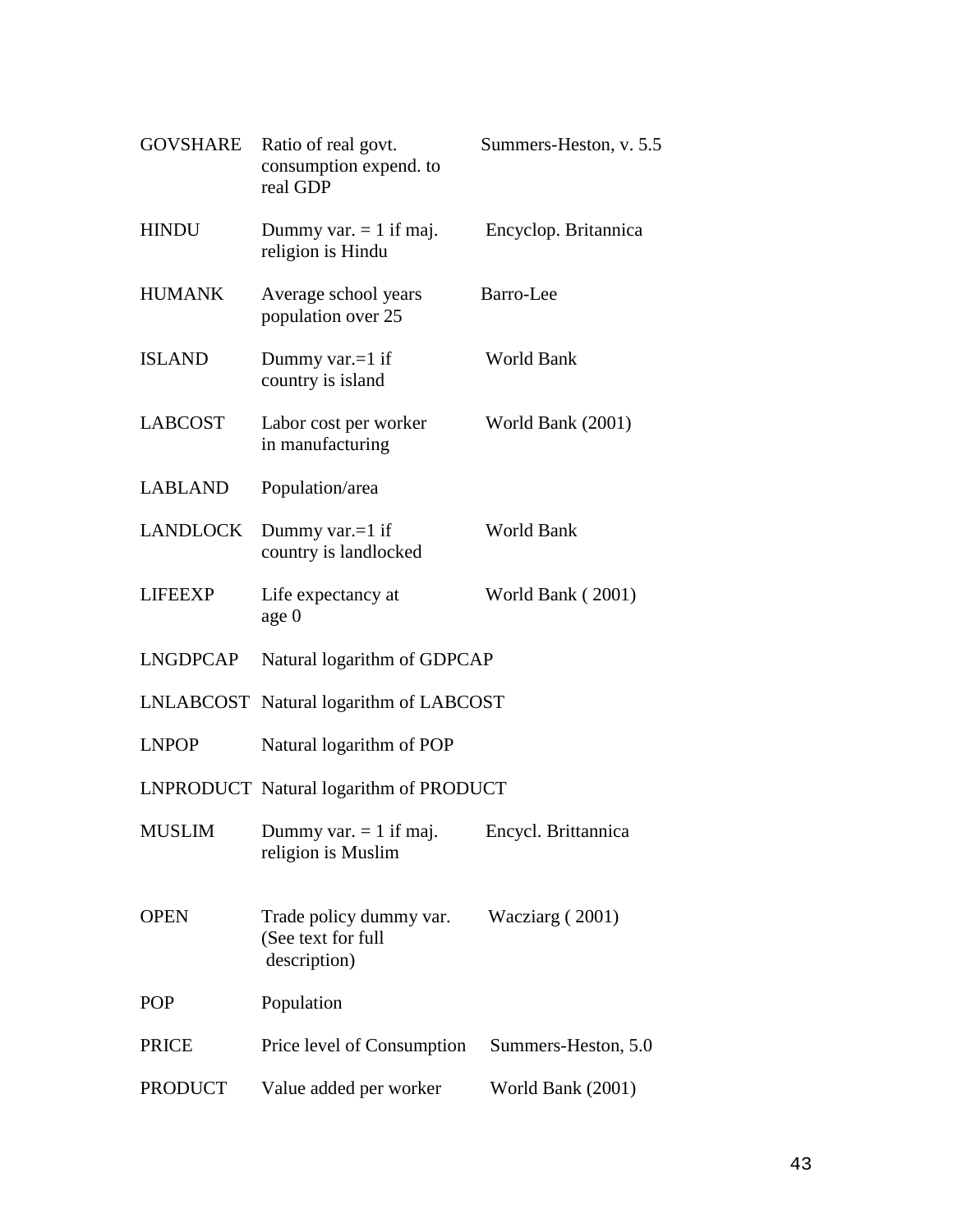# in manufacturing

|                 | PUPILTEACH Pupil/teacher ratio in<br>secondary school | <b>UNESCO</b>            |
|-----------------|-------------------------------------------------------|--------------------------|
| <b>REPUD</b>    | Govt. repudiation of<br>contracts $(0-10)$            | Int'l Country Risk Guide |
| <b>SCANDL</b>   | Scandin. Civil law dummy World Bank website           |                          |
| <b>TOT</b>      | Terms of trade                                        | Wacziarg (2001)          |
| NONCORE LS      | Total number of labor<br>standards ratified           | ILO website              |
| <b>TOTALPR</b>  | Predicted total ratif.                                | See text                 |
| <b>NONCORES</b> | Actual ratifications<br>minus TOTALPR                 | See text.                |
| <b>TRADE</b>    | Exports plus imports<br>as share of GDP               | Summers-Heston, v.5.0    |
| <b>WAGERES</b>  | Actual minus predicted<br>LNLABCOST.                  |                          |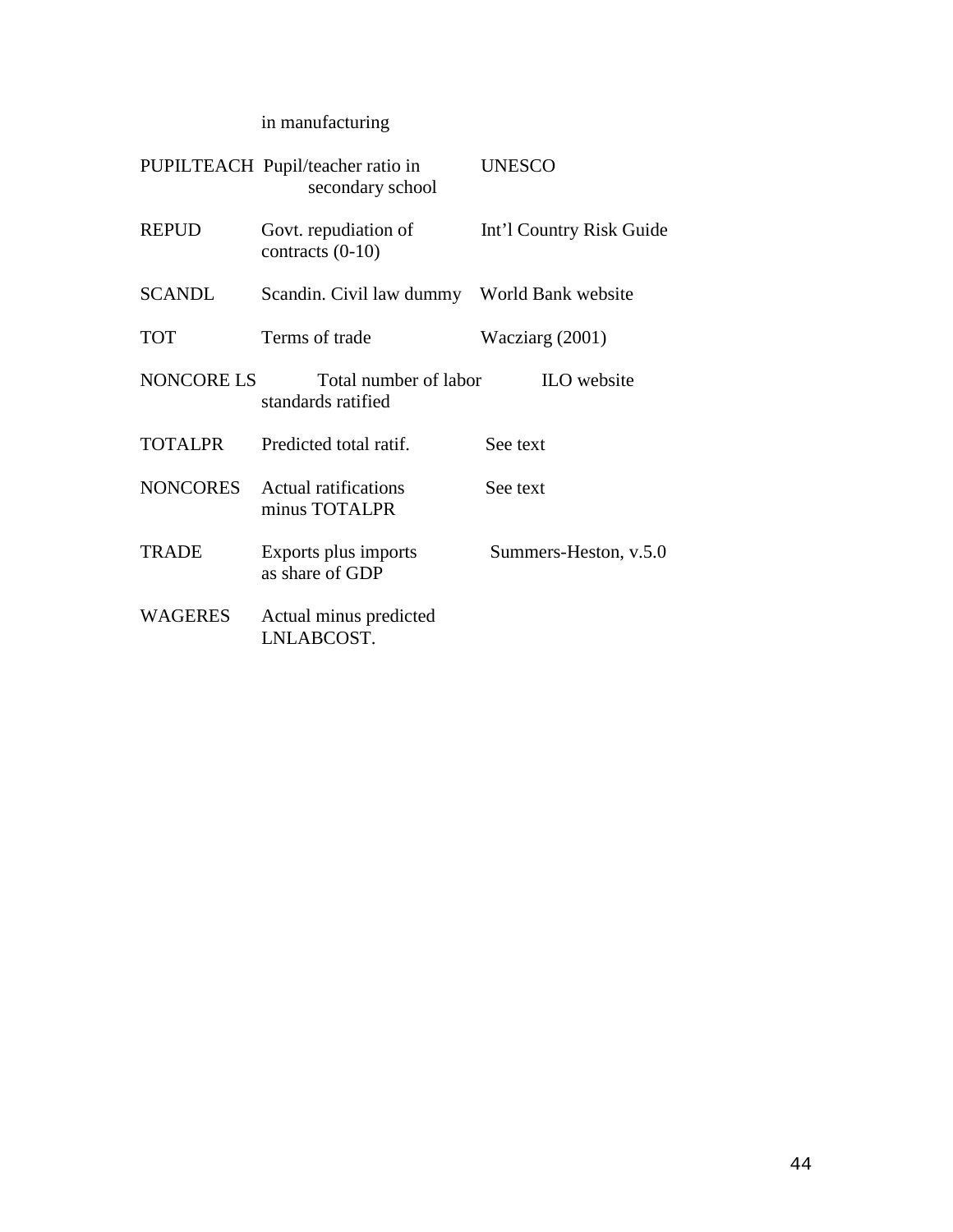| Independent      |               | 1980         |              |              | 1990         |               |
|------------------|---------------|--------------|--------------|--------------|--------------|---------------|
| Variables        | (1)           | (2)          | (3)          | (4)          | (5)          | (6)           |
| <b>CHILDLAB</b>  | $-0.590$      |              |              | $-0.891$     |              |               |
|                  | $(.119)^*$    |              |              | $(.175)^*$   |              |               |
| <b>CIVLIB</b>    |               | $-4.921$     |              |              | $-7.233$     |               |
|                  |               | $(1.124)^*$  |              |              | $(1.549)^*$  |               |
| <b>LIFEEXP</b>   |               |              | 0.945        |              |              | 1.292         |
|                  |               |              | $(.207)^*$   |              |              | $(.267)^*$    |
| <b>TRADE</b>     | $-0.072$      | $-0.044$     | $-0.044$     | $-0.100$     | $-0.078$     | $-0.093$      |
|                  | $(.039)***$   | (0.030)      | (0.036)      | $(.041)$ **  | $(.033)$ **  | $(.040)$ **   |
| CATHO            | 14.679        | 12.313       | 16.545       | 16.071       | 13.658       | 14.908        |
|                  | $(6.215)$ **  | $(5.677)$ ** | $(6.479)^*$  | $(7.536)$ ** | $(6.841)$ ** | $(7.328)$ **  |
| <b>HINDU</b>     | 5.847         | 2.718        | 9.161        | 7.248        | 10.331       | 8.631         |
|                  | (9.746)       | (8.568)      | (9.960)      | (12.293)     | (10.871)     | (12.201)      |
| <b>MUSLIM</b>    | 13.651        | 8.964        | 16.891       | 13.955       | 9.969        | 14.832        |
|                  | $(6.397)$ **  | (5.619)      | $(7.070)$ ** | $(7.791)***$ | (6.461)      | $(7.986)$ *** |
| <b>OTHERCHR</b>  | 5.984         | 4.159        | 8.444        | 9.890        | 6.875        | 7.593         |
|                  | (6.365)       | (5.556)      | (6.636)      | (7.673)      | (6.720)      | (7.442)       |
| <b>OTHER</b>     | 13.284        | 7.080        | 17.768       | 11.687       | 6.348        | 12.763        |
|                  | $(7.631)$ *** | (6.556)      | $(8.428)$ ** | (9.159)      | (7.230)      | (9.512)       |
| <b>FRENCHL</b>   | 2.802         | 3.780        | 5.608        | 8.214        | 6.852        | 10.304        |
|                  | (3.164)       | (2.682)      | $(3.161)***$ | $(3.721)$ ** | $(3.192)$ ** | $(3.873)^*$   |
| <b>GERMANL</b>   | $-5.013$      | $-6.678$     | $-3.860$     | $-6.383$     | $-8.519$     | $-8.952$      |
|                  | (6.966)       | (6.304)      | (6.765)      | (7.655)      | (6.878)      | (7.472)       |
| <b>SCANDL</b>    | 22.518        | 16.458       | 19.878       | 25.984       | 16.574       | 22.056        |
|                  | (8.762)       | $(8.039)$ ** | $(8.551)$ ** | $(9.725)^*$  | $(8.481)$ ** | $(9.456)$ **  |
| <b>SOCIALIST</b> | 5.079         | 2.131        | 6.048        | 6.038        | .180         | 5.238         |
|                  | (6.808)       | (5.921)      | (6.748)      | (7.479)      | (6.527)      | (7.605)       |
| Constant         | 28.26         | 37.938       | $-45.010$    | 32.528       | 47.959       | $-60.733$     |
| $R^2$            | 0.288         | 0.224        | 0.339        | 0.246        | 0.314        | 0.378         |
| Root MSE         | 13.818        | 14.135       | 13.276       | 17.109       | 16.070       | 15.385        |
| Number of obs.   | 101           | 107          | 102          | 92           | 95           | 92            |

 $p$ -value < .01

 $*$  p-value < .05

 $\dddot{ }$  p-value < .10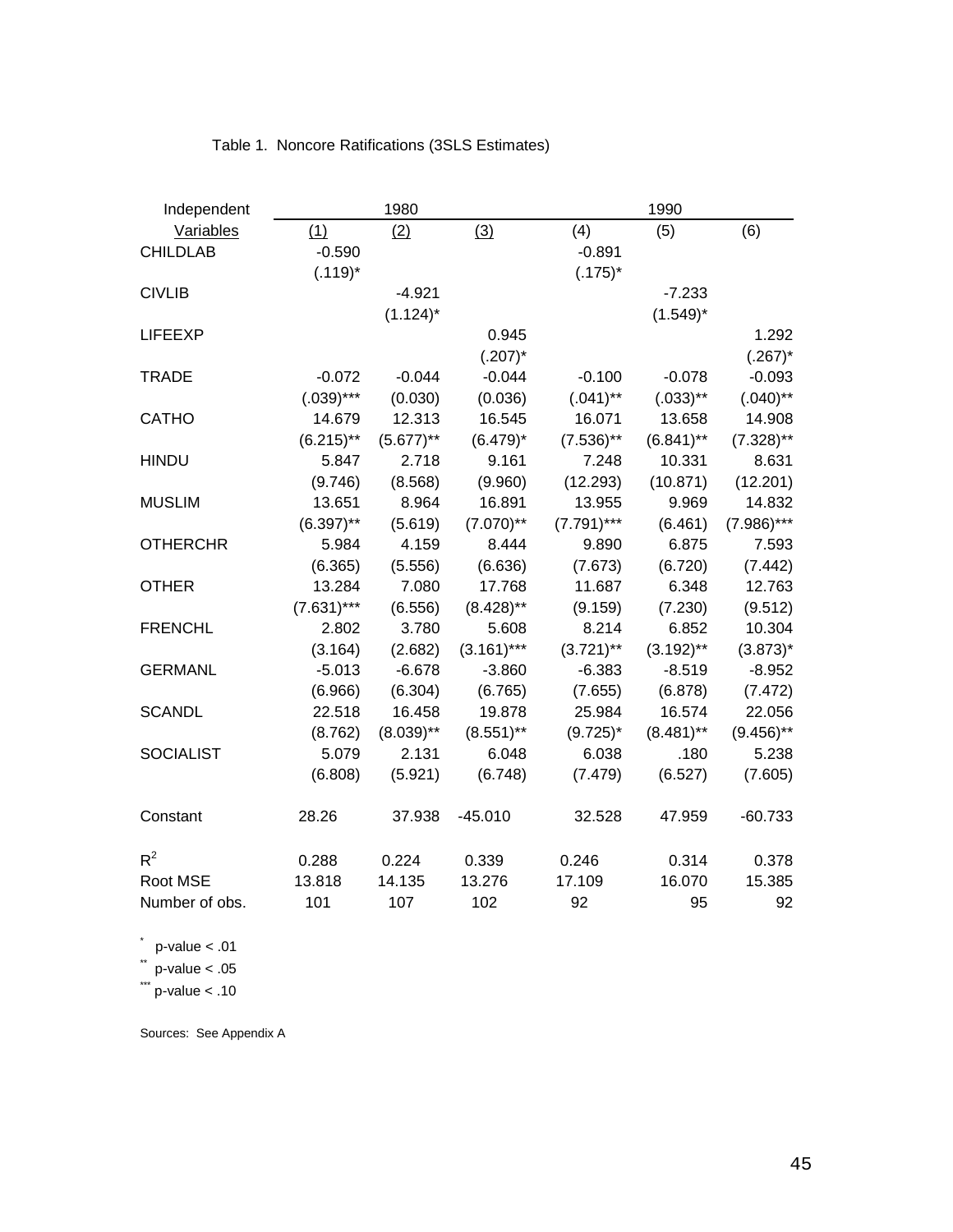| Independent      |                       | 1980                  |             |                        | 1990                   |             |
|------------------|-----------------------|-----------------------|-------------|------------------------|------------------------|-------------|
| Variables        | (1)                   | (2)                   | (3)         | (4)                    | (5)                    | (6)         |
|                  |                       |                       |             |                        |                        |             |
| <b>CHILDLAB</b>  | $-0.034$              |                       |             | $-0.049$               |                        |             |
|                  | $(.013)$ **           |                       |             | $(.017)^*$             |                        |             |
| <b>CIVLIB</b>    |                       | $-.151$               |             |                        | $-227$                 |             |
|                  |                       | (.138)                |             |                        | (.166)                 |             |
| <b>LIFEEXP</b>   |                       |                       | 0.041       |                        |                        | 0.05        |
|                  |                       |                       | $(.024)$ ** |                        |                        | $(.026)***$ |
| <b>TRADE</b>     | $-0.005$              | $-.001$               | $-.001$     | $-0.005$               | $-.003$                | $-.003$     |
|                  | (.004)                | (.004)                | (.004)      | (.004)                 | (.004)                 | (.004)      |
| <b>CATHO</b>     | 3.322                 | 3.338                 | 3.666       | 3.584                  | 3.369                  | 3.522       |
|                  | $(.712)^*$            | $(.744)$ <sup>*</sup> | $(.730)^*$  | $(.791)$ <sup>*</sup>  | $(.834)$ <sup>*</sup>  | $(.741)^*$  |
| <b>HINDU</b>     | 1.427                 | .946                  | 2.346       | 1.715                  | 1.986                  | 2.262       |
|                  | (1.120)               | (1.160)               | (1.052)     | (1.319)                | (1.331)                | (1.184)     |
| <b>MUSLIM</b>    | 3.591                 | 3.336                 | 4.406       | 3.420                  | 2.907                  | 3.932       |
|                  | $(.734)^{^*}$         | $(.747)^{^{\circ}}$   | $(.790)^*$  | $(.824)^{^{\text{*}}}$ | $(.796)^{^{\circ}}$    | $(.797)^*$  |
| <b>OTHERCHR</b>  | 1.967                 | 2.258                 | 3.044       | 2.543                  | 2.558                  | 3.057       |
|                  | $(.731)$ <sup>*</sup> | $(.747)$ <sup>*</sup> | $(.721)^*$  | $(.816)^{^{\circ}}$    | $(.830)^{^{\text{*}}}$ | $(.740)^*$  |
| <b>OTHER</b>     | 4.031                 | 3.533                 | 5.241       | 4.644                  | 3.617                  | 5.421       |
|                  | $(.876)$ <sup>*</sup> | $(.879)$ <sup>*</sup> | $(.937)^*$  | $(.973)^{^{\text{*}}}$ | $(.905)^{^{\circ}}$    | $(.959)^*$  |
| <b>FRENCHL</b>   | .049                  | $-0.066$              | .216        | .266                   | .259                   | .534        |
|                  | (.363)                | (.356)                | (.331)      | (.391)                 | (.377)                 | (.371)      |
| <b>GERMANL</b>   | .436                  | .607                  | 1.297       | .261                   | .215                   | 1.011       |
|                  | (.799)                | (.847)                | $(.714)***$ | (.809)                 | (.834)                 | (.720)      |
| <b>SCANDL</b>    | 2.53                  | 2.296                 | 2.321       | 2.280                  | 1.866                  | 2.26        |
|                  | $(1.001)^{^{\circ}}$  | $(1.051)^{n}$         | $(.919)$ ** | $(1.006)^{11}$         | $(1.005)***$           | $(.916)$ ** |
| <b>SOCIALIST</b> | $-0.625$              | $-.912$               | $-232$      | .322                   | $-0.253$               | .612        |
|                  | (.782)                | (.801)                | (.712)      | (.801)                 | (.801)                 | (.724)      |
| Constant         | 2.486                 | 2.285                 | $-1.642$    | 2.493                  | 2.848                  | $-1.909$    |
| $R^2$            | .355                  | .299                  | .307        | .342                   | .305                   | .345        |
| Root MSQ         | 1.56                  | 1.6                   | 1.61        | 1.56                   | 1.58                   | 1.55        |
| Number of obs.   | 101                   | 107                   | 102         | 92                     | 95                     | 92          |

# Table 2. Core Ratifications (3SLS)

 $p$ -value < .01

 $*$  p-value < .05

 $\dddot{ }$  p-value < .10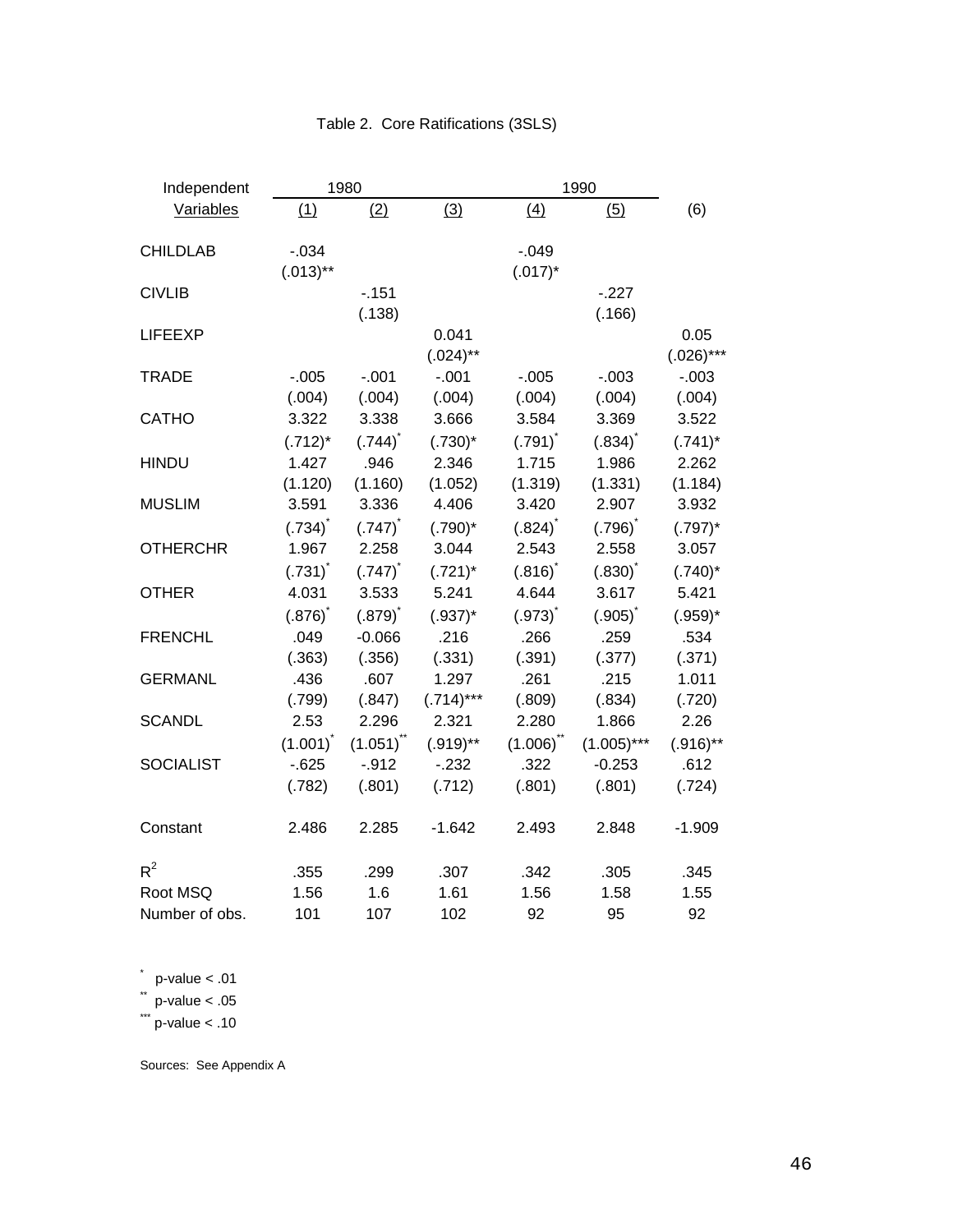| Independent     | Child Labor           |               | <b>Civil Liberties</b> |                        | Life Expectancy     |               |
|-----------------|-----------------------|---------------|------------------------|------------------------|---------------------|---------------|
| Variables       | (1)                   | (2)           | (3)                    | (4)                    | (5)                 | (6)           |
| <b>GDPCAP</b>   | $-0.01026$            | $-0.01043$    | $-0.00028$             | .00026                 | 0.00034             | 0.00208       |
|                 | $(.00107)^{^{\circ}}$ | $(.00129)^T$  | $(.00005)^{\hat{}}$    | $(.00006)^*$           | $(.00004)^{\hat{}}$ | $(.00032)^T$  |
| <b>GDPSQ</b>    | 0.000006              | 0.000005      |                        |                        |                     |               |
|                 | $(.000001)^*$         | $(.000001)^*$ |                        |                        |                     |               |
| <b>OPEN</b>     | $-4.132$              | $-4.468$      | $-1.150$               | $-1.01$                | 2.258               | 3.263         |
|                 | (2.971)               | (2.847)       | $(.387)^{^{\text{t}}}$ | $(.338)^{^{\text{t}}}$ | (2.031)             | $(1.962)^{m}$ |
| <b>CORE LS</b>  | 1.427                 |               | .016                   |                        | $-1.831$            |               |
|                 | (.958)                |               | (.136)                 |                        | $(.808)$ **         |               |
| <b>TOTAL LS</b> |                       | .15           |                        | $-.017$                |                     | $-0.029$      |
|                 |                       | (.159)        |                        | (.021)                 |                     | (.106)        |
| <b>CONSTANT</b> | 37.02                 | 40.105        | 5.343                  | 5.743                  | 58.131              | 51.183        |
| $R^2$           | .681                  | .692          | .561                   | .562                   | .525                | .639          |
| Root MSE        | 9.837                 | 9.658         | 1.317                  | 6.912                  | 7.733               | 6.74          |
| Number of obs.  | 101                   | 101           | 107                    | 107                    | 102                 | 102           |

Table 3. 3SLS Analysis of Labor Conditions, 1980

 $p$ -value < .01

 $*$  p-value < .05

 $\dddot{ }$  p-value < .10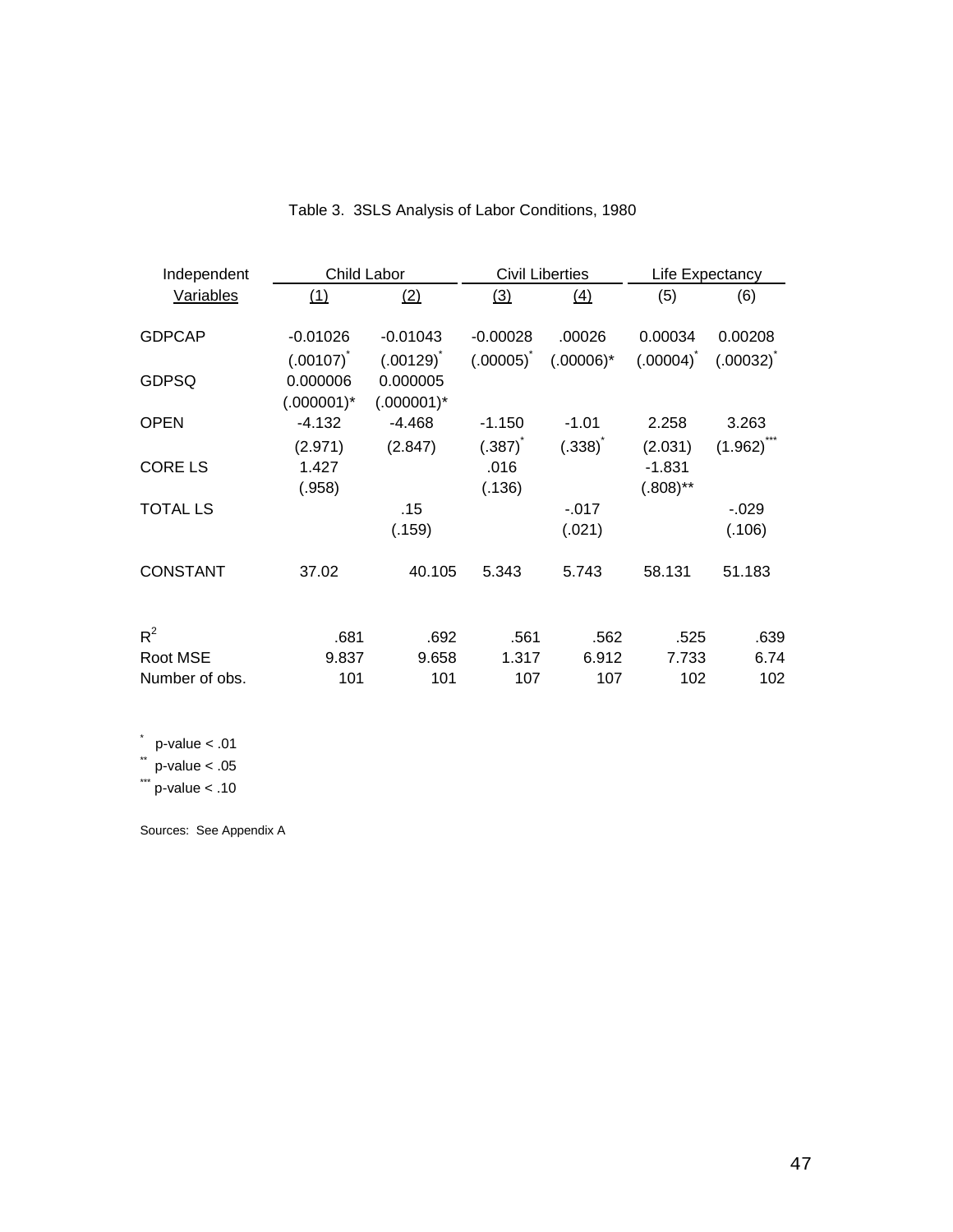| Independent      | Child Labor   |               | <b>Civil Liberties</b> |                               | Life Expectancy |                         |
|------------------|---------------|---------------|------------------------|-------------------------------|-----------------|-------------------------|
| <b>Variables</b> | (1)           | (2)           | (3)                    | (4)                           | (5)             | (6)                     |
| <b>GDPCAP</b>    | $-0.00765$    | $-0.00687$    | $-0.00021$             | $-0.00019$                    | 0.00148         | 0.00140                 |
|                  | $(.0009)^T$   | $(.00088)^T$  | $(.00003)^T$           | $(.00003)^*$                  | $(.00017)^T$    | $(.00018)$ <sup>"</sup> |
| <b>GDPSQ</b>     | 0.000004      | 0.000003      |                        |                               |                 |                         |
|                  | $(.000001)^*$ | $(.000001)^*$ |                        |                               |                 |                         |
| <b>OPEN</b>      | $-2.643$      | $-3.596$      | $-1.025$               | .884                          | 5.968           | 5.468                   |
|                  | (2.625)       | (2.275)       | $(.277)^{^{\text{t}}}$ | $(.248)^{^{\text{ }^{\ast}}}$ | $(1.780)^*$     | $(1.698)^t$             |
| <b>CORE LS</b>   | .962          |               | $-181$                 |                               | $-1.175$        |                         |
|                  | (.904)        |               | $(.110)***$            |                               | (.727)          |                         |
| <b>TOTAL LS</b>  |               | .016          |                        | $-.022$                       |                 | .021                    |
|                  |               | (.099)        |                        | (.012)                        |                 | (.068)                  |
| <b>CONSTANT</b>  | 29.9          | 34.068        | 5.941                  | 5.569                         | 57.576          | 51.805                  |
| $R^2$            | .624          | .639          | .637                   | .624                          | .568            | .655                    |
| Root MSE         | 9.297         | 9.116         | 1.06                   | 1.079                         | 7.064           | 6.31                    |
| Number of obs.   | 92            | 92            | 95                     | 95                            | 92              | 92                      |

Table 4. 3SLS Analysis of Labor Conditions, 1990

 $p$ -value < .01

 $*$  p-value < .05

 $\dddot{ }$  p-value < .10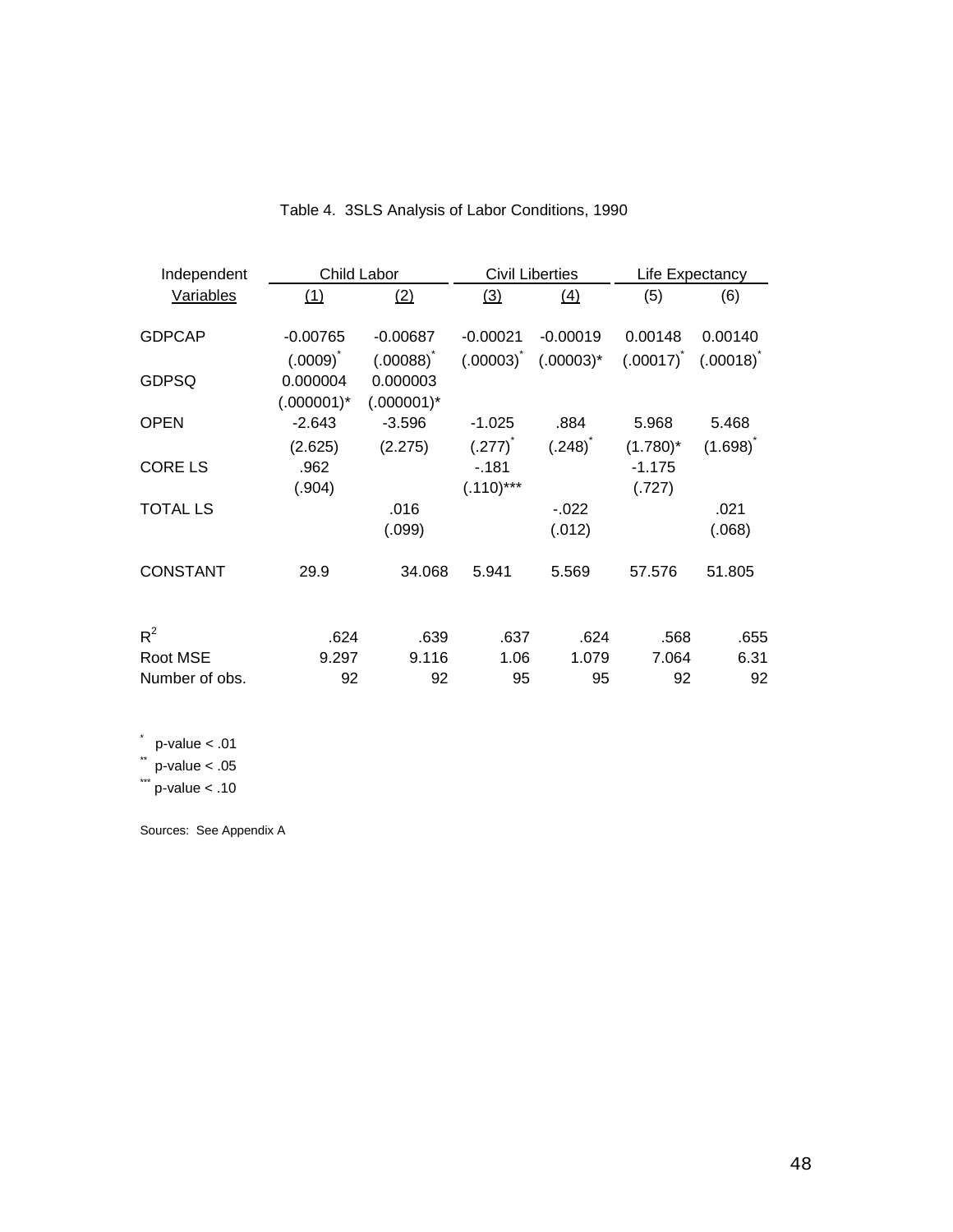| Table 5. Descriptive Statistics, Labor Cost Analysis |        |                 |           |        |  |  |
|------------------------------------------------------|--------|-----------------|-----------|--------|--|--|
| 1980-84<br>$(n = 85)$                                | Mean   | <u>Std. Dev</u> | Min       | Max    |  |  |
| <b>LABCOST</b>                                       | 5972   |                 | 5007 104  | 19103  |  |  |
| <b>PRODUCT</b>                                       | 15,894 | 10,573 234      |           | 47,276 |  |  |
| <b>PRICE</b>                                         | 68.6   |                 | 34.8 21.7 | 198.2  |  |  |
| <b>CORE LS</b>                                       | 4.5    | 2.0             | 0         | 7      |  |  |
| <b>NONCORE LS</b>                                    | 27.7   | 17.6            | 0         | 78     |  |  |
|                                                      |        |                 |           |        |  |  |
| 1995-99                                              |        |                 |           |        |  |  |
| $(n = 51)$                                           |        |                 |           |        |  |  |

| <b>LABCOST</b>    | 13,695 | 12,305 | 94  | 38.415 |
|-------------------|--------|--------|-----|--------|
| <b>PRODUCT</b>    | 34,656 | 25,948 | 228 | 92,582 |
| <b>PRICE</b>      | 79.1   | 38.4   | 3.7 | 164.6  |
| <b>CORE LS</b>    | 5.1    | 1.9    | 0   | 7      |
| <b>NONCORE LS</b> | 39.7   | 22.1   | ი   | 95     |

Sources: See Appendix A for definitions and sources.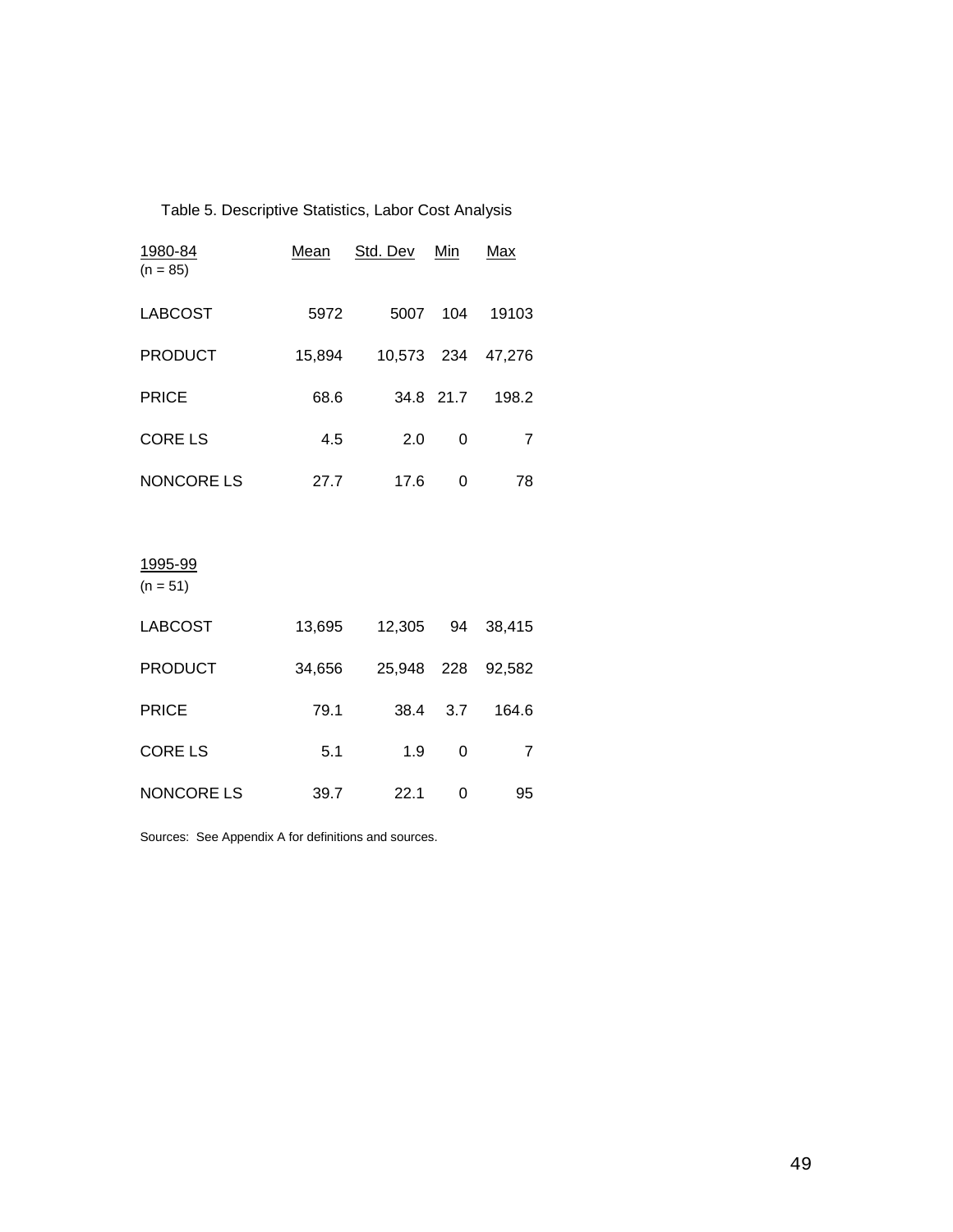# Table 6. Labor Cost Analysis, 1980-84

| Variables         | (1)                        | (2)                       | (3)                         | (4)                | (5)                    |
|-------------------|----------------------------|---------------------------|-----------------------------|--------------------|------------------------|
| In PRODUCT        | .913                       | .908                      | .91                         | .908               | .899                   |
| In PRICE          | $(.081)^{\degree}$<br>.439 | $(.082)^{\rceil}$<br>.428 | $(.095)^{\tilde{}}$<br>.408 | $(.088)^*$<br>.424 | (.078)<br>.397         |
| <b>CORE LS</b>    | $(.252)$ (.253)            | .019                      | (.281)                      | (.280)             | (0.250)                |
| <b>NONCORE LS</b> |                            | (.017)                    |                             |                    | .005                   |
| c98               |                            |                           | $-081$                      |                    | $(.002)^{^{\text{t}}}$ |
| c105              |                            |                           | (.094)<br>.158<br>(.098)    |                    |                        |
| c111              |                            |                           | $-0.029$<br>(.098)          |                    |                        |
| c138              |                            |                           | .069<br>(.133)              |                    |                        |
| <b>DC98</b>       |                            |                           |                             | $-.001$<br>(.004)  |                        |
| <b>DC105</b>      |                            |                           |                             | .004<br>(.005)     |                        |
| <b>DC111</b>      |                            |                           |                             | .001<br>(0.006)    |                        |
| <b>DC138</b>      |                            |                           |                             | .014<br>(.038)     |                        |
| Constant          | $-2.09$                    | $-2.08$                   | $-1.99$                     | $-2.04$            | $-1.92$                |
| $R^2$             | .88                        | .89                       | .89                         | .89                | .89                    |
| Root MSE          | .347                       | .347                      | .349                        | .354               | .339                   |
| Number of obs.    | 84                         | 84                        | 84                          | 84                 | 84                     |

Robust standard errors in parentheses.

 $*$  p-value < .01

 $*$  p-value < .05

 $\dddot{ }$  p-value < .10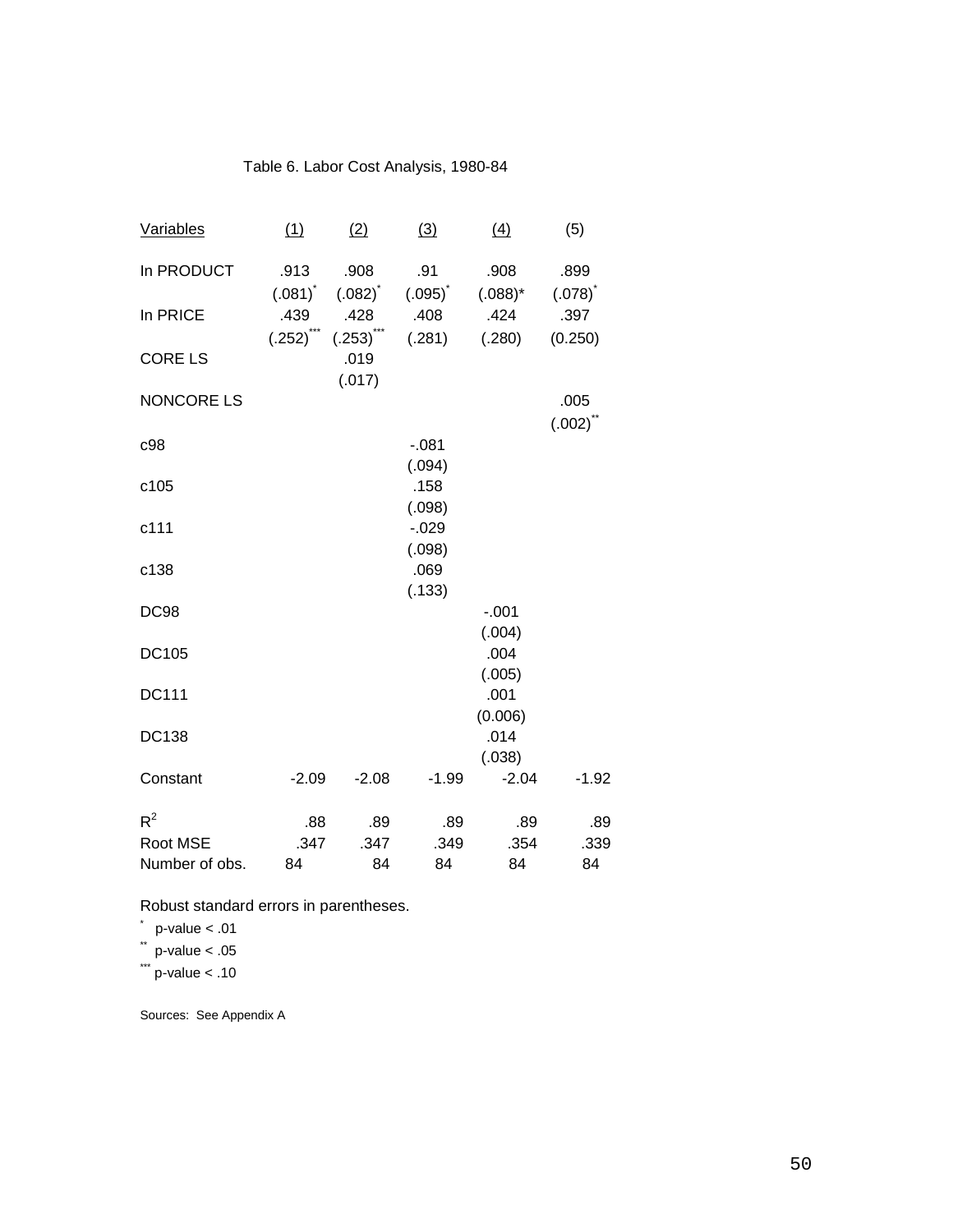# Table 7. Labor Cost Analysis, 1995-99

|                |                        |                        |            |                        |                       | <b>Fixed Effects</b> |             |
|----------------|------------------------|------------------------|------------|------------------------|-----------------------|----------------------|-------------|
| Variables      | (1)                    | (2)                    | (3)        | (4)                    | (5)                   | (6)                  | (7)         |
| In PRODUCT     | .859                   | .892                   | .872       | .863                   | .88                   | .949                 | .959        |
|                | $(.092)^{^{\text{t}}}$ | $(.081)^{^{\text{t}}}$ | $(.099)^T$ | $(.095)^{^{\text{t}}}$ | $(.087)$ <sup>*</sup> | $(.061)^{^{\circ}}$  | $(.071)^T$  |
| In PRICE       | .506                   | .4                     | .479       | .453                   | .377                  | .189                 | .197        |
|                | $(.282)$ **            | (.255)                 | (.299)     | (.308)                 | (.263)                | $(.091)$ **          | $(.093)$ ** |
| <b>CORE LS</b> |                        | .093                   |            |                        |                       | $-066$               |             |
|                |                        | $(.049)$ **            |            |                        |                       | (.044)               |             |
| NONCORE LS     |                        |                        |            |                        | .008                  |                      | $-0.004$    |
|                |                        |                        |            |                        | $(.004)^{**}$         |                      | (.004)      |
| c98            |                        |                        | .094       |                        |                       |                      |             |
|                |                        |                        | (.188)     |                        |                       |                      |             |
| c105           |                        |                        | .34        |                        |                       |                      |             |
|                |                        |                        | (.236)     |                        |                       |                      |             |
| c111           |                        |                        | .135       |                        |                       |                      |             |
|                |                        |                        | (.159)     |                        |                       |                      |             |
| c138           |                        |                        | $-.051$    |                        |                       |                      |             |
|                |                        |                        | (.149)     |                        |                       |                      |             |
| <b>DC98</b>    |                        |                        |            | $-.0001$               |                       |                      |             |
|                |                        |                        |            | (.0045)                |                       |                      |             |
| DC105          |                        |                        |            | .0083                  |                       |                      |             |
|                |                        |                        |            | (.0069)                |                       |                      |             |
| <b>DC111</b>   |                        |                        |            | .0063                  |                       |                      |             |
|                |                        |                        |            | (.0054)                |                       |                      |             |
| DC138          |                        |                        |            | .0029                  |                       |                      |             |
|                |                        |                        |            | (.0084)                |                       |                      |             |
| Constant       | $-1.84$                | $-2.2$                 | $-2.3$     | $-2.01$                | $-1.79$               | $-1.08$              | $-1.4$      |
|                |                        |                        |            |                        |                       |                      |             |
| $R^2$          | .88                    | .89                    | .89        | .89                    | .89                   | 0.86                 | 0.85        |
| Root MSE       | .347                   | .347                   | .349       | .354                   | .339                  | 0.007                | 0.085       |
| Number of obs. | 51                     | 51                     | 51         | 51                     | 51                    | 51                   | 51          |
|                |                        |                        |            |                        |                       |                      |             |

Robust standard errors in parentheses.

 $p$ -value  $< .01$  $\frac{p\text{-value}}{p\text{-value}} < .05$ 

 $\frac{P}{P}$  -value < .10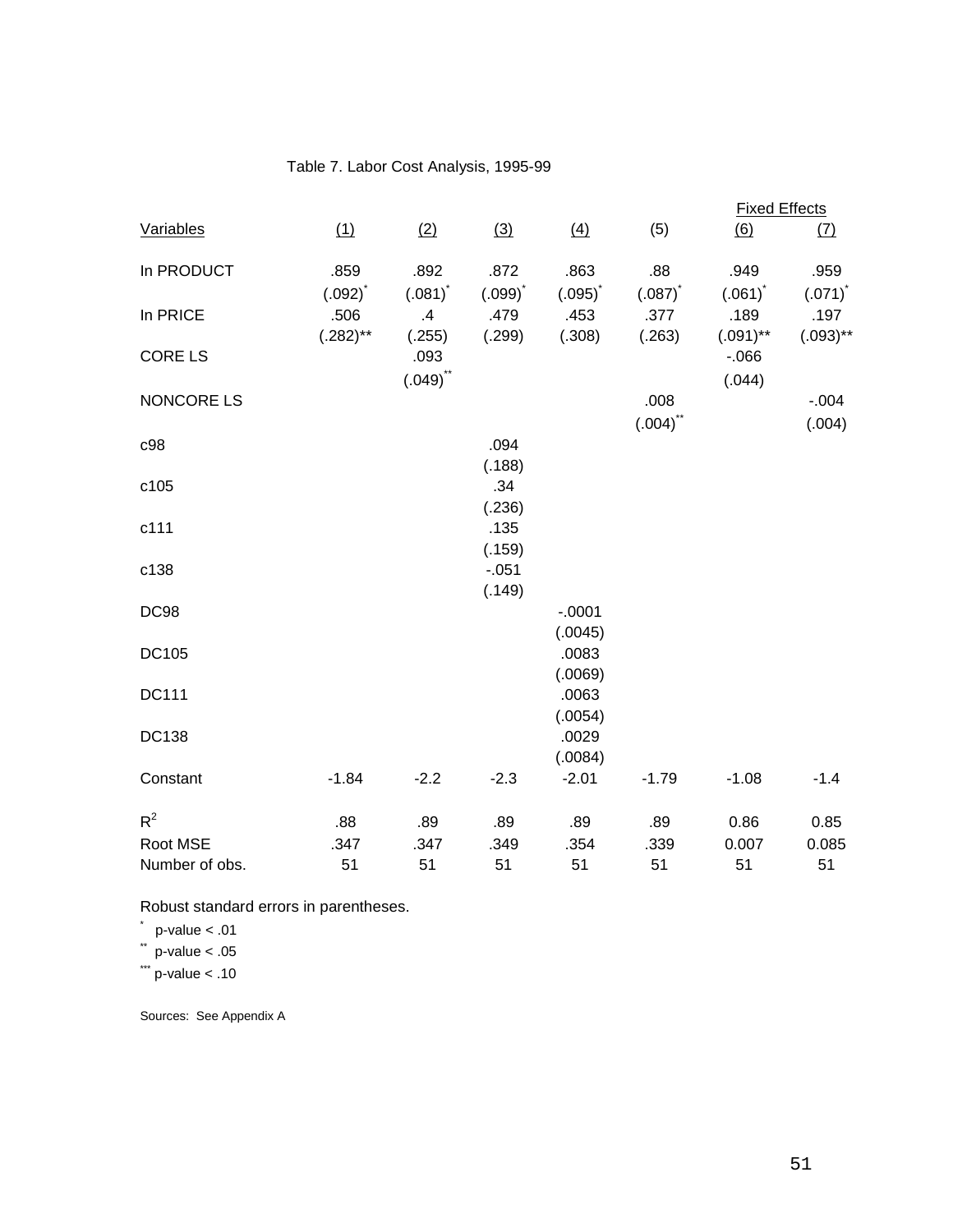| Independent                           |                                                                      |            |                     |                     |                     |                        |
|---------------------------------------|----------------------------------------------------------------------|------------|---------------------|---------------------|---------------------|------------------------|
| Variables                             | (1)                                                                  | (2)        | (3)                 | (4)                 | (5)                 | (6)                    |
| <b>TOT</b>                            | $-1.217$                                                             | $-1.19$    | $-1.097$            | $-1.11$             | $-1.544$            | $-1.524$               |
|                                       | $(.528)$ <sup>**</sup>                                               | (.538)     | $(.526)^{**}$       | (.523)              | (.332)              | (.314)                 |
| <b>LABLAND</b>                        | .00008                                                               | .00008     | .00006              | .00008              | .00003              | .00009                 |
|                                       | $(.000006)$ $(.000007)$ $(0.0001)$ $(.000009)$ $(.0001)$ $(.000006)$ |            |                     |                     |                     |                        |
| <b>HUMANK</b>                         | .022                                                                 |            | .023                | .023                | .019                | .021                   |
|                                       | $(.004)^{^{\circ}}$                                                  |            | $(.004)^{^*}$       | $(.004)^{^{\circ}}$ | $(.005)^{^*}$       | $(.004)^{^{\text{*}}}$ |
| <b>DISTANCE</b>                       | $-0.023$                                                             | $-0.021$   | $-0.023$            | $-0.023$            | $-0.022$            | $-0.022$               |
|                                       | $(.004)^{^{\circ}}$                                                  | $(.005)^T$ | $(.004)^{^{\circ}}$ | $(.004)^T$          | $(.004)^{^{\circ}}$ | $(.004)^T$             |
| <b>ISLAND</b>                         | .013                                                                 | .019       | .019                | .016                | .053                | .044                   |
|                                       | (.028)                                                               | (.030)     | (.030)              | (.029)              | $(.030)^{***}$      | $(.026)^{**}$          |
| <b>LANDLOCK</b>                       | .032                                                                 | .007       | .039                | .038                | .04                 | .043                   |
|                                       | (.024)                                                               | (.025)     | (.027)              | (.026)              | (.029)              | (.028)                 |
| <b>OPEN</b>                           | .016                                                                 | .095       | .018                | .016                | .003                | $-0.002$               |
|                                       | (.022)                                                               | (.028)     | (.023)              | (.022)              | (.023)              | (.022)                 |
| <b>CORE LS</b>                        |                                                                      |            | $-00006$            |                     |                     |                        |
|                                       |                                                                      |            | (.008)              |                     |                     |                        |
| NONCORE LS                            |                                                                      |            |                     | $-0.00001$          |                     |                        |
|                                       |                                                                      |            |                     | (.0009)             |                     |                        |
| <b>CORE RES</b>                       |                                                                      |            |                     |                     | $-0.004$            |                        |
|                                       |                                                                      |            |                     |                     | (.008)              |                        |
| <b>NONCORES</b>                       |                                                                      |            |                     |                     |                     | $-.0004$               |
|                                       |                                                                      |            |                     |                     |                     | (.0008)                |
|                                       |                                                                      |            |                     |                     |                     |                        |
| Constant                              | .18                                                                  | .175       | .178                | .181                | .184                | .175                   |
| $R^2$                                 | .63                                                                  | .51        | .6                  | .66                 | .58                 | .66                    |
| Root MSE                              | .093                                                                 | .104       | .091                | .091                | .083                | .083                   |
| Number of obs.                        | 80                                                                   | 87         | 78                  | 79                  | 64                  | 65                     |
| Robust standard errors in parentheses |                                                                      |            |                     |                     |                     |                        |
| $p$ -value $< .01$                    |                                                                      |            |                     |                     |                     |                        |
| $p$ -value < .05                      |                                                                      |            |                     |                     |                     |                        |

 $\dddot{ }$  p-value < .10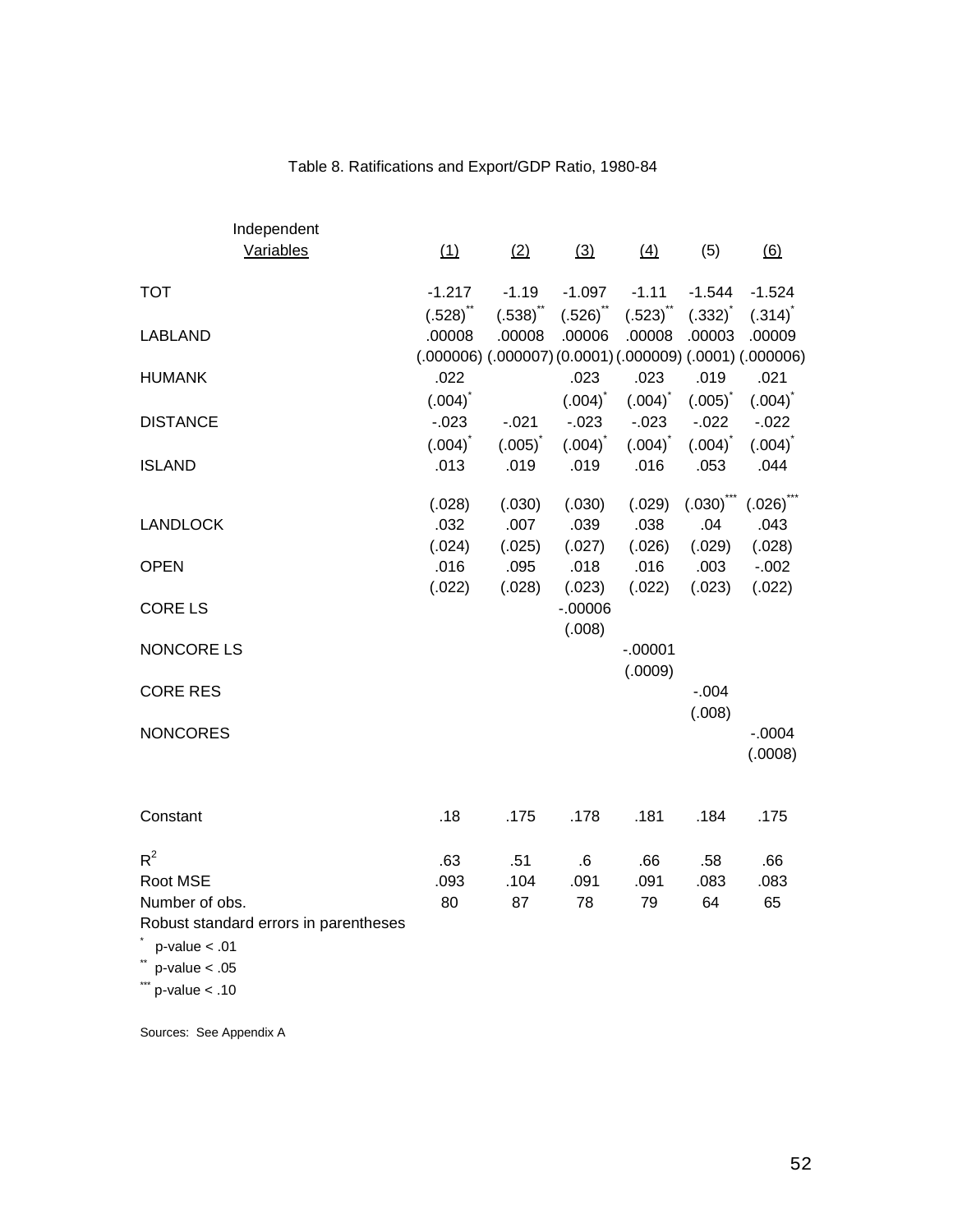# Table 9 FDI Inflows & Outflows, 1982-99 (Percent)

|                         |         | Share of World FDI Inflows | Share of Gross fixed K form. |           |         |
|-------------------------|---------|----------------------------|------------------------------|-----------|---------|
| Countries               | 1982-87 | 1988-93                    | 1994-99                      | 1988-93   | 1994-99 |
| World                   | 100.0   | 100.0                      | 100.0                        | 100.0     | 100.0   |
| Developed               | 74.6    | 73.5                       | 65.8                         | 89.3      | 89.2    |
| Developing              | 25.3    | 24.6                       | 31.1                         | 10.6      | 10.5    |
| Cent. & East.<br>Europe | 0.03    | 1.9                        | 3.1                          | $\cdot$ 1 | .3      |

Source: UNCTAD, World Investment 1992, 2000 (New York; United Nations, 1992, 2000). Annex table B. 5.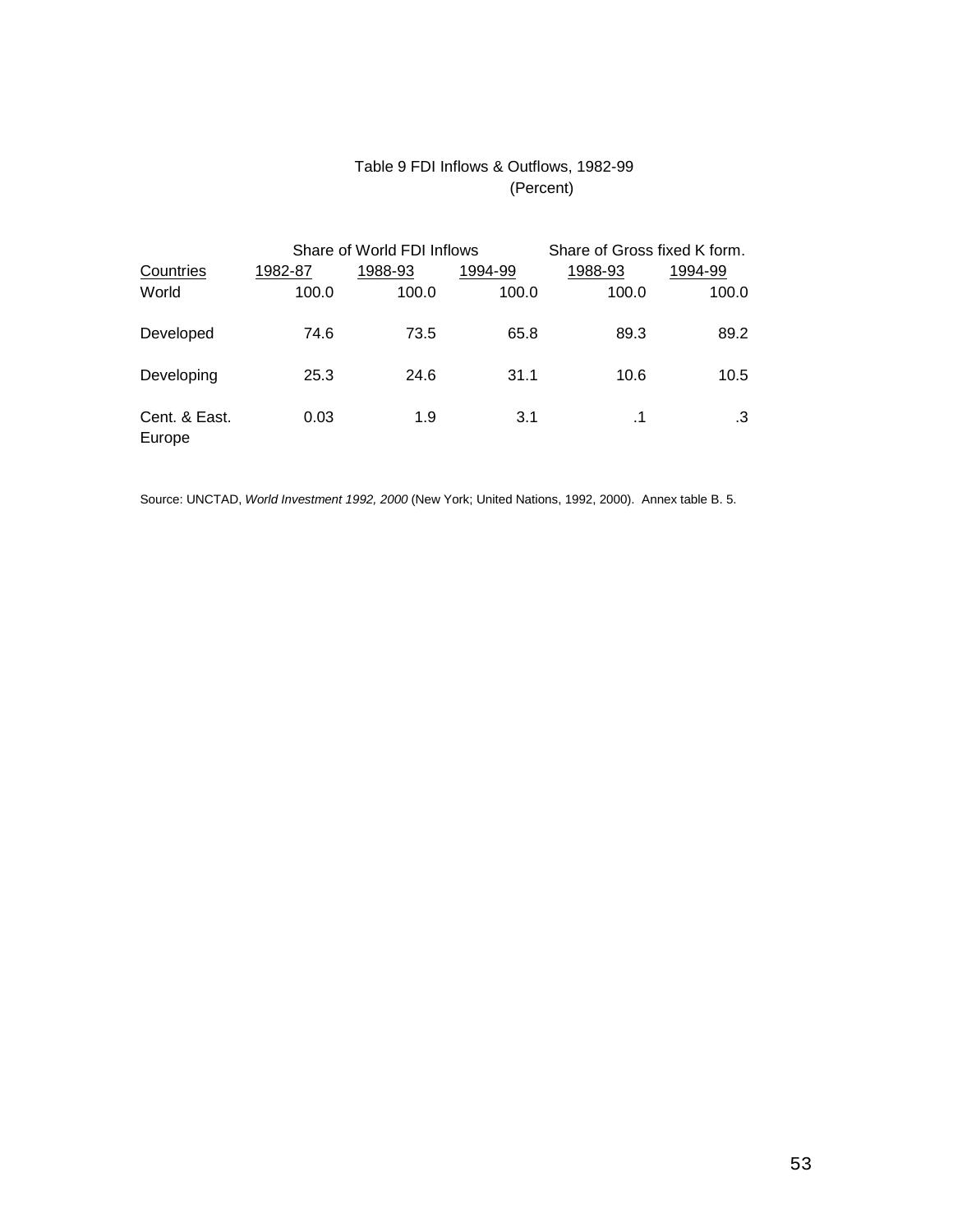| Independent     |                     |                  |               |                       |              |                         |
|-----------------|---------------------|------------------|---------------|-----------------------|--------------|-------------------------|
| Variables       | (1)                 | (2)              | (3)           | (4)                   | (5)          | (6)                     |
| <b>EXPROP</b>   | .329                | .3               | .294          | .272                  | .332         | .263                    |
|                 | $(.117)^{^{\circ}}$ | $(.128)^{^{**}}$ | $(.133)^{''}$ | $(.131)^{11}$         | $(.138)^{t}$ | $(.142)$ ***            |
| <b>GOVSHARE</b> | $-7.702$            | $-7.249$         | $-7.864$      | $-8.278$              | $-8.205$     | $-9.056$                |
|                 | $(3.131)$ **        | $(3.321)$ **     | $(3.330)$ **  | $(3.268)$ **          | $(3.821)$ ** | $(3.741)$ **            |
| <b>LNPOP</b>    | .187                | .202             | .214          | .133                  | .141         | .002                    |
|                 | (.124)              | (.128)           | (.145)        | (.135)                | (.166)       | (.149)                  |
| <b>LNGDPCAP</b> | .812                | .767             | .613          | .482                  | .58          | .343                    |
|                 | $(.377)^{**}$       | $(.385)^{**}$    | (.384)        | (.402)                | (.406)       | (.439)                  |
| <b>AREA</b>     | .0003               | .0003            | .0003         | .0003                 | .0004        | .0004                   |
|                 | $(.00007)^*$        | $(.00006)^*$     | $(.00007)^*$  | $(.00007)^{^{\circ}}$ | (.00009)     | $(.00009)^{^{\circ}}$   |
| <b>DISTANCE</b> | $-.095$             | $-.116$          | $-.092$       | $-0.088$              | $-.146$      | $-159$                  |
|                 | (.067)              | (.072)           | (.071)        | (.067)                | (.091)       | $(.085)$ <sup>***</sup> |
| <b>LANDLOCK</b> | $-0.824$            | $-0.801$         | $-799$        | $-0.863$              | $-0.656$     | $-.981$                 |
|                 | (.680)              | (.666)           | (.653)        | (.646)                | (.845)       | (.787)                  |
| <b>HUMANK</b>   | $-.043$             | $-.023$          | $-.009$       | $-.013$               | .012         | .031                    |
|                 | (.091)              | (.096)           | (.100)        | (.098)                | (.108)       | (.103)                  |
| <b>OPEN</b>     |                     | .183             | .287          | .425                  | .154         | .435                    |
|                 |                     | (.398)           | (.400)        | (.396)                | (.512)       | (.464)                  |
| <b>CORE LS</b>  |                     |                  | .093          |                       |              |                         |
|                 |                     |                  | (.080)        |                       |              |                         |
| NONCORE LS      |                     |                  |               | .016                  |              |                         |
|                 |                     |                  |               | $(.007)^{**}$         |              |                         |
| <b>CORERES</b>  |                     |                  |               |                       | .224         |                         |
|                 |                     |                  |               |                       | (.140)       |                         |
| <b>NONCORES</b> |                     |                  |               |                       |              | .032                    |
|                 |                     |                  |               |                       |              | $(.013)^{^{\sim}}$      |
| Constant        | $-10.46$            | $-10.17$         | $-9.55$       | $-7.67$               | $-8.08$      | $-4.44$                 |
| $R^2$           | 0.74                | 0.75             | 0.75          | 0.76                  | 0.76         | 0.78                    |
| Root MSQ        | 1.19                | 1.19             | 1.2           | 1.17                  | 1.27         | 1.22                    |
| Number of obs.  | 74                  | 70               | 67            | 68                    | 54           | 55                      |

# Table 10. Ratifications and FDI Shares, 1980-85

 $p$ -value < .01

 $*$  p-value < .05

 $\dddot{ }$  p-value < .10

Robust standard errors in parentheses.